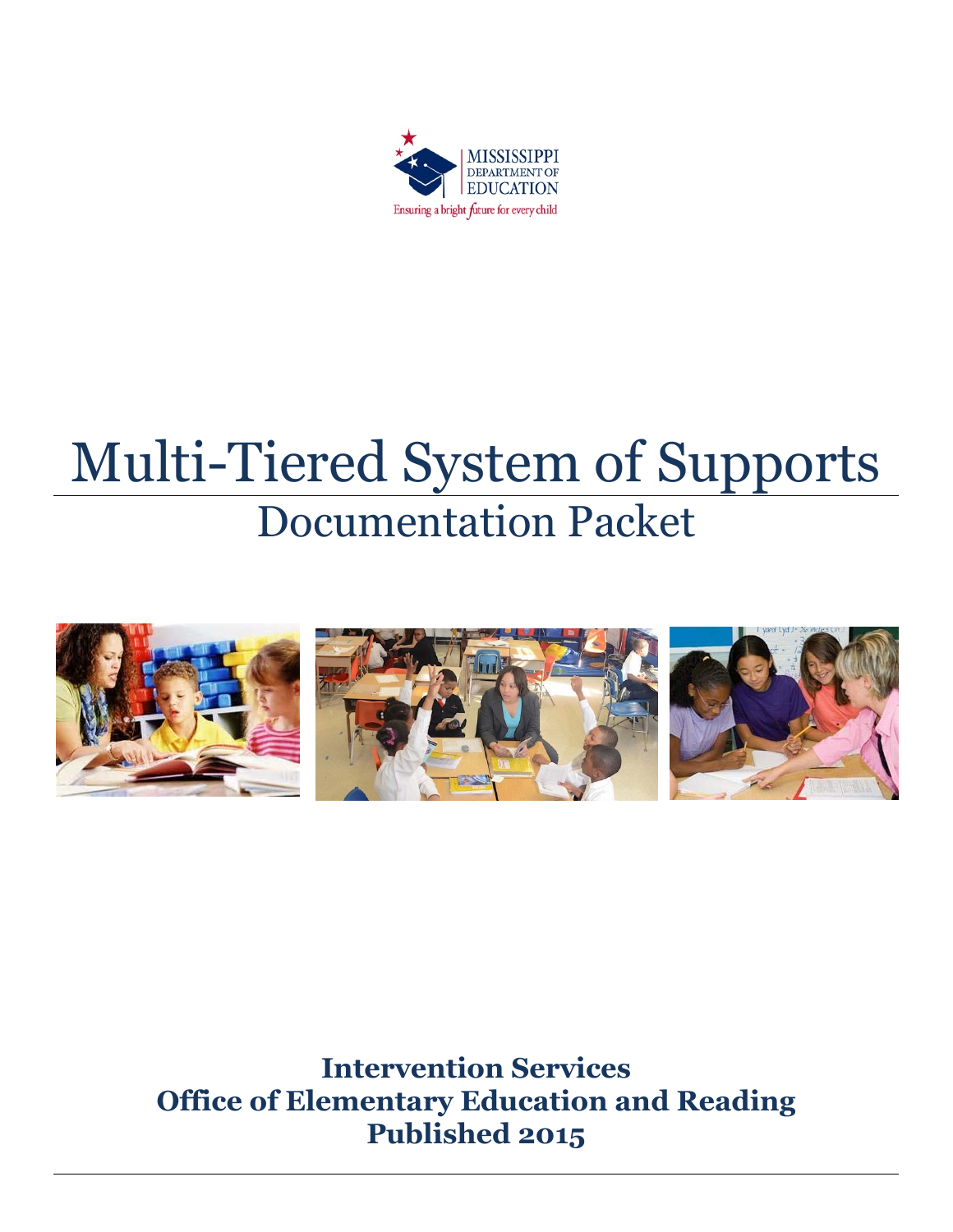**The Mississippi Department of Education, with the support of the Intervention Services Advisory Panel, developed an All-Inclusive Intervention Documentation (AID) packet to assist districts, schools, and educators with the documentation and implementation of interventions. The AID packet provides the means to reflect on policies and practices at the classroom, school, and district level in order to continually improve student outcomes. The AID packet is organized according to the following sections:**

- x **Section 1A: Pre-K Student Profile or K-12 Student Profile**  Provides a means of collecting detailed student information that can be used to determine recommendations for interventions, screenings, assessments and classroom instruction. All students receiving academic or behavioral interventions must have a student profile completed.
- x **Section 1B: Tier I High-Quality Classroom Observation** Includes elements of Tier I instruction aligned to the M-STAR Teacher Evaluation Domains and Standards that should be observed and verified by a school administrator to ensure appropriate classroom instruction, classroom management, and differentiated instruction with the general education core curriculum as well as social/behavioral supports.
- **Section 2A & 2B: Tier II (Supplemental Instruction) Documentation** Provides an efficient means of collecting and documenting information regarding classroom instruction, progress monitoring, parent notification, supplemental instruction, and social/behavioral interventions used to support and extend the critical elements of core instruction.
- Section 3A: Teacher Support Team (TST) Referral and Meeting Provides an efficient means of requesting or recommending further supports needed due to the student's lack of progress with Tier II interventions, as well as documentation of meetings held and decisions made by the TST.
- x **Section 3B & 3C: Tier III (Intensive Intervention) Documentation**  Provides an efficient means of collecting and documenting information regarding intensive interventions and progress monitoring for all students who fail to respond adequately to Tier I and Tier II instruction and supports.

## **Additional documents were added as an appendix to the AID packet to assist with the effective implementation, notification, and documentation of intervention services for all students. The appendix is organized according to the following sections:**

- x **Appendix A: Social/Emotional Worksheet**  Provides a checklist to aid in collecting information to identify potential deficit areas where Tier II or Tier III intervention may be needed.
- x **Appendix B: Language Service Plan (for Students with Limited English Proficiency) –** Provides an efficient means of collecting information to determine student's knowledge and skills in their first language and then understanding their performance in their second language.
- x **Appendix C: Dyslexia Checklist for Teachers and Parent Interview** Provides a checklist for elementary, middle and high school teachers, as well as a Parent Interview Form that can be completed to aid in the decision making process of intervention selection.
- x **Appendix D: Sample Parent Notification of Intervention Services** Provides a sample letter that can easily be adapted by districts to inform parents of the intervention process, progress monitoring results, and decisions relevant to their individual child.
- x **Appendix E: Literacy-Based Promotion Act Documentation –** Provides the required documentation of parent notification regarding deficiency, date read at home plan was shared, qualifying determination of good cause, adherence to process, and final decision of superintendent.
- x **Appendix F:** *The Mississippi Early Learning Standards for Classrooms Serving Four-Year-Old Children***: An Observational and Performance-Based Checklist –** Provides a checklist of competencies and objectives that are aligned to the College and Career Readiness Standards and Domains for four-year-old children. The checklist can be used in the fall, winter, and spring to track student progress and plan appropriate classroom instruction and intervention.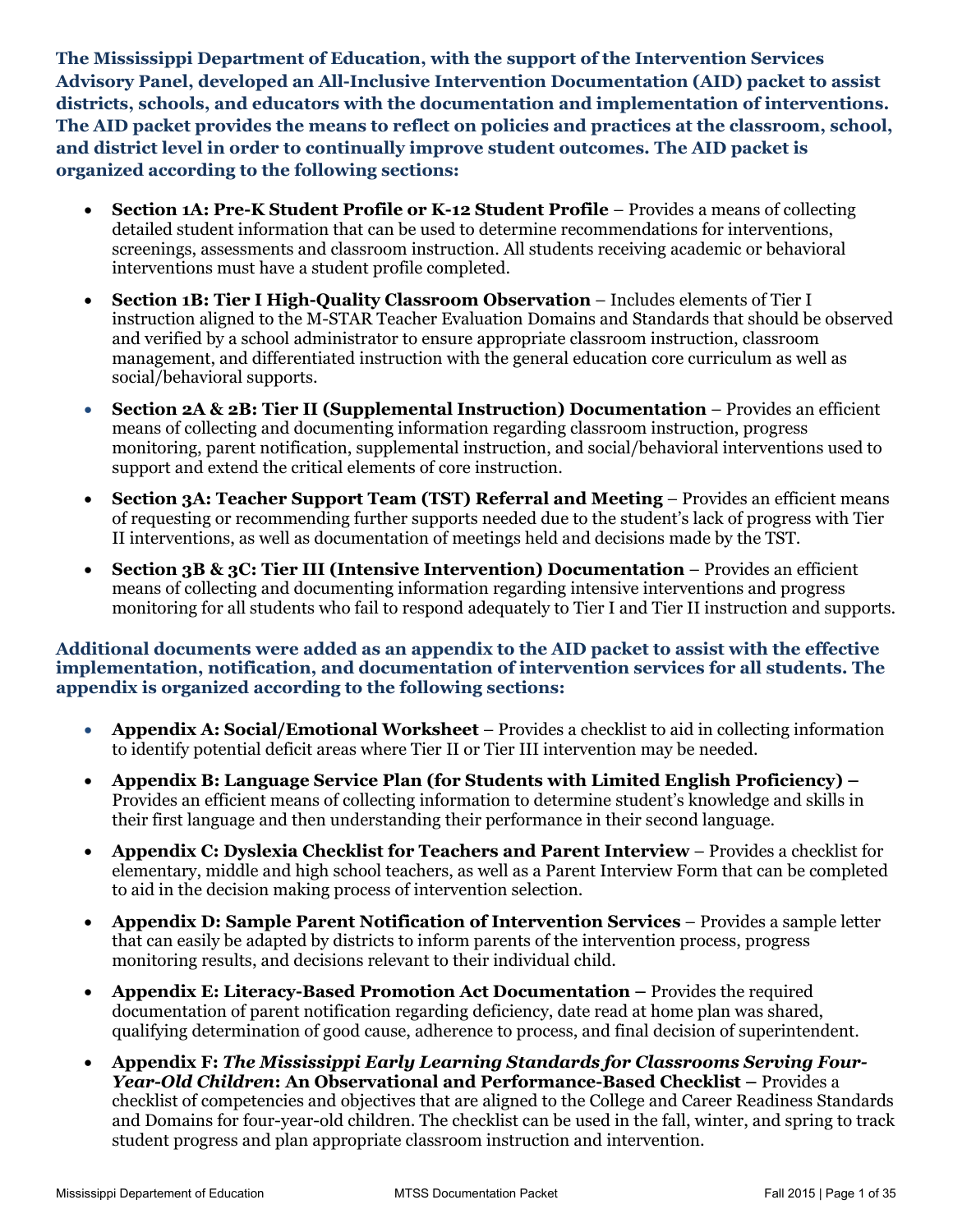# **Recommendations for Documentation**

The chart below provides recommended guidance for selecting the appropriate forms needed to document a Multi-Tiered System of Supports.

| <b>Special Population</b><br><b>Served</b>                                                          | <b>Required Components</b>                                                                                                                      | <b>Recommended Data Collector</b>                                                                                                                                                                                                                                                                                                                                                                                            |
|-----------------------------------------------------------------------------------------------------|-------------------------------------------------------------------------------------------------------------------------------------------------|------------------------------------------------------------------------------------------------------------------------------------------------------------------------------------------------------------------------------------------------------------------------------------------------------------------------------------------------------------------------------------------------------------------------------|
| <b>Students in General</b><br><b>Education</b><br><b>Tier II</b>                                    | Section 1A<br>1.<br>Section 1B<br>2.<br>Section 2A & 2B<br>3.<br>Appendix A<br>4.<br>5. Appendix D<br>6. Appendix F                             | 1. Classroom Teacher/Counselor<br>School Administrator<br>2.<br>3. Classroom Teacher/Interventionist<br><b>Classroom Teacher/Interventionist</b><br>$\mathbf{4}$<br>* NOTE: Complete social emotional/behavior<br>checklist only if needed<br>5. Classroom Teacher/Interventionist<br>6. Classroom Teacher/Interventionist<br>* NOTE: Complete checklist for Pre-K<br>students only if needed                                |
| <b>Students in General</b><br>Education<br><b>Tier III</b>                                          | Section 1A<br>1.<br>Section 1B<br>2.<br>Section 2A & 2B<br>3.<br>Section 3A<br>4.<br>Section 3B & 3C<br>5.<br>6. Appendix A<br>Appendix D<br>7. | Classroom Teacher/Counselor<br>1.<br>School Administrator<br>2.<br><b>Classroom Teacher/Interventionist</b><br>3.<br><b>Classroom Teacher/Interventionist</b><br>4.<br>Classroom Teacher/TST<br>5.<br>* NOTE: Skip IEP section<br>6. Classroom Teacher/Interventionist<br>* NOTE: Complete social emotional/behavior<br>checklist only if behavior is identified as<br>deficit area.<br>7. Classroom Teacher/Interventionist |
| <b>Students in Special</b><br><b>Education</b><br><b>Intensive</b><br><b>Interventions</b><br>$K-4$ | Section 1A<br>1.<br>Section 1B<br>2.<br>Section 3B & 3C<br>3.<br>Appendix D<br>4.<br>5. Appendix E                                              | Classroom Teacher/Counselor<br>1.<br>School Administrator<br>2.<br>Classroom Teacher/TST/IEP Team<br>3.<br>* NOTE: Include IEP section Template<br>4. Classroom Teacher/TST/IEP Team<br>5. Classroom Teacher/Interventionist<br>*Note: Complete only if 3rd grade student<br>applying for Good Cause Exemption                                                                                                               |
| <b>Students with Dyslexia</b>                                                                       | Section 1A<br>1.<br>Section 1B<br>2.<br>Section 2A & 2B<br>3.<br>Section 3A<br>4.<br>Section 3B & 3C<br>5.<br>Appendix C<br>6.                  | Classroom Teacher/Counselor<br>1.<br>School Administrator<br>2.<br>Classroom Teacher/Interventionist<br>3.<br>Classroom Teacher/Interventionist<br>4.<br>Classroom Teacher/TST<br>5.<br><b>Teacher and Parent</b><br>6.                                                                                                                                                                                                      |
| <b>English Language</b><br><b>Learners (ELL)</b>                                                    | Section 1A<br>1.<br>Section 1B<br>2.<br>Appendix B<br>3.                                                                                        | <b>Classroom Teacher/Counselor</b><br>1.<br>School Administrator<br>2.<br><b>ELL Teacher</b><br>3.                                                                                                                                                                                                                                                                                                                           |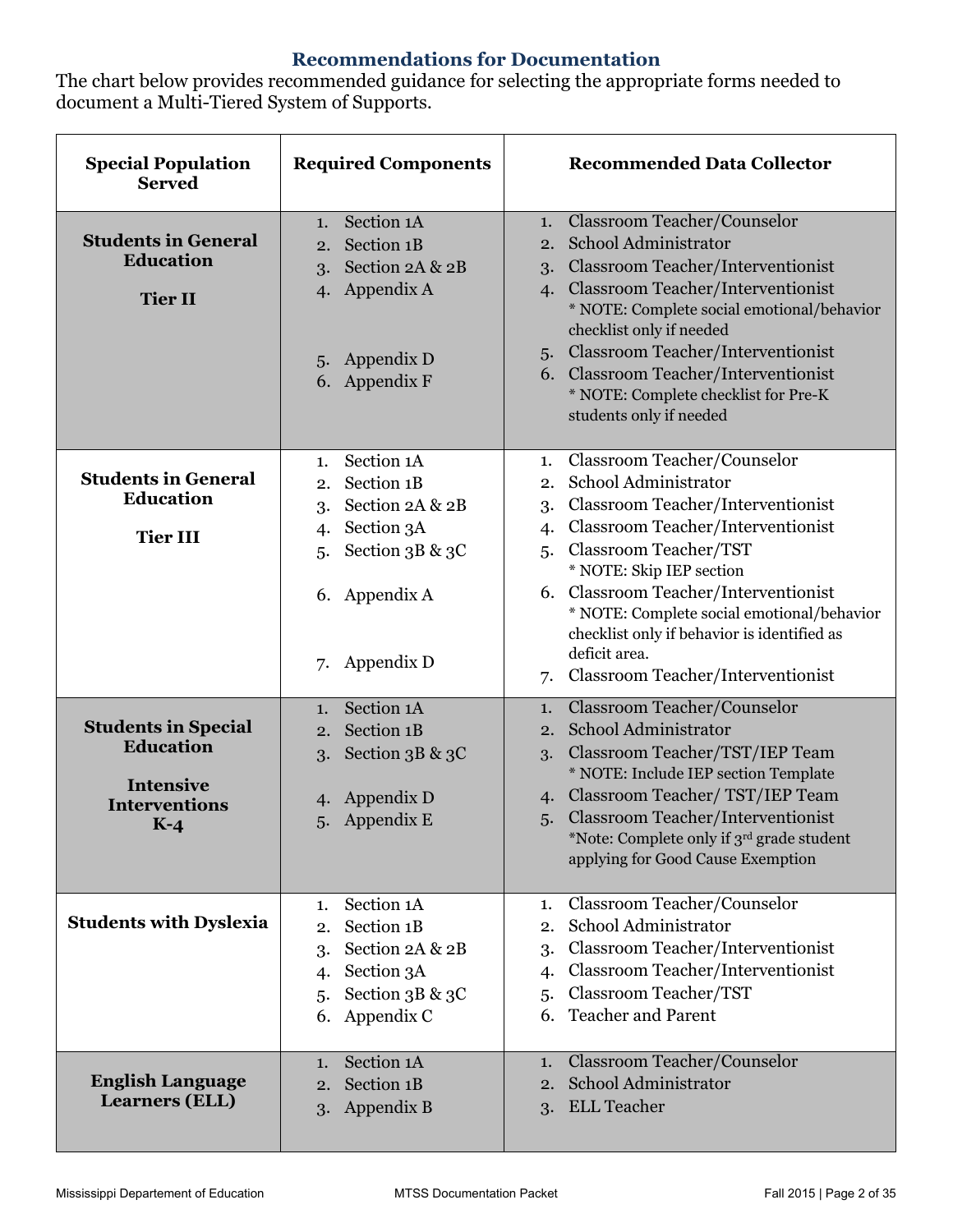| <b>Student Name:</b><br><b>Section 1A: Pre-K Student Profile</b>                                                                                                                                                                                                                                                                                                                                                                                              |               |                |                                                                                                                                         |                   |                                                     |                         |                        |                                                                                                                                                           |                                                              |        |                                                  |  |
|---------------------------------------------------------------------------------------------------------------------------------------------------------------------------------------------------------------------------------------------------------------------------------------------------------------------------------------------------------------------------------------------------------------------------------------------------------------|---------------|----------------|-----------------------------------------------------------------------------------------------------------------------------------------|-------------------|-----------------------------------------------------|-------------------------|------------------------|-----------------------------------------------------------------------------------------------------------------------------------------------------------|--------------------------------------------------------------|--------|--------------------------------------------------|--|
| MSIS Number/ID:                                                                                                                                                                                                                                                                                                                                                                                                                                               |               |                |                                                                                                                                         | School/Site:      |                                                     |                         |                        |                                                                                                                                                           | District:                                                    |        |                                                  |  |
| Date of Birth:                                                                                                                                                                                                                                                                                                                                                                                                                                                |               |                |                                                                                                                                         | Teacher:          |                                                     |                         | Gender:                |                                                                                                                                                           |                                                              | Race:  |                                                  |  |
| Parent/Guardian Name:                                                                                                                                                                                                                                                                                                                                                                                                                                         |               |                |                                                                                                                                         |                   |                                                     | Phone:                  |                        |                                                                                                                                                           |                                                              | Email: |                                                  |  |
| <b>Street Address:</b>                                                                                                                                                                                                                                                                                                                                                                                                                                        |               |                |                                                                                                                                         |                   |                                                     |                         |                        |                                                                                                                                                           |                                                              |        |                                                  |  |
| <b>College and Career Readiness Anchor Standards Performance</b><br>Instructions: Indicate the total number of performance standards that<br>were indicated as code 1 (needs development) in each domain on the<br>College and Career Readiness Anchor Standards Observational and<br>Performance Based Checklist for Four Year Old Children (Appendix F)                                                                                                     |               |                | <b>Behavior</b><br>Instructions: Check if documentation is applicable &<br>available.<br>Social Emotional Issues (Appendix A)<br>$\Box$ |                   |                                                     |                         |                        |                                                                                                                                                           |                                                              |        |                                                  |  |
|                                                                                                                                                                                                                                                                                                                                                                                                                                                               | Academic Area | Fall           | Winter                                                                                                                                  | Spring            |                                                     |                         | $\Box$                 | Discipline Record                                                                                                                                         |                                                              |        |                                                  |  |
| <b>English Language Arts</b>                                                                                                                                                                                                                                                                                                                                                                                                                                  |               |                |                                                                                                                                         |                   |                                                     |                         | $\Box$                 |                                                                                                                                                           |                                                              |        | Total Number of Discipline Reports:              |  |
| <b>Mathematics</b>                                                                                                                                                                                                                                                                                                                                                                                                                                            |               |                |                                                                                                                                         |                   |                                                     |                         | □                      |                                                                                                                                                           |                                                              |        | Total Number of Classroom Removals: ______       |  |
| Approaches to Learning                                                                                                                                                                                                                                                                                                                                                                                                                                        |               |                |                                                                                                                                         |                   |                                                     |                         |                        |                                                                                                                                                           |                                                              |        |                                                  |  |
| Social/Emotional<br>Science                                                                                                                                                                                                                                                                                                                                                                                                                                   |               |                |                                                                                                                                         |                   |                                                     |                         | □                      |                                                                                                                                                           | Parent Conference(s)                                         |        |                                                  |  |
| Physical Development                                                                                                                                                                                                                                                                                                                                                                                                                                          |               |                |                                                                                                                                         |                   |                                                     |                         |                        |                                                                                                                                                           |                                                              |        | Date(s): ________, _______, _______, ________,   |  |
| <b>Creative Expression</b>                                                                                                                                                                                                                                                                                                                                                                                                                                    |               |                |                                                                                                                                         |                   |                                                     |                         | $\Box$                 |                                                                                                                                                           |                                                              |        | Additional behaviors that may impact performance |  |
| <b>Social Studies</b>                                                                                                                                                                                                                                                                                                                                                                                                                                         |               |                |                                                                                                                                         |                   |                                                     |                         |                        |                                                                                                                                                           |                                                              |        |                                                  |  |
|                                                                                                                                                                                                                                                                                                                                                                                                                                                               |               |                |                                                                                                                                         |                   |                                                     |                         |                        |                                                                                                                                                           |                                                              |        |                                                  |  |
| <b>Attendance</b><br>Days Present / Absent<br>School Year<br>$\frac{1}{\sqrt{1-\frac{1}{2}}}\frac{1}{\sqrt{1-\frac{1}{2}}}\left( \frac{1}{\sqrt{1-\frac{1}{2}}}\right)$<br>$\frac{\phantom{aaaa}}{\phantom{aaaa}}$ $\phantom{aaaa}$ $\phantom{aaaa}$ $\phantom{aaaa}$<br>List last 3 schools attended and dates.<br>1.<br><u> 1989 - Johann John Stone, mensk politik (f. 1989)</u><br>2.<br><u> 1989 - Johann Barn, amerikansk politiker (d. 1989)</u><br>3. |               |                |                                                                                                                                         | □<br>□<br>□<br>□  | $\overline{\phantom{a}}$<br>504<br>ELL (Appendix B) | Special Education / IEP |                        | <b>Special Population</b><br>Instructions: Check if applicable to student.<br>Initial Eligibility Date: __________<br>Eligibility Category:               |                                                              |        |                                                  |  |
| <b>Kindergarten Readiness Assessment Scores</b><br>Instructions: Fill in the chart below based on student scores on the MKAS <sup>2</sup><br>Assessment. Recommended Score: 498                                                                                                                                                                                                                                                                               |               |                |                                                                                                                                         |                   |                                                     |                         |                        | Screener(s)<br><i>Instructions:</i> Indicate the name of each screener used in the<br>the date of the screener and the student's score.<br>Screener Name: | classroom and the screener's recommended cut score. Indicate |        |                                                  |  |
|                                                                                                                                                                                                                                                                                                                                                                                                                                                               |               | Score          |                                                                                                                                         | Date (MM/DD/YYYY) |                                                     |                         |                        | Recommended Cut Score:                                                                                                                                    |                                                              |        |                                                  |  |
| Fall                                                                                                                                                                                                                                                                                                                                                                                                                                                          |               |                |                                                                                                                                         |                   |                                                     |                         |                        | Date                                                                                                                                                      |                                                              |        |                                                  |  |
|                                                                                                                                                                                                                                                                                                                                                                                                                                                               |               |                |                                                                                                                                         |                   |                                                     |                         |                        | Score                                                                                                                                                     |                                                              |        |                                                  |  |
| <b>Spring</b>                                                                                                                                                                                                                                                                                                                                                                                                                                                 |               |                |                                                                                                                                         |                   |                                                     |                         |                        |                                                                                                                                                           |                                                              |        |                                                  |  |
| <b>Hearing/Vision Screener</b>                                                                                                                                                                                                                                                                                                                                                                                                                                |               |                |                                                                                                                                         |                   |                                                     |                         |                        |                                                                                                                                                           |                                                              |        |                                                  |  |
|                                                                                                                                                                                                                                                                                                                                                                                                                                                               |               |                | Recommended Cut Score:                                                                                                                  |                   |                                                     |                         |                        |                                                                                                                                                           |                                                              |        |                                                  |  |
|                                                                                                                                                                                                                                                                                                                                                                                                                                                               |               | <b>Hearing</b> |                                                                                                                                         | <b>Vision</b>     |                                                     |                         |                        | Date                                                                                                                                                      |                                                              |        |                                                  |  |
|                                                                                                                                                                                                                                                                                                                                                                                                                                                               |               |                |                                                                                                                                         |                   |                                                     |                         |                        | Score                                                                                                                                                     |                                                              |        |                                                  |  |
|                                                                                                                                                                                                                                                                                                                                                                                                                                                               | Date          |                | Date                                                                                                                                    |                   |                                                     |                         |                        |                                                                                                                                                           |                                                              |        |                                                  |  |
|                                                                                                                                                                                                                                                                                                                                                                                                                                                               | Pass/Fail     |                | Pass/Fail                                                                                                                               |                   |                                                     |                         |                        |                                                                                                                                                           |                                                              |        |                                                  |  |
|                                                                                                                                                                                                                                                                                                                                                                                                                                                               |               |                |                                                                                                                                         |                   |                                                     |                         |                        |                                                                                                                                                           |                                                              |        |                                                  |  |
|                                                                                                                                                                                                                                                                                                                                                                                                                                                               |               |                |                                                                                                                                         |                   |                                                     |                         | Recommended Cut Score: |                                                                                                                                                           |                                                              |        |                                                  |  |
| Form Completed By:                                                                                                                                                                                                                                                                                                                                                                                                                                            |               |                |                                                                                                                                         |                   |                                                     | Date of Completion:     |                        |                                                                                                                                                           |                                                              |        |                                                  |  |
|                                                                                                                                                                                                                                                                                                                                                                                                                                                               |               |                |                                                                                                                                         |                   |                                                     |                         |                        | Date                                                                                                                                                      |                                                              |        |                                                  |  |
|                                                                                                                                                                                                                                                                                                                                                                                                                                                               |               |                |                                                                                                                                         |                   |                                                     |                         |                        | Score                                                                                                                                                     |                                                              |        |                                                  |  |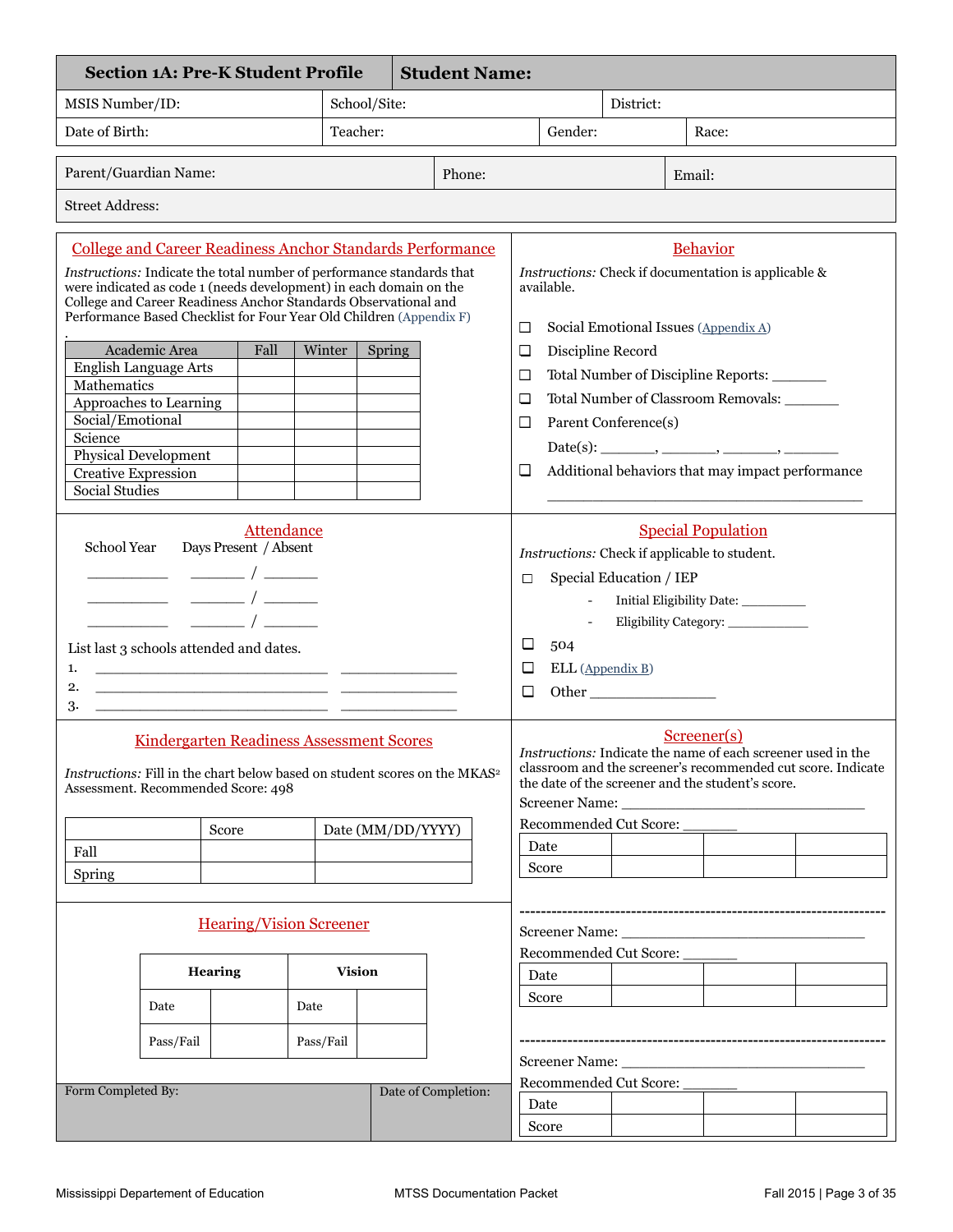| <b>Section 1A: K-12 Student Profile</b>                                                                                                         |                                                                                                                                                                                                                                 |                                |                     | <b>Student Name:</b>             |                                                                                                   |                                                                          |                                                                                                                                                                   |
|-------------------------------------------------------------------------------------------------------------------------------------------------|---------------------------------------------------------------------------------------------------------------------------------------------------------------------------------------------------------------------------------|--------------------------------|---------------------|----------------------------------|---------------------------------------------------------------------------------------------------|--------------------------------------------------------------------------|-------------------------------------------------------------------------------------------------------------------------------------------------------------------|
| <b>MSIS Number:</b>                                                                                                                             |                                                                                                                                                                                                                                 | School:                        |                     |                                  |                                                                                                   | District:                                                                |                                                                                                                                                                   |
| Date of Birth:                                                                                                                                  |                                                                                                                                                                                                                                 | Grade Level:                   | Gender:             |                                  |                                                                                                   | Race:                                                                    |                                                                                                                                                                   |
|                                                                                                                                                 |                                                                                                                                                                                                                                 |                                |                     |                                  |                                                                                                   |                                                                          |                                                                                                                                                                   |
| Parent/Guardian Name:                                                                                                                           |                                                                                                                                                                                                                                 |                                |                     | Phone:                           |                                                                                                   |                                                                          | Email:                                                                                                                                                            |
| <b>Street Address:</b>                                                                                                                          |                                                                                                                                                                                                                                 |                                |                     |                                  |                                                                                                   |                                                                          |                                                                                                                                                                   |
|                                                                                                                                                 | <b>Course Performance</b>                                                                                                                                                                                                       |                                |                     |                                  |                                                                                                   |                                                                          | <b>Behavior</b>                                                                                                                                                   |
| Instructions: If student is elementary: Indicate recent term grades in this table.                                                              |                                                                                                                                                                                                                                 |                                |                     |                                  |                                                                                                   |                                                                          | Instructions: Check if documentation is applicable & available.                                                                                                   |
| Academic Area<br>Reading                                                                                                                        | T <sub>1</sub><br>T <sub>2</sub>                                                                                                                                                                                                | T <sub>3</sub>                 | T <sub>4</sub>      | Final                            |                                                                                                   |                                                                          |                                                                                                                                                                   |
| Mathematics                                                                                                                                     |                                                                                                                                                                                                                                 |                                |                     |                                  | $\Box$                                                                                            |                                                                          | Social Emotional Issues (Appendix A)                                                                                                                              |
| Science                                                                                                                                         |                                                                                                                                                                                                                                 |                                |                     |                                  | □                                                                                                 | Discipline Record                                                        |                                                                                                                                                                   |
| <b>Social Studies</b>                                                                                                                           |                                                                                                                                                                                                                                 |                                |                     |                                  | □                                                                                                 |                                                                          | Total Number of Discipline Reports: _____                                                                                                                         |
| Language Arts                                                                                                                                   |                                                                                                                                                                                                                                 |                                |                     |                                  | □                                                                                                 |                                                                          | Total Number of Suspensions:                                                                                                                                      |
| Instructions: If student is secondary: Indicate recent SATP course grades.                                                                      |                                                                                                                                                                                                                                 |                                |                     |                                  |                                                                                                   | $\Box$ In School: $\_\_\_\_\_\_\_\_\$                                    |                                                                                                                                                                   |
| Academic Area                                                                                                                                   | T <sub>2</sub><br>T1                                                                                                                                                                                                            | T <sub>3</sub>                 | T <sub>4</sub>      | Final                            | □                                                                                                 | Out of School:                                                           |                                                                                                                                                                   |
| Algebra I                                                                                                                                       |                                                                                                                                                                                                                                 |                                |                     |                                  | $\Box$                                                                                            |                                                                          | Additional behaviors that may impact performance                                                                                                                  |
| English II                                                                                                                                      |                                                                                                                                                                                                                                 |                                |                     |                                  |                                                                                                   |                                                                          |                                                                                                                                                                   |
| Biology<br>U.S. History                                                                                                                         |                                                                                                                                                                                                                                 |                                |                     |                                  |                                                                                                   |                                                                          |                                                                                                                                                                   |
|                                                                                                                                                 |                                                                                                                                                                                                                                 |                                |                     |                                  |                                                                                                   |                                                                          |                                                                                                                                                                   |
| School Year<br>List last 3 schools attended and dates.<br>4.<br><u> 1989 - Johann John Stone, mensk politik (d. 1989)</u><br>5.<br>6.           | <b>Attendance</b><br>Days Present / Absent<br><u> 1989 - Johann John Stone, meil in der Stone aus der Stone aus der Stone aus der Stone aus der Stone anderes</u><br><u> 1989 - Johann John Stein, fransk politik (d. 1989)</u> |                                | Grade               | <b>Retention</b>                 | Instructions: If applicable, indicate<br>grade(s) and school year(s) below.<br><b>School Year</b> | $\Box$<br>□<br>504<br>□<br>Dyslexia<br>□<br>□                            | <b>Special Population</b><br>Instructions: Check if applicable to student.<br>Special Education / IEP<br>Initial Eligibility Date: __________<br>ELL (Appendix B) |
| Instructions: Complete this section only if the student completed 3rd grade<br>after implementation of Literacy-Based Promotion Act (2014-2015) | <b>Literacy-Based Promotion Act</b>                                                                                                                                                                                             |                                |                     |                                  |                                                                                                   | <b>Universal Screener</b><br>$(K-8)$<br>Instructions: Indicate score and | <b>Universal Screener</b><br>$(9 - 12)$                                                                                                                           |
| <b>Attempts</b>                                                                                                                                 | Date                                                                                                                                                                                                                            |                                | <b>Score</b>        |                                  | <b>Reading</b>                                                                                    | screener used for each.                                                  | Algebra <sub>1</sub><br><b>Test Date:</b><br>Score:                                                                                                               |
| 1 <sup>st</sup> Attempt                                                                                                                         |                                                                                                                                                                                                                                 |                                |                     |                                  |                                                                                                   |                                                                          |                                                                                                                                                                   |
| 1st Retest                                                                                                                                      |                                                                                                                                                                                                                                 |                                |                     |                                  | Fall                                                                                              |                                                                          |                                                                                                                                                                   |
| 2 <sup>nd</sup> Retest                                                                                                                          |                                                                                                                                                                                                                                 |                                |                     |                                  | Winter                                                                                            |                                                                          | <b>English II</b><br><b>Test Date:</b><br>Score:                                                                                                                  |
| (If the student fails all three attempts, reference Appendix E to see if student                                                                |                                                                                                                                                                                                                                 |                                |                     |                                  | Spring                                                                                            |                                                                          |                                                                                                                                                                   |
| qualifies for Good Cause Exemptions)                                                                                                            |                                                                                                                                                                                                                                 |                                |                     |                                  | <b>Math</b>                                                                                       |                                                                          |                                                                                                                                                                   |
| <b>Dyslexia Screener</b>                                                                                                                        |                                                                                                                                                                                                                                 | <b>Hearing/Vision Screener</b> |                     |                                  |                                                                                                   |                                                                          | <b>Biology</b><br><b>Test Date:</b><br>Score:                                                                                                                     |
| Instructions:<br>$\mathbf K$                                                                                                                    |                                                                                                                                                                                                                                 |                                |                     |                                  | Fall                                                                                              |                                                                          |                                                                                                                                                                   |
| Indicate<br>pass/fail and                                                                                                                       |                                                                                                                                                                                                                                 |                                |                     |                                  | Winter                                                                                            |                                                                          |                                                                                                                                                                   |
| 1 <sup>st</sup><br>date of<br>screening. If the student fails, begin                                                                            |                                                                                                                                                                                                                                 | Hearing                        |                     | <b>Vision</b>                    | Spring                                                                                            |                                                                          | <b>U.S. History</b>                                                                                                                                               |
| interventions.                                                                                                                                  |                                                                                                                                                                                                                                 |                                |                     |                                  |                                                                                                   |                                                                          | <b>Test Date:</b><br>Score:                                                                                                                                       |
| <b>K-Readiness Assessment</b>                                                                                                                   |                                                                                                                                                                                                                                 | Date                           | Date                |                                  | <b>Behavior</b>                                                                                   |                                                                          |                                                                                                                                                                   |
| Recommended Score: 530                                                                                                                          |                                                                                                                                                                                                                                 |                                |                     |                                  | Fall                                                                                              |                                                                          | Reading                                                                                                                                                           |
| Scale Score                                                                                                                                     | Date                                                                                                                                                                                                                            | Pass/<br>Fail                  | Pass/<br>Fail       |                                  | Winter                                                                                            |                                                                          | <b>Test Date:</b><br>Score:                                                                                                                                       |
|                                                                                                                                                 |                                                                                                                                                                                                                                 |                                |                     |                                  | Spring                                                                                            |                                                                          |                                                                                                                                                                   |
| Form Completed By:                                                                                                                              |                                                                                                                                                                                                                                 |                                | Date of Completion: |                                  |                                                                                                   |                                                                          |                                                                                                                                                                   |
|                                                                                                                                                 |                                                                                                                                                                                                                                 |                                |                     |                                  | score reports.                                                                                    | If additional district screener(s)<br>were used, please attach student   | If additional district screener(s)<br>were used, please attach student<br>score reports.                                                                          |
| Mississippi Departement of Education                                                                                                            |                                                                                                                                                                                                                                 |                                |                     | <b>MTSS Documentation Packet</b> |                                                                                                   |                                                                          | Fall 2015   Page 4 of 35                                                                                                                                          |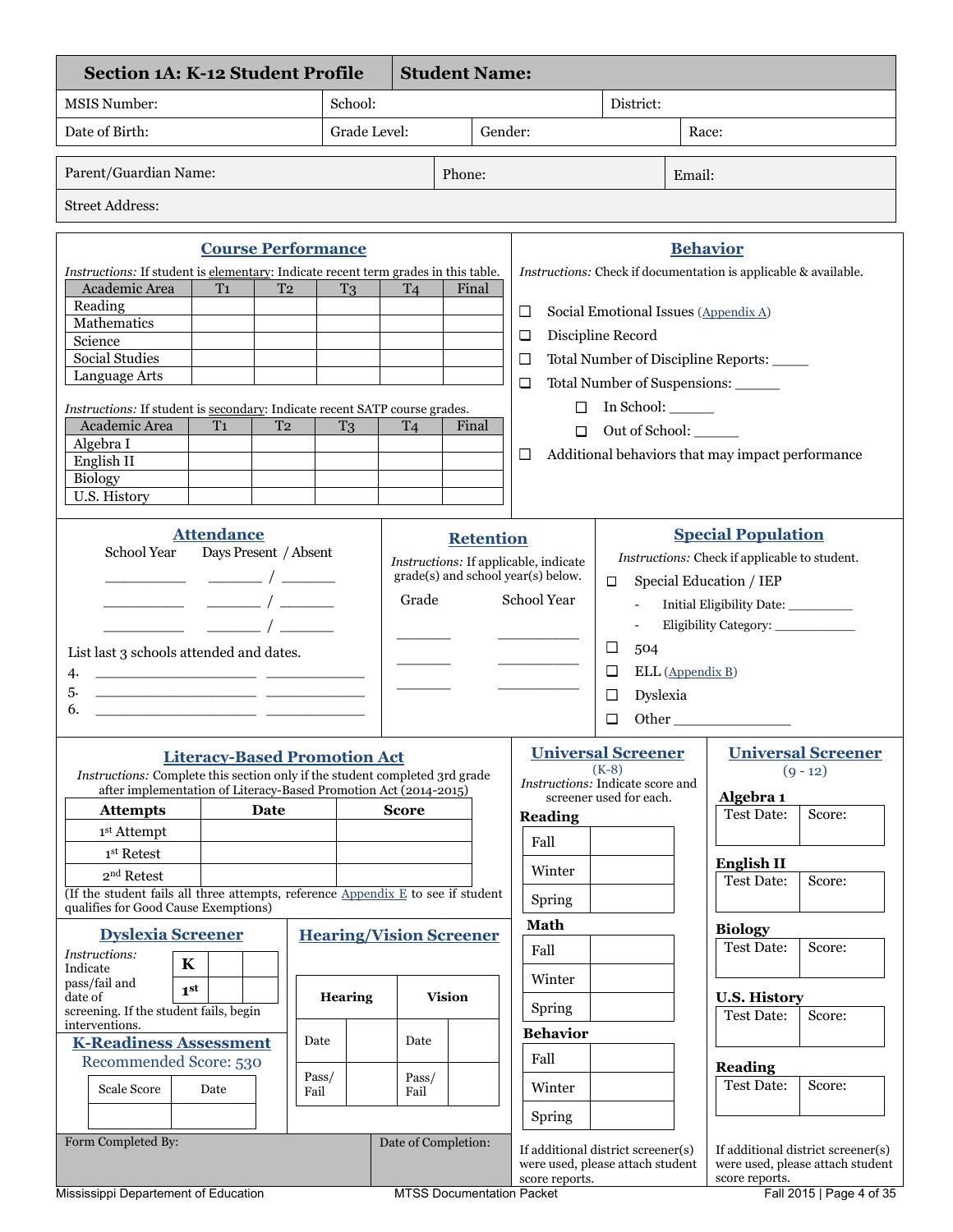**Section 1B: Tier I High-Quality Classroom Observation Form ( Aligned with MSTAR)**  *Instructions:* Prior to students entering Tier II, school administrators should complete this form by placing a check mark only in the boxes by the traits that are observed. It is recommended that this form be completed a minimum of three (3) times per school year. This form may be reproduced as needed.

Teacher Name: \_\_\_\_\_\_\_\_\_\_\_\_\_\_\_\_\_\_\_\_\_\_\_\_\_\_\_\_\_\_\_\_\_\_\_\_\_\_\_\_\_\_\_\_ Grade/Subject: \_\_\_\_\_\_\_\_\_\_\_\_\_\_\_\_\_\_\_\_\_\_\_\_

Observed by: \_\_\_\_\_\_\_\_\_\_\_\_\_\_\_\_\_\_\_\_\_\_\_\_\_\_\_\_\_\_\_\_\_\_\_\_\_\_\_\_\_\_\_\_\_\_ Date of Observation: \_\_\_\_\_\_\_\_\_\_\_\_\_\_\_\_\_\_\_\_\_

| <b>Classroom Instruction</b>                                                                                                                                                                                                                                                                                                                                                                                                                                                                           | <b>Differentiated Instruction</b>                                                                                                                                                                                                                                                                                                                                                                                                                                                                                                      | <b>Classroom Management</b>                                                                                                                                                                                                                                                                                                                                                                                                                                                   |
|--------------------------------------------------------------------------------------------------------------------------------------------------------------------------------------------------------------------------------------------------------------------------------------------------------------------------------------------------------------------------------------------------------------------------------------------------------------------------------------------------------|----------------------------------------------------------------------------------------------------------------------------------------------------------------------------------------------------------------------------------------------------------------------------------------------------------------------------------------------------------------------------------------------------------------------------------------------------------------------------------------------------------------------------------------|-------------------------------------------------------------------------------------------------------------------------------------------------------------------------------------------------------------------------------------------------------------------------------------------------------------------------------------------------------------------------------------------------------------------------------------------------------------------------------|
| $\Box$ Students actively engaged in material.<br>Domain 3, Standard 8<br>$\Box$ Content is at instructional level.<br>Domain 3, Standard 8<br>$\Box$ Students answering questions<br>correctly. Domain 3, Standard 9<br>$\Box$ Students ask questions.<br>Domain 4, Standard 13<br>$\Box$ Teacher communicates expectations of<br>lesson. Domain 3, Standard 11<br>$\Box$ Teacher questioning measures                                                                                                 | $\Box$ Teacher uses activities to support<br>instruction (i.e., advanced organizer, intro<br>to lesson, or closure). Domain 3,<br><b>Standard 10</b><br>$\Box$ Teacher aligns tasks to learning goals.<br>Domain 3, Standard 7 (mostly<br>measured in planning domain)<br>$\Box$ Teacher engagement with students<br>varies as the needs of the students differ.<br>Domain 3, Standard 8<br>$\Box$ Teacher provides guided practice and<br>modeling in learning new concepts.                                                          | $\Box$ Use of smooth transitions: providing<br>transition activities for students.<br>Domain 4, Standard 14<br>$\Box$ Rules are communicated in the<br>classroom. Domain 4, Standard 16<br>$\Box$ Procedures are communicated in the<br>classroom. Domain 3, Standard 11<br>$\Box$ Use of active supervision component:<br>scanning to monitor student behavior.<br>Domain 4, Standard 16<br>$\Box$ Use of active supervision component:<br>moving around the room to monitor |
| students' understanding of the<br>prerequisite concepts. Domain 3,<br>Standard 7<br>$\Box$ Teacher questioning measures<br>students' understanding of new concepts<br>Domain 3, Standard 9<br>$\Box$ Teacher encourages students to think<br>critically concerning previous concepts.<br>Domain 3, Standard 9<br>$\Box$ Teacher encourages students to think<br>critically concerning new concepts.<br>Domain 3, Standard 9<br>$\Box$ Teacher reviews prerequisite<br>knowledge needed for the lesson. | Domain 3, Standard 10<br>$\Box$ Teacher uses concepts to support<br>instruction (i.e., broad based ideas or<br>principles). Domain 3, Standard 7<br>$\Box$ Teacher uses content to support<br>instruction (i.e., incremental steps to an<br>objective). Domain 3, Standard 7<br>$\Box$ Teacher groups students to work on<br>instructional component. Domain 3,<br><b>Standard 8</b><br>$\Box$ Teacher provides prompt feedback to<br>students concerning performance.<br>(Addressed in Domain $5$ – not<br>observed domain) Domain 3, | student behavior. Domain 4, Standard<br>11 and 16<br>$\Box$ Use of active supervision component:<br>interacting to monitor student behavior.<br>Domain 4, Standard 16<br>$\Box$ Consequences for positive behavior.<br>Domain 4, Standard 16<br>$\Box$ Consequences for negative behavior.<br>Domain 4, Standard 16                                                                                                                                                           |
| Domain 3, Standard 7                                                                                                                                                                                                                                                                                                                                                                                                                                                                                   | Standard 9<br>$\Box$ Teacher assists students in<br>preparation for assignments, long-range<br>projects, and tests. Domain 4,<br>Standard 15                                                                                                                                                                                                                                                                                                                                                                                           |                                                                                                                                                                                                                                                                                                                                                                                                                                                                               |

## **Observation Summary**

*Instructions:* School administrators, check the appropriate box below and identify recommendations if needed.

□ Teacher demonstrated traits of high-quality classroom instruction.

Teacher demonstrated some traits of high-quality classroom instruction, and should implement the following □ recommendation(s) to enhance Tier I Instruction:

Description of recommendation(s): Date to begin

recommendation(s):

Date to evaluate recommendation(s):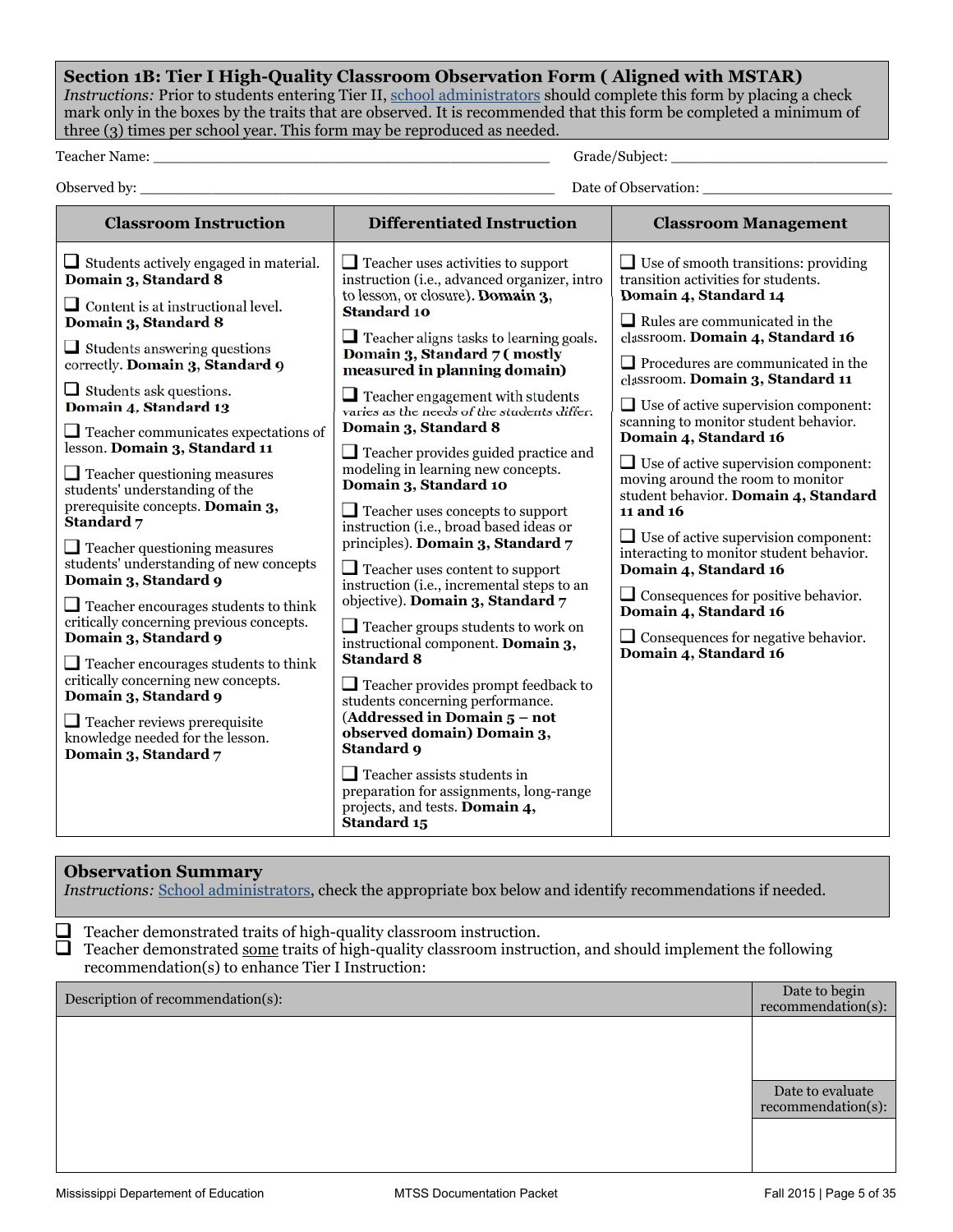## **Section 2A: Tier II (Supplemental Instruction) Documentation**

*Instructions:* Teachers should complete this form for each student that did not respond to Tier I instruction. For students receiving more than one intervention in multiple academic or behavioral areas, teachers can duplicate this form.

| <b>Details of Intervention:</b>                                                                               |  |                                                                                                 |                            |                                                                                                                            | Visit www.mde.k12.ms.us/intervention RtI Resource Links for suggested strategies.                     |
|---------------------------------------------------------------------------------------------------------------|--|-------------------------------------------------------------------------------------------------|----------------------------|----------------------------------------------------------------------------------------------------------------------------|-------------------------------------------------------------------------------------------------------|
| Student name:                                                                                                 |  | Describe supplemental and/or small<br>group strategies utilized – should be<br>evidenced-based: |                            | Provide specific evaluation criteria, in<br>measurable terms, utilized to determine<br>effectiveness and monitor progress: |                                                                                                       |
|                                                                                                               |  |                                                                                                 |                            |                                                                                                                            |                                                                                                       |
| Describe target deficit area of<br>$intervention(s) - identity if academic$<br>and/or behavioral and explain: |  |                                                                                                 |                            |                                                                                                                            |                                                                                                       |
|                                                                                                               |  |                                                                                                 |                            |                                                                                                                            |                                                                                                       |
|                                                                                                               |  |                                                                                                 |                            |                                                                                                                            |                                                                                                       |
|                                                                                                               |  |                                                                                                 |                            |                                                                                                                            |                                                                                                       |
| Intervention start date:                                                                                      |  | Duration of intervention<br>(in weeks):                                                         | Frequency of intervention: |                                                                                                                            | Frequency of progress monitoring<br>(Section 2B):                                                     |
|                                                                                                               |  |                                                                                                 |                            |                                                                                                                            | (MDE recommendation: 2x per month)                                                                    |
| Name(s) and $role(s)$ of individual(s) responsible for delivering intervention(s):                            |  |                                                                                                 |                            |                                                                                                                            | Based on progress monitoring data (Section 2B),<br>student progress will be cumulatively reviewed on: |
|                                                                                                               |  |                                                                                                 |                            |                                                                                                                            | (MDE policy: no later than 8 weeks after start date)                                                  |

## **Parental Notification:**

Parent(s) notified of Tier II intervention (circle one): **Yes / No** Date Notified:

**(For parent letter template, see Appendix D)**

## **Integrity Checks for Tier II Intervention(s)**

*Instructions:* School administrators, check the box next to each trait of quality implementation demonstrated during observation. Complete at least two (2) integrity checks at equal intervals during course of intervention.

| Integrity Check #1                                            | <b>Integrity Check #2</b>                                     |
|---------------------------------------------------------------|---------------------------------------------------------------|
| Date:                                                         | Date:                                                         |
| The intervention is described in specific, measurable terms   | The intervention is described in specific, measurable terms   |
| that can be progress monitored and evaluated.                 | that can be progress monitored and evaluated.                 |
| The intervention is being delivered in a manner which is      | The intervention is being delivered in a manner which is      |
| consistent with the intervention details as described above.  | consistent with the intervention details as described above.  |
| The intervention seems appropriate for the needs of this      | The intervention seems appropriate for the needs of this      |
| student.                                                      | student.                                                      |
| The individual(s) responsible for delivering intervention has | The individual(s) responsible for delivering intervention has |
| the materials and support he/she needs.                       | the materials and support he/she needs.                       |
| The student's attendance has not been a significant factor in | The student's attendance has not been a significant factor in |
| hindering his/her progress.                                   | hindering his/her progress.                                   |
| The parent/guardian(s) of student received notification of    | The parent/guardian(s) of student received notification of    |
| the intervention plan.                                        | the intervention plan.                                        |
| (Signature and title of person completing integrity check)    | (Signature and title of person completing integrity check)    |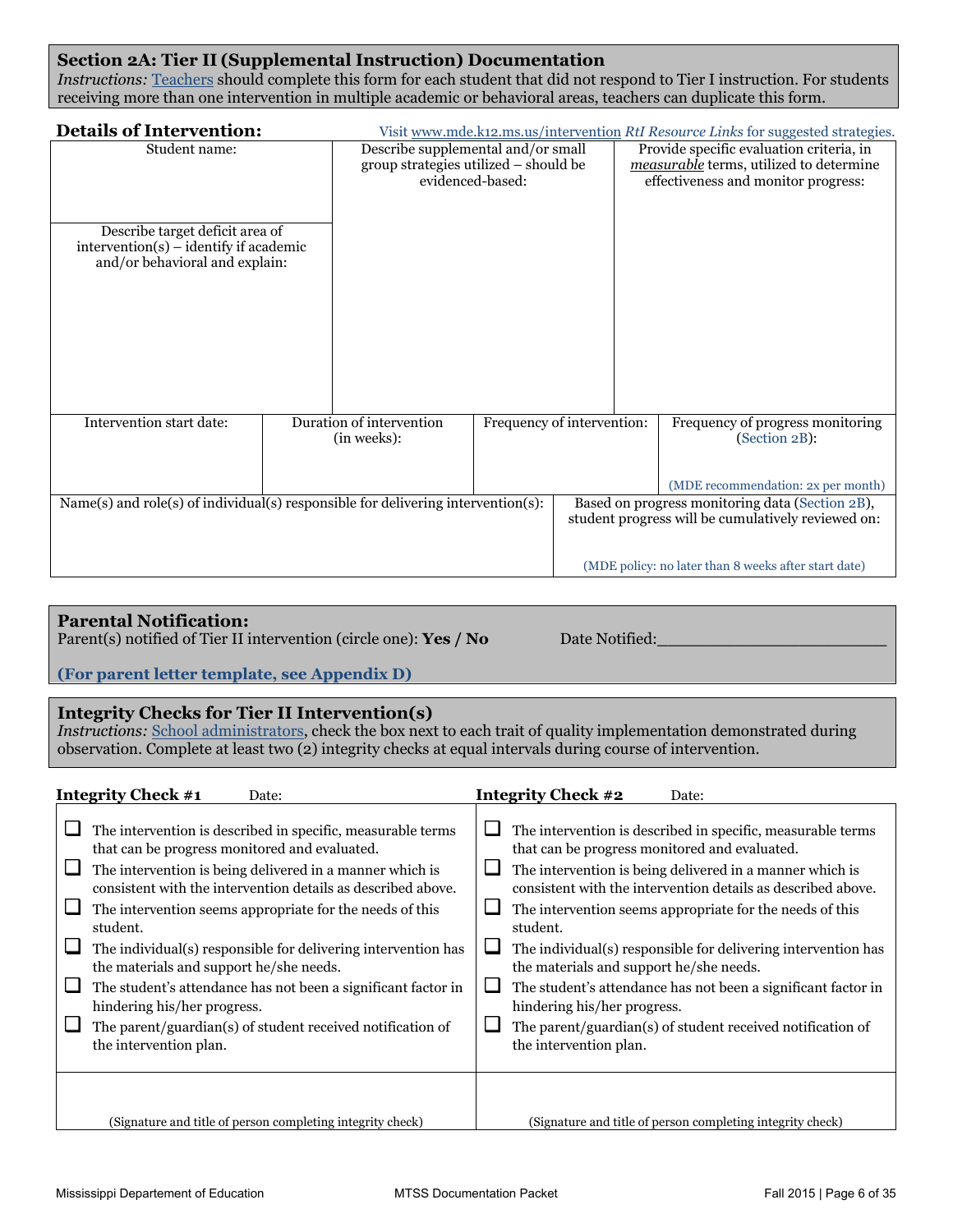## **Section 2B: Progress Monitoring and Evaluation for Tier II Interventions**

*Instructions:* Teachers should complete progress monitoring for interventions. It is recommended that the teacher establish a baseline by administering three (3) probes or trials, selecting the median, and marking the baseline by placing a dot on the vertical axis. Teachers should determine the goal by determining the expected rate of progress and marking the target by placing a dot at the intersections. On the bolded line above each month, indicate the first result recorded that month; on the line to the right, indicate the second result of that month.



## **Documented Reviews for Tier II**

NOTE: MDE policy requires two (2) Tier II documented reviews, with the first documented review conducted no later than five (4) weeks after implementation and the cumulative documented review no later than 8 weeks after implementation.

*Instructions:* Teachers, use the graph above and documented review boxes below to record the effectiveness of the intervention(s) and to determine the next steps of this student's intervention based on his/her progress.

**1st Documented Review**: Date: \_\_\_\_\_\_\_\_\_\_\_\_\_\_\_\_ Sufficient Progress Made? (circle one): **Yes / No**  $($ to be completed no later than 4 weeks after starting intervention $)$ 

| <b>Cumulative Documented Review: Date:</b><br>(to be completed no later than 8 weeks after starting intervention)                                                            |                                                                                                                                                                                  | (check one of the boxes below for final decision)                                                                                                                                                                                                                                                | Sufficient Progress Made? (circle one): Yes / No                                                                                                                                                                                                                          |
|------------------------------------------------------------------------------------------------------------------------------------------------------------------------------|----------------------------------------------------------------------------------------------------------------------------------------------------------------------------------|--------------------------------------------------------------------------------------------------------------------------------------------------------------------------------------------------------------------------------------------------------------------------------------------------|---------------------------------------------------------------------------------------------------------------------------------------------------------------------------------------------------------------------------------------------------------------------------|
| $\Box$ Adequate progress <b>was</b><br>made; intervention was<br>successful in meeting student's<br>needs. This student will be<br>returned to Tier 1 (core<br>instruction). | $\Box$ Adequate progress <b>was</b><br>not made; intervention was<br>somewhat successful in<br>meeting student's needs.<br>Intervention will continue and<br>be re-evaluated on: | $\Box$ Adequate progress <b>was</b><br>not made; intervention was<br>somewhat successful in<br>meeting student's needs.<br>Student will continue at Tier II<br>and an additional intervention<br>will be attempted (Complete)<br>an additional Section 2A & 2B<br>- Tier II documentation form). | $\Box$ Adequate progress <b>was</b><br>not made; intervention did<br>not meet student's needs.<br>Student will be referred to<br>Teacher Support Team (TST)<br>for consideration. (Complete<br>Section 3A - TST Referral and<br>Meeting form and attach<br>documentation. |

**\_\_\_\_\_\_\_\_\_\_\_\_\_\_\_\_\_\_\_\_\_\_ \_\_\_\_\_\_\_\_\_\_\_\_ \_\_\_\_\_\_\_\_\_\_\_\_\_\_\_\_\_\_\_\_\_\_ \_\_\_\_\_\_\_\_\_\_\_\_**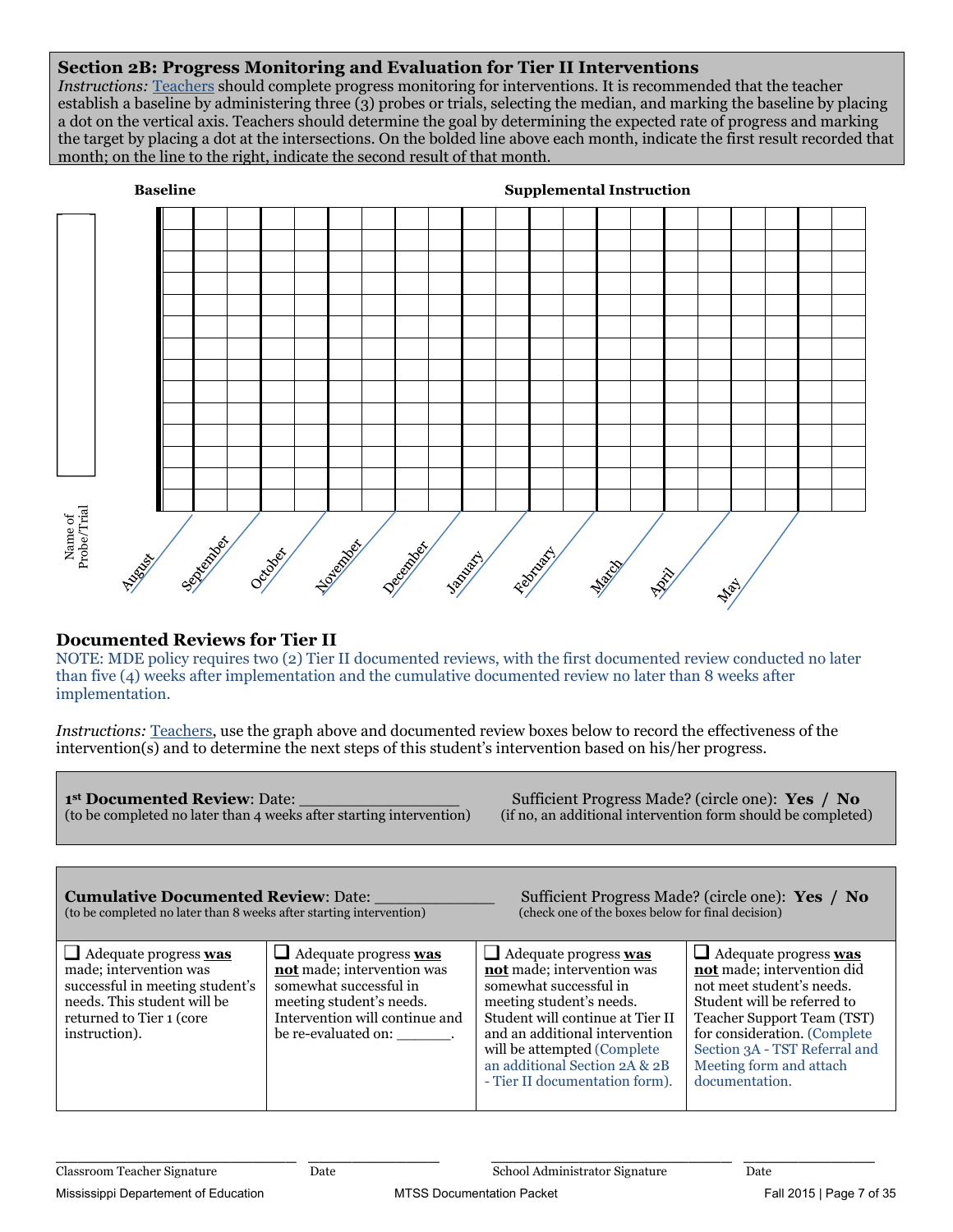## **Section 3A: Teacher Support Team Referral and Meeting**

*Instructions:* Teachers, complete this form if progress monitoring data does not show adequate student progress at the end of the scheduled Tier II intervention(s) and further support is needed. Attach completed Section 1A, 1B, 2A & 2B

#### **TO: Teacher Support Team Chair or LSC**

I request that \_\_\_\_\_\_\_\_\_\_\_\_\_\_\_\_\_\_\_\_\_\_\_\_\_ [student name] be reviewed by the TST to assist in providing interventions to improve his/her overall performance. I have observed problems that interfere with his/her educational progress in the following area(s):

Academic performance, low or failing grades

Behavior and/or discipline

 $\Box$  Other, specify

f ( ) for  $f$  ( ) for  $f$  ( ) for  $f$  ( ) for  $f$  ( ) for  $f$ 

#### **OR**

Referral of the student is made based upon Mississippi State Board Policy 4300. These referrals must be made within the first 20 school days of a school year if the child failed the preceding year. Please indicate below:

Grades 1–3: Student has failed one grade.

Grades 4–12: Student has failed two grades.

Student failed either of the preceding two grades and has been suspended or expelled for more than 20 days in the current school year.

Student scored at the "lowest level" on the grade 3 or grade 7 state assessment.

A student is promoted from Grade 3 to Grade 4 under a good cause exemption of the Literacy-Based Promotion Act. (Attach Appendix E)

| Signature of teacher<br>submitting referral: | Signature of TST Chair<br>acknowledging receipt: | Date of receipt<br>of referral: | Date of TST Meeting to<br>discuss referral<br>(must be within 2 weeks): |
|----------------------------------------------|--------------------------------------------------|---------------------------------|-------------------------------------------------------------------------|
|----------------------------------------------|--------------------------------------------------|---------------------------------|-------------------------------------------------------------------------|

## **Referral Meeting Details:**

NOTE: By signing here, TST members agree that all information discussed pertaining to the TST process will be held in strict confidence. They shall neither contact anyone outside the official function of this TST process nor make any notes or copies of any documents utilized during the process.

| Summary of Discussion (continue on back if needed): | <b>Signature of TST Members</b> | <b>Title</b> |
|-----------------------------------------------------|---------------------------------|--------------|
|                                                     |                                 | Principal    |
|                                                     |                                 |              |
|                                                     |                                 |              |
|                                                     |                                 |              |
|                                                     |                                 |              |
|                                                     |                                 |              |

## **TST Recommendations:**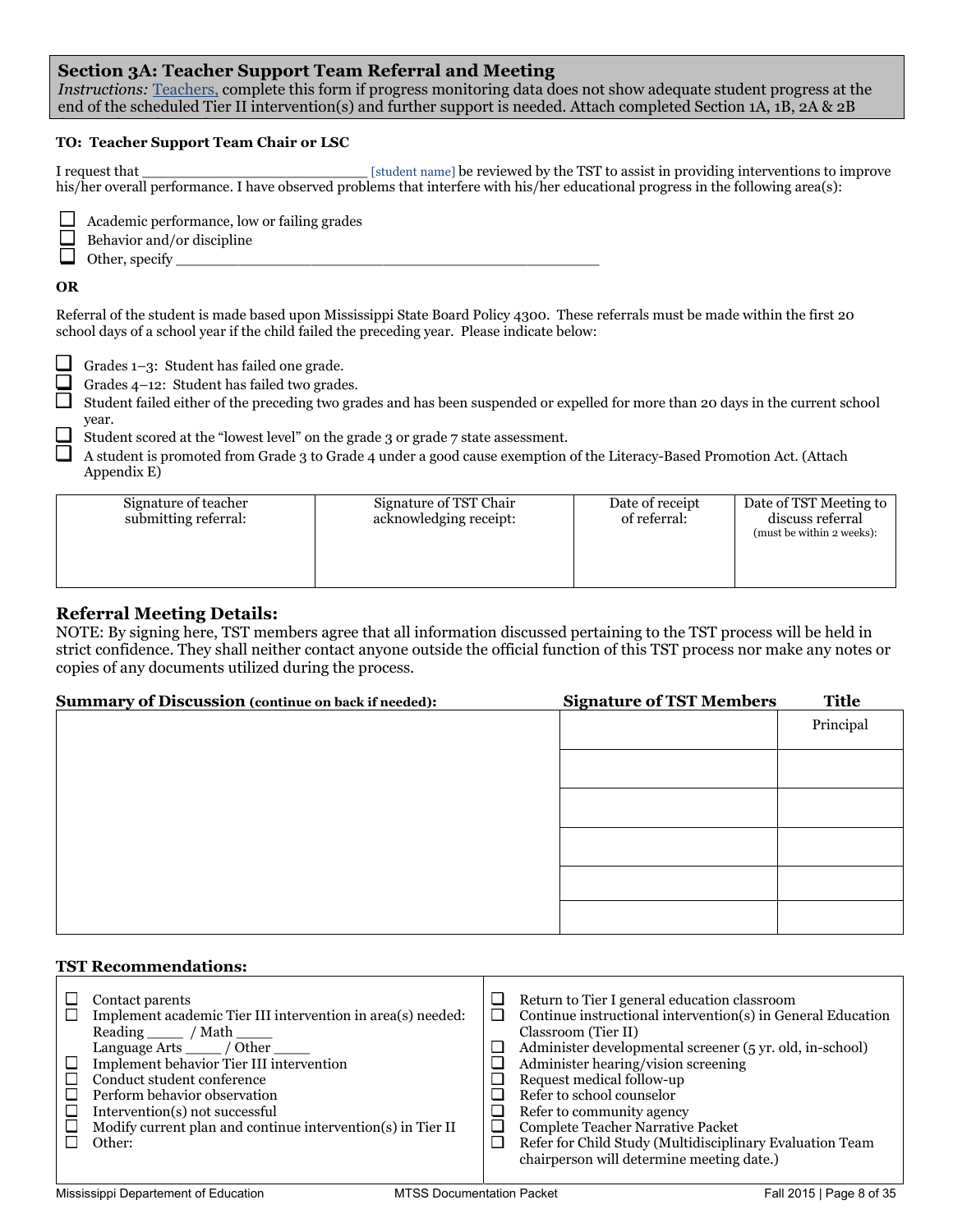|  |  |  | <b>Section 3B: Tier III (Intensive Intervention) Documentation</b> |
|--|--|--|--------------------------------------------------------------------|
|--|--|--|--------------------------------------------------------------------|

*Instructions:* TST members, classroom teachers, and interventionists should work together to complete this form for each student that did not respond to Tier II interventions <u>or</u> for  $4<sup>th</sup>$  grade students requiring Intensive Intervention after a Good Cause Exemption promotion <u>or</u> for Intensive Reading Interventions for Special Education students (K-4) and English Language Learners (ELLs).

| <b>Details of Intervention:</b>                                                                               | Visit www.mde.k12.ms.us/intervention RtI Resource Links for suggested strategies. |  |                            |  |                                                                                                                            |                                                                                                       |  |
|---------------------------------------------------------------------------------------------------------------|-----------------------------------------------------------------------------------|--|----------------------------|--|----------------------------------------------------------------------------------------------------------------------------|-------------------------------------------------------------------------------------------------------|--|
| Student name:                                                                                                 | Describe intensive intervention strategies<br>utilized - should be evidence-based |  |                            |  | Provide specific evaluation criteria, in<br>measurable terms, utilized to determine<br>effectiveness and monitor progress: |                                                                                                       |  |
| Describe target deficit area of<br>$intervention(s) - identity if academic$<br>and/or behavioral and explain: |                                                                                   |  |                            |  |                                                                                                                            |                                                                                                       |  |
| Intervention start date:                                                                                      | Duration of intervention<br>(in weeks):                                           |  | Frequency of intervention: |  |                                                                                                                            | Frequency of progress monitoring<br>(Section 2B):                                                     |  |
|                                                                                                               |                                                                                   |  |                            |  |                                                                                                                            | (MDE recommendation: weekly)                                                                          |  |
| Name(s) and role(s) of individual(s) responsible for delivering intervention(s):                              |                                                                                   |  |                            |  |                                                                                                                            | Based on progress monitoring data (Section 2B),<br>student progress will be cumulatively reviewed on: |  |
|                                                                                                               |                                                                                   |  |                            |  |                                                                                                                            | (MDE policy: no later than 16 weeks after start date)                                                 |  |

## **Parental Notification:**

Parent(s) notified of Tier III intervention (circle one): **Yes / No** Date Notified: (For parent letter template, see Appendix D)

## **Integrity Checks for Tier III Intervention(s)**

*Instructions:* School administrators, check the box next to each trait of quality implementation demonstrated during observation. Complete at least two (2) integrity checks at equal intervals during course of intervention.

| <b>Integrity Check #1</b><br>Date:                                                                                                                                                                                                                                                                                                                                                                                                                                                                                                                                                                                   | <b>Integrity Check #2</b><br>Date:                                                                                                                                                                                                                                                                                                                                                                                                                                                                                                                                                                                                  |
|----------------------------------------------------------------------------------------------------------------------------------------------------------------------------------------------------------------------------------------------------------------------------------------------------------------------------------------------------------------------------------------------------------------------------------------------------------------------------------------------------------------------------------------------------------------------------------------------------------------------|-------------------------------------------------------------------------------------------------------------------------------------------------------------------------------------------------------------------------------------------------------------------------------------------------------------------------------------------------------------------------------------------------------------------------------------------------------------------------------------------------------------------------------------------------------------------------------------------------------------------------------------|
| The intervention is described in specific, measurable terms<br>that can be progress monitored and evaluated.<br>The intervention is being delivered in a manner which is<br>consistent with the intervention details as described above.<br>The intervention seems appropriate for the needs of this<br>student.<br>The individual(s) responsible for delivering intervention has<br>the materials and support he/she needs.<br>The student's attendance has not been a significant factor in<br>hindering his/her progress.<br>The parent/guardian(s) of student received notification of<br>the intervention plan. | The intervention is described in specific, measurable terms<br>ப<br>that can be progress monitored and evaluated.<br>The intervention is being delivered in a manner which is<br>consistent with the intervention details as described above.<br>The intervention seems appropriate for the needs of this<br>student.<br>$\Box$<br>The individual(s) responsible for delivering intervention has<br>the materials and support he/she needs.<br>The student's attendance has not been a significant factor in<br>hindering his/her progress.<br>The parent/guardian(s) of student received notification of<br>the intervention plan. |
| (Signature and title of person completing integrity check)                                                                                                                                                                                                                                                                                                                                                                                                                                                                                                                                                           | (Signature and title of person completing integrity check)                                                                                                                                                                                                                                                                                                                                                                                                                                                                                                                                                                          |
| Mississippi Departement of Education                                                                                                                                                                                                                                                                                                                                                                                                                                                                                                                                                                                 | Fall 2015   Page 9 of 35<br><b>MTSS Documentation Packet</b>                                                                                                                                                                                                                                                                                                                                                                                                                                                                                                                                                                        |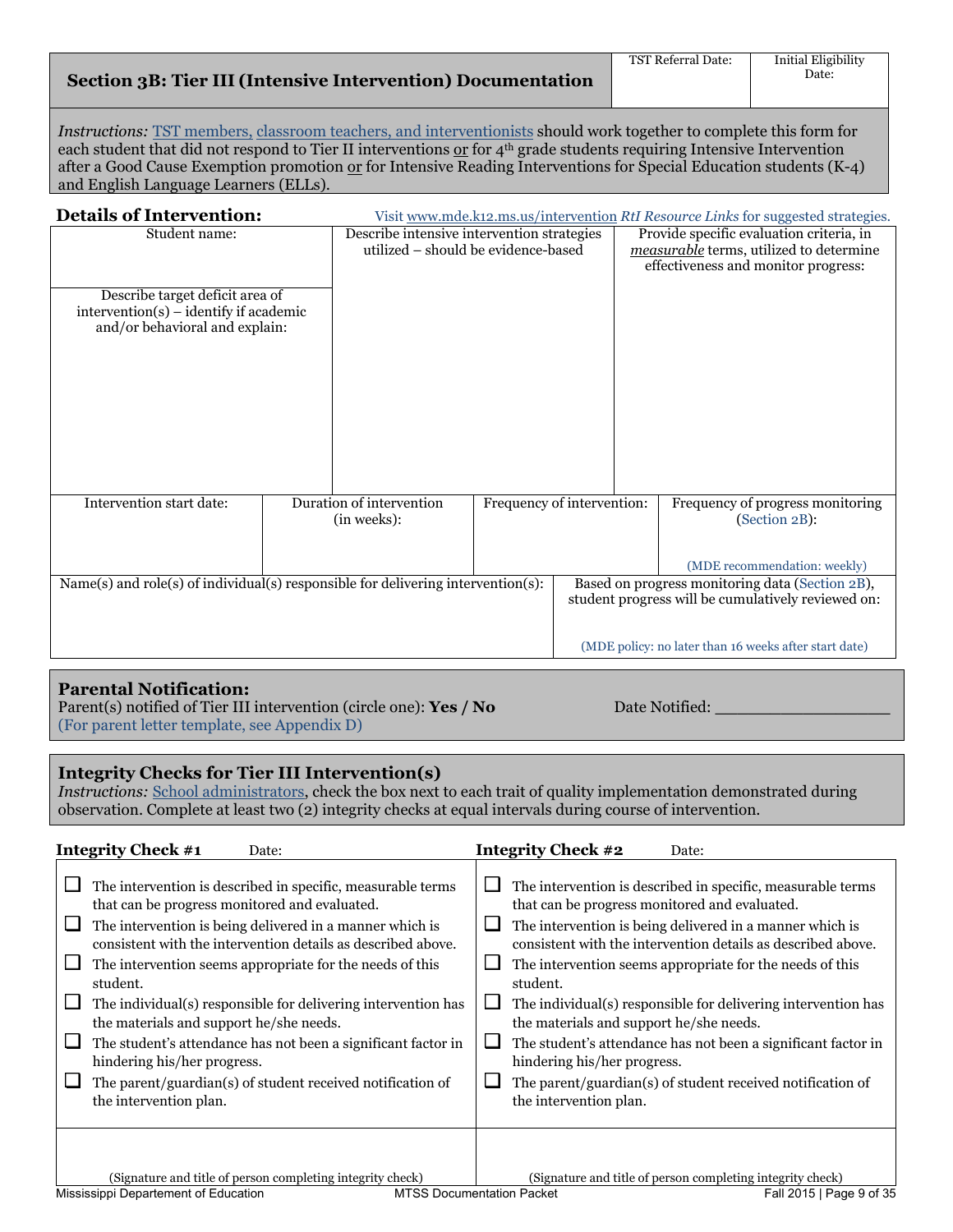## **Section 3C: Progress Monitoring and Integrity Checks for Tier III Interventions**

*Instructions:* Teachers should complete progress monitoring for interventions. It is recommended that the teacher establish a baseline by administering three (3) probes or trials, selecting the median, and marking the baseline by placing a dot on the vertical axis. Teachers should determine the goal by determining the expected rate of progress and marking the target by placing a dot at the intersections. On the bolded line above each month, indicate the first result recorded that month; on the line to the right, indicate the second result of that month.



## **Documented Reviews for Tier III**

NOTE: MDE policy requires two (2) Tier III documented reviews, with the first documented review conducted no later than eight (8) weeks after implementation and the cumulative documented review no later than 16 weeks after implementation.

*Instructions:* TST members, use the graph above and documented reviews boxes below to evaluate the effectiveness of the intervention(s) and to determine the next steps of this student's intervention based on his/her progress.

| 1st Documented Review Date:<br>(to be completed no later than 8 weeks after starting intervention)                                                          |                                                                                                                                                   |                                                                                                                                                          | Sufficient Progress Made? (circle one): Yes / No<br>(if no, an additional intervention form should be completed) |  |  |  |  |
|-------------------------------------------------------------------------------------------------------------------------------------------------------------|---------------------------------------------------------------------------------------------------------------------------------------------------|----------------------------------------------------------------------------------------------------------------------------------------------------------|------------------------------------------------------------------------------------------------------------------|--|--|--|--|
|                                                                                                                                                             |                                                                                                                                                   |                                                                                                                                                          |                                                                                                                  |  |  |  |  |
| <b>Cumulative Documented Review Date:</b><br>(to be completed no later than 16 weeks after starting intervention)                                           |                                                                                                                                                   | Sufficient Progress Made? (circle one): Yes / No<br>(check one of the boxes below for final decision)                                                    |                                                                                                                  |  |  |  |  |
| $\Box$ Adequate progress was<br>made; intervention was<br>successful in meeting student's<br>needs. This student will be<br>returned to the following tier: | $\Box$ Adequate progress was not<br>made; intervention was<br>somewhat successful in<br>meeting student's needs.<br>Student will continue at Tier | $\Box$ Adequate progress was <u>not</u><br>made; intervention was not<br>successful in meeting student's<br>needs. Referral to child study<br>on (date): | $\Box$ Student currently has an<br>IEP. Complete the information<br>in the box below.                            |  |  |  |  |
| $\Box$ Tier I                                                                                                                                               | III and additional intervention                                                                                                                   |                                                                                                                                                          | <b>Enter Eligibility Category</b>                                                                                |  |  |  |  |

| $\overline{\phantom{a}}$<br>Tier I<br>$\Box$ Tier II<br>and will be re-evaluated on<br>(data): | III and additional intervention<br>will be attempted (additional<br>form – both Sections 3B & 3C -<br>should be completed). | <b>Enter Eligibility Category</b> |
|------------------------------------------------------------------------------------------------|-----------------------------------------------------------------------------------------------------------------------------|-----------------------------------|
|                                                                                                |                                                                                                                             |                                   |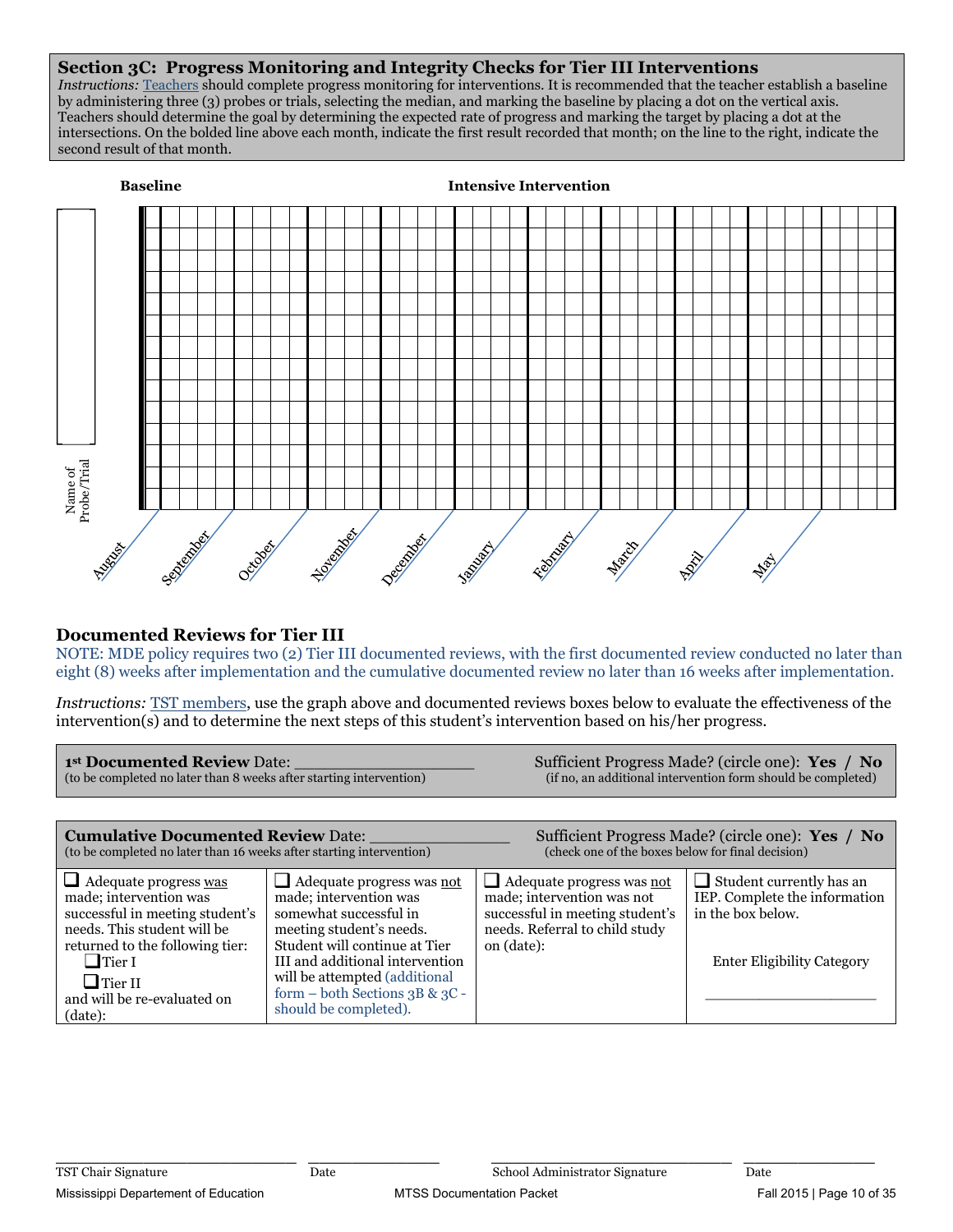## **Appendix A: Social/Emotional Worksheet**

*Instructions:* Classroom teachers or counselors should complete this checklist to aid in the collection of information to determine if student is in need of Tier II or Tier III behavioral interventions

NOTE: This worksheet is not a behavioral screener. For behavioral screening resources, visit www.mde.k12.ms.us/intervention.

| STUDENT IS DISRUPTIVE IN CLASS:<br>∐ fidgets<br>$\Box$ is overly active<br>does not remain in seat<br>talks out of turn<br>disturbs others when they are working<br>constantly seeks attention<br>overly aggressive with others (i.e., physical fights)<br>belligerent towards teachers and others in authority<br>defiant or stubborn<br>impulsive<br>can't wait his/her turn<br>acts without thinking of the consequences<br>STUDENT IS WITHDRAWN:<br>shy, timid<br>] has difficulty making friends<br>sits alone in cafeteria<br>does not join in classroom group activities<br>overly conforms to rules<br>appears to daydream or be out of touch with the class<br>has difficulty expressing feelings | <b>STUDENT IS ANXIOUS:</b><br>appears depressed<br>rarely smiles<br>appears to be tense<br>appears frightened or worried<br>cries easily<br>does not trust others<br>reports fears or phobias (such as fear of coming to<br>school)<br>OTHER SOCIAL/EMOTIONAL BEHAVIORS:<br>lacks self-confidence<br>says "can't do" even before attempting<br>reacts poorly to disappointment<br>is overly sensitive to disappointment<br>depends on others<br>clings to adults<br>$\Box$ pretends to be ill<br>$\Box$ has poor grooming or personal hygiene<br><b>STUDENT HAS:</b><br>$\Box$ been on runaway status<br>been caught stealing at school<br>left class without permission<br>cursed school personnel<br>threatened to harm school personnel or wished school<br>personnel harm<br>$\Box$ been suspended for fighting<br>attempted suicide<br>received tobacco violations at school<br>$\Box$ received drug/alcohol violations at school |
|------------------------------------------------------------------------------------------------------------------------------------------------------------------------------------------------------------------------------------------------------------------------------------------------------------------------------------------------------------------------------------------------------------------------------------------------------------------------------------------------------------------------------------------------------------------------------------------------------------------------------------------------------------------------------------------------------------|----------------------------------------------------------------------------------------------------------------------------------------------------------------------------------------------------------------------------------------------------------------------------------------------------------------------------------------------------------------------------------------------------------------------------------------------------------------------------------------------------------------------------------------------------------------------------------------------------------------------------------------------------------------------------------------------------------------------------------------------------------------------------------------------------------------------------------------------------------------------------------------------------------------------------------------|
| <b>CLASSROOM INTEREST:</b><br>$\Box$ High<br>$\Box$ Low<br>$\Box$ Average                                                                                                                                                                                                                                                                                                                                                                                                                                                                                                                                                                                                                                  | $\Box$ Other, Please Specify                                                                                                                                                                                                                                                                                                                                                                                                                                                                                                                                                                                                                                                                                                                                                                                                                                                                                                           |
| <b>CLASSROOM PARTICIPATION:</b><br><b>_ </b> almost always<br>frequently<br>occasionally<br>seldom<br><b>CLASSROOM PREPAREDNESS:</b><br>always brings necessary supplies<br>usually brings supplies<br>seldom comes to class with supplies<br>never comes to class with supplies                                                                                                                                                                                                                                                                                                                                                                                                                           | <b>MOTIVATION:</b><br>completes homework<br>completes about half of the assignment<br>$\Box$ tends to give up easily<br>has difficulty getting started on assignments<br>TO THE BEST OF YOUR KNOWLEDGE:<br>This student is involved with the court system.<br>This student is in counseling.<br>This student is on medication.                                                                                                                                                                                                                                                                                                                                                                                                                                                                                                                                                                                                         |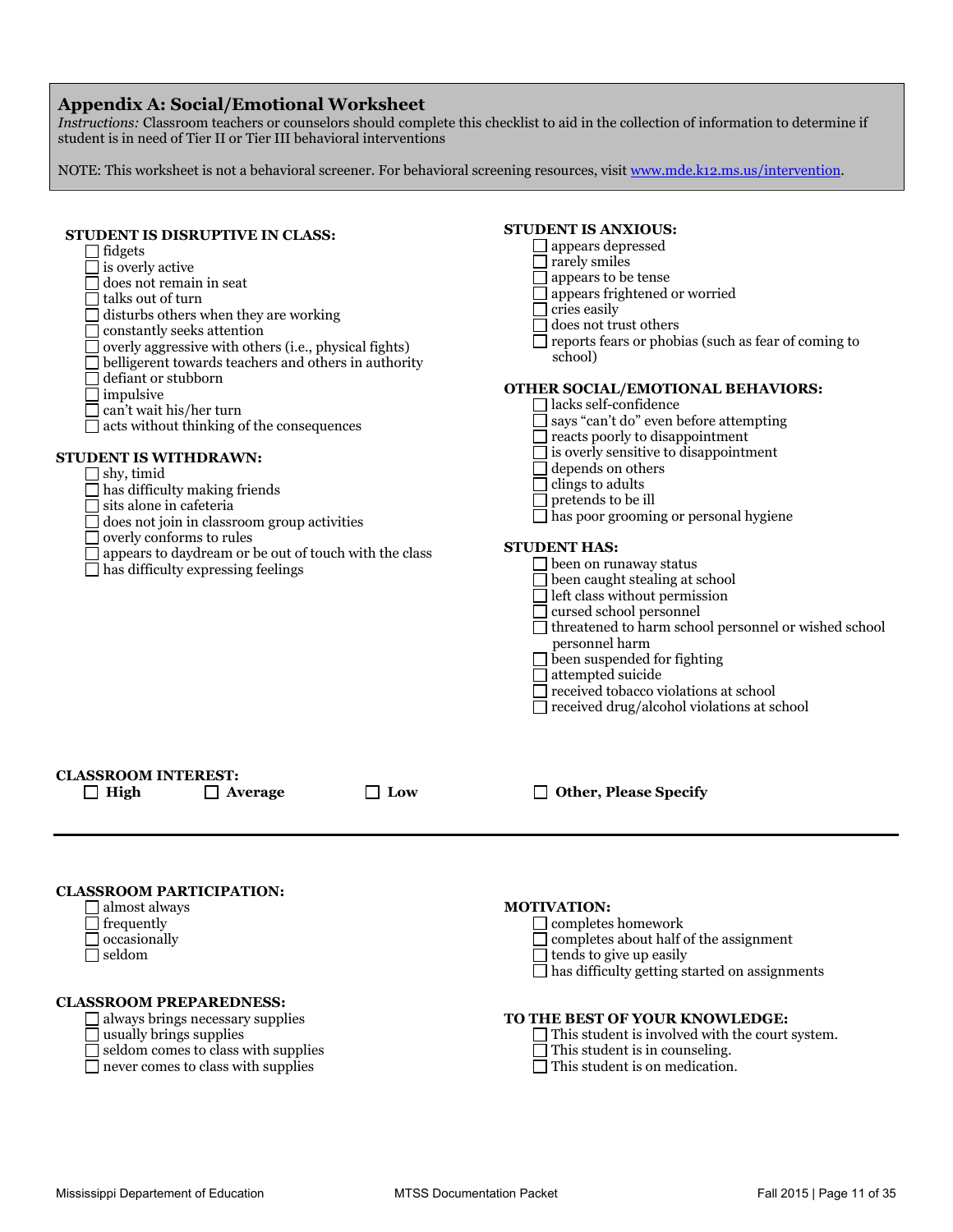#### **Appendix B: Language Service Plan (for Students with Limited English Proficiency)**  *Instructions:* This form should be completed by the individual responsible for providing the instruction program for the LEP students and the classroom teacher.

| Language first<br>spoken                                      |      |  | Language spoken in<br>home |                 |                     |                         |      | Additional<br>languages |         |  |
|---------------------------------------------------------------|------|--|----------------------------|-----------------|---------------------|-------------------------|------|-------------------------|---------|--|
| Date of entry into U.S.                                       |      |  |                            |                 | $(3 \text{ years})$ | <b>Immigrant Status</b> |      |                         |         |  |
| Parent/guardian name                                          |      |  |                            |                 |                     |                         |      |                         |         |  |
| Phone                                                         | Home |  |                            | Work            |                     |                         | Cell |                         |         |  |
| Home/School communication to<br>parent/guardian requested in: |      |  | English                    | Native Language |                     |                         | Oral |                         | Written |  |

#### **Academic History Prior to Entering Current District**

| Age Started School                                   | Years in Preschool/K  | Years in 1-5                | Retained in grades  |  |
|------------------------------------------------------|-----------------------|-----------------------------|---------------------|--|
| Last Grade                                           | Interrupted Education | Limited Schooling           | No formal Schooling |  |
| Completed                                            |                       |                             |                     |  |
| Has the student been referred for Special Education? |                       | Does the child have an IEP? |                     |  |

#### **Academic Achievement Level History**

| Subject | <b>Below Level</b> | On or Above Level | Method Used to Determine<br>Level | <b>Information Not</b><br>Available |
|---------|--------------------|-------------------|-----------------------------------|-------------------------------------|
| Math    |                    |                   |                                   |                                     |
| Reading |                    |                   |                                   |                                     |
| Writing |                    |                   |                                   |                                     |

## **Language Proficiency Test Information**

| Test                        | Date | Score | Level | Date | Score | Level | Date | Score | Level | Date | Score | Level | Date | Score | Level |
|-----------------------------|------|-------|-------|------|-------|-------|------|-------|-------|------|-------|-------|------|-------|-------|
| <b>LAS LINK</b><br>Speaking |      |       |       |      |       |       |      |       |       |      |       |       |      |       |       |
| LAS LINK<br>Listening       |      |       |       |      |       |       |      |       |       |      |       |       |      |       |       |
| LAS LINK<br>Reading         |      |       |       |      |       |       |      |       |       |      |       |       |      |       |       |
| LAS LINK<br>Writing         |      |       |       |      |       |       |      |       |       |      |       |       |      |       |       |
| Composite<br><b>SCORE</b>   |      |       |       |      |       |       |      |       |       |      |       |       |      |       |       |

#### **ELL Service**

| Date Identified LEP                                                             | Date Entered ELL Program |                |          |             |
|---------------------------------------------------------------------------------|--------------------------|----------------|----------|-------------|
| Student will receive Direct ESL Pull-out Services for                           |                          | <b>Minutes</b> |          | Davs a week |
| Student will be placed in an ESL English Class for on Credit (Grades 6-12 only) |                          | Year           | Semester |             |
| Student will be placed on monitoring Status                                     | Comments:                |                |          |             |
| Parents Declined Services (school is still obligated to serve)                  | Comments:                |                |          |             |

**With regular school attendance and parental suppor**t it is anticipated that the student will exit from services for Limited English Proficiency to <u>monitoring status</u> in \_\_\_\_\_\_\_\_ years. (This is a goal not a required exit date.)

| Comments:                                      |  |  |  |  |  |  |
|------------------------------------------------|--|--|--|--|--|--|
|                                                |  |  |  |  |  |  |
| Date Exited from LEP Status                    |  |  |  |  |  |  |
| Expected Date of Graduation (Grades 9-12 only) |  |  |  |  |  |  |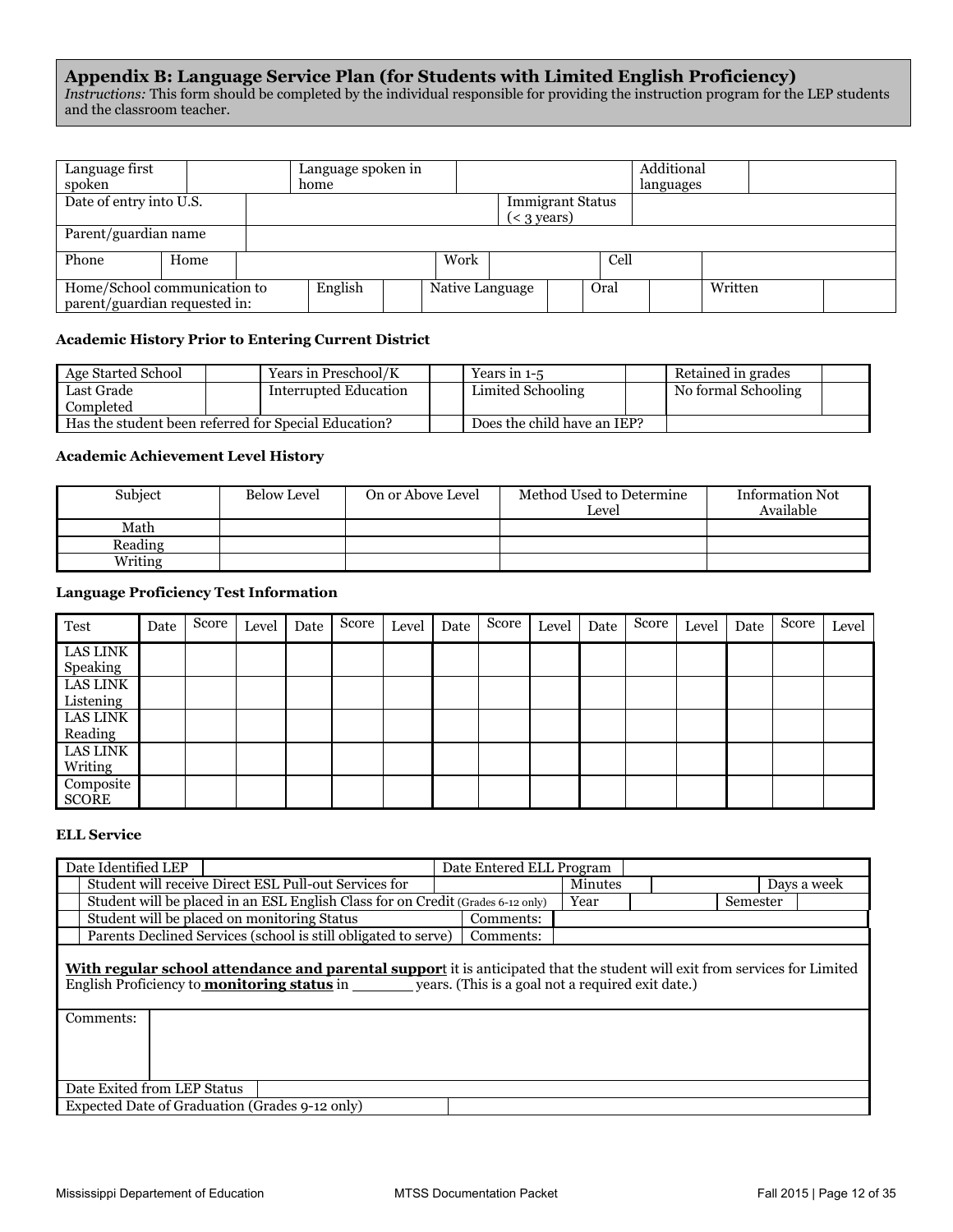# **Appendix B** (continued)**: Language Service Plan (for Students with Limited English Proficiency)**

#### **Participation in the state-required assessment and accountability system**

| Date of entry to an English Speaking School               |                                                                                                                |  |  |  |  |  |  |
|-----------------------------------------------------------|----------------------------------------------------------------------------------------------------------------|--|--|--|--|--|--|
| The student will participate in the following:            |                                                                                                                |  |  |  |  |  |  |
| <b>LAS LINKS Screener</b>                                 |                                                                                                                |  |  |  |  |  |  |
| Annual English Language Proficiency Assessment            |                                                                                                                |  |  |  |  |  |  |
| State-Required Assessment and Accountability Program      |                                                                                                                |  |  |  |  |  |  |
| Accommodations will be Provided *                         |                                                                                                                |  |  |  |  |  |  |
|                                                           | Accommodations will no longer be provided when the student is proficient on the state adopted English Language |  |  |  |  |  |  |
| Proficiency Test (ELPT) and the state administered exams. |                                                                                                                |  |  |  |  |  |  |

\*The Accommodations/ Modifications below are appropriate if consistent with the ongoing normal delivery of classroom instruction.

| Accommodations: |                                                                 |                                       |
|-----------------|-----------------------------------------------------------------|---------------------------------------|
|                 | Use of memory aids, fact charts, resource sheets, and/or abacus |                                       |
|                 | Provide cues (e.g., arrows and stop signs) on answer document   | Administer the test over several days |
|                 | in pencil                                                       |                                       |
|                 | Highlight key words or phrases in directions (e.g., complete    | Native language word-to-word          |
|                 | sentences, show your work)                                      | dictionaries (no definitions)         |
|                 | Read the test directions (but not the test items) to individual | Individual test administration        |
|                 | students or the group – repeating and/or paraphrasing the       |                                       |
|                 | directions, if needed.                                          |                                       |
|                 | Dictation of answers to test administrator/proctor (scribe) in  | OTHER:                                |
|                 | English only)                                                   |                                       |

**•** See English Language Learner Testing Accommodations Manual for further guidance.

#### **Instructional Methods in the Regular Classroom**

To meet the needs of this child, the following are recommendations for use in regular classroom instruction:

| *Paraphrasing or repeating directions in English       | Print instead of using cursive; Type all notes, tests, handouts |
|--------------------------------------------------------|-----------------------------------------------------------------|
| *Personal cueing*                                      | Use high interest/low vocabulary text material                  |
| *Read the test directions (but not the test items) to  | Use overhead and provide students with copies of teacher        |
| individual students or the group $-$ repeating and/or  | transparencies/notes/lectures                                   |
| paraphrasing the directions, if needed.                |                                                                 |
| *Dictation of answers to test administrator/proctor    | Make instruction visual – graphic organizers, pictures, maps,   |
| (scribe) in English only                               | graphs to aid understanding                                     |
| *Reader (oral administration)                          | Highlight/color code tasks, directions, letters home            |
| *Native language word-to-word dictionaries /Electronic | Pair ELs with English speaking "Study Buddy" for assistance     |
| word-to-word dictionaries (no definitions)             |                                                                 |
| OTHER <sup>*</sup> :                                   | Seat student in close proximity to teacher, w/ Study Buddy      |
| Present questions in same phrasing as learning/review  | Check for comprehension often                                   |
| Reduced and/or modified class & homework assignments   | Ask questions that allow student to answer successfully         |
| Modified assessments (i.e. oral)                       | Allow student opportunities to read aloud successfully          |
| Break tasks/directions into subtasks                   | Use manipulatives                                               |
| Increase wait time                                     | Use books on tape                                               |
| Additional time to complete assignments and tests      | Record material for student listening                           |
| ESS (Extended School Services)                         | Vocabulary matching/fill-in-the-blank exercises w/words         |
| Face student when speaking - speak slowly              | Label items in the room                                         |
|                                                        |                                                                 |

Other programming accommodations to address individual strengths and needs:

#### **Persons involved in the development of the Language Service Plan:**

| Principal                           | Parent      |
|-------------------------------------|-------------|
| School /District<br>ELL Coordinator | Parent      |
| ELL Teacher                         | Student     |
| Teacher                             | Interpreter |
| Teacher                             | Date        |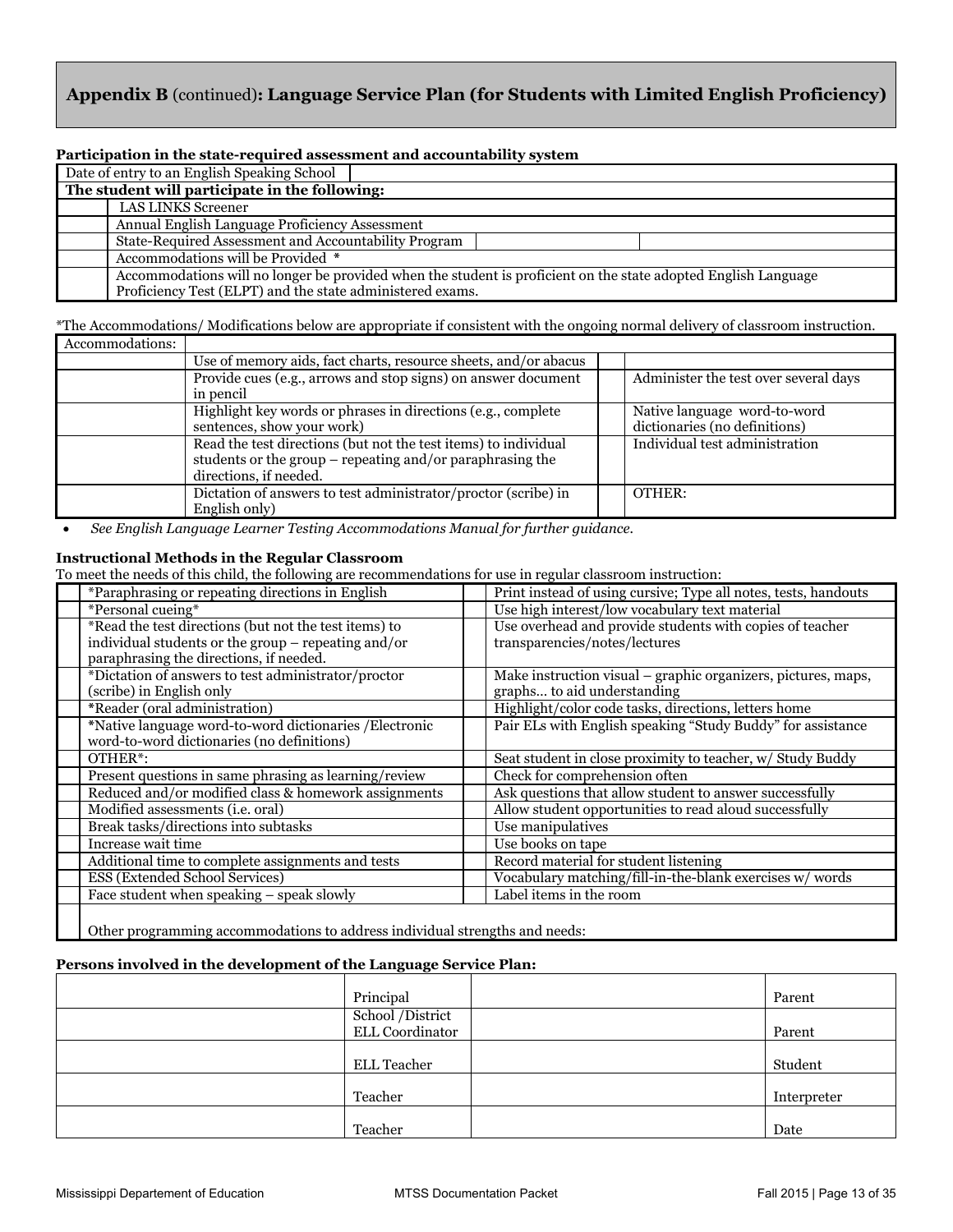# **Appendix C: Elementary School Dyslexia Checklist For Teachers**

*Instructions:* Teachers complete this form to assist with the decision making process of intervention selection and implementation.

| <b>Student:</b> |                |                                                                                                            | <b>Teacher:</b>                                                                                                                                        | Date: |  |  |  |
|-----------------|----------------|------------------------------------------------------------------------------------------------------------|--------------------------------------------------------------------------------------------------------------------------------------------------------|-------|--|--|--|
| <b>YES</b>      | N <sub>O</sub> |                                                                                                            | <b>Academic Potential</b>                                                                                                                              |       |  |  |  |
|                 |                | 1. Does the student seem to have the academic ability to develop reading, writing, and<br>spelling skills? |                                                                                                                                                        |       |  |  |  |
|                 |                | on his/her academic potential?                                                                             | 2. Are the student's reading, spelling, or writing skills below what you would expect based                                                            |       |  |  |  |
|                 |                |                                                                                                            | 3. Does the student have a history of inconsistent success when completing assessments and<br>or assignments related to reading, writing, or spelling? |       |  |  |  |
|                 |                |                                                                                                            | <b>Reading</b>                                                                                                                                         |       |  |  |  |
|                 |                |                                                                                                            | 4. Does the student have difficulty acquiring phonological processing skills such as blending,<br>segmenting, rhyming, and manipulating sounds?        |       |  |  |  |
|                 |                |                                                                                                            | 5. Does the student have difficulty remembering a sequence of unfamiliar sounds?                                                                       |       |  |  |  |
|                 |                |                                                                                                            | 6. Does the student have difficulty effectively recalling basic sight words?                                                                           |       |  |  |  |
|                 |                |                                                                                                            | 7. Does the student have difficulty sounding out words?                                                                                                |       |  |  |  |
|                 |                |                                                                                                            | 8. Does the student comprehend text when read aloud by others?                                                                                         |       |  |  |  |
|                 |                |                                                                                                            | 9. Does the student lack fluency when reading aloud?                                                                                                   |       |  |  |  |
|                 |                |                                                                                                            | <b>Alphabet and Spelling</b>                                                                                                                           |       |  |  |  |
|                 |                | 10. Does the student have difficulty writing the letters of the alphabet in sequence without a<br>model?   |                                                                                                                                                        |       |  |  |  |
|                 |                |                                                                                                            | 11. Does the student have difficulty naming the vowels?                                                                                                |       |  |  |  |
|                 |                |                                                                                                            | 12. Does the student have difficulty using the correct short vowels in spelling words?                                                                 |       |  |  |  |
|                 |                |                                                                                                            | 13. Does the student have difficulty with spelling?                                                                                                    |       |  |  |  |
|                 |                | letters within the word?                                                                                   | 14. Does the student make frequent spelling errors that involve changing the order of the                                                              |       |  |  |  |
|                 |                |                                                                                                            | <b>Handwriting Skills</b>                                                                                                                              |       |  |  |  |
|                 |                |                                                                                                            | 15. Is the student's handwriting often illegible or messy?                                                                                             |       |  |  |  |
|                 |                | top/bottom)?                                                                                               | 16. Does the student have problems with spatial orientation (e.g., before/after, left/right,                                                           |       |  |  |  |
|                 |                |                                                                                                            | <b>Other</b>                                                                                                                                           |       |  |  |  |
|                 |                |                                                                                                            | 17. Does the student have problems with organization or memory?                                                                                        |       |  |  |  |
|                 |                |                                                                                                            | 18. Does the student have problems with spatial orientation e.g., before/after?                                                                        |       |  |  |  |
|                 |                | answer direct questions?                                                                                   | 19. Does the student have difficulty "finding the right word" or seem to hesitate when trying to                                                       |       |  |  |  |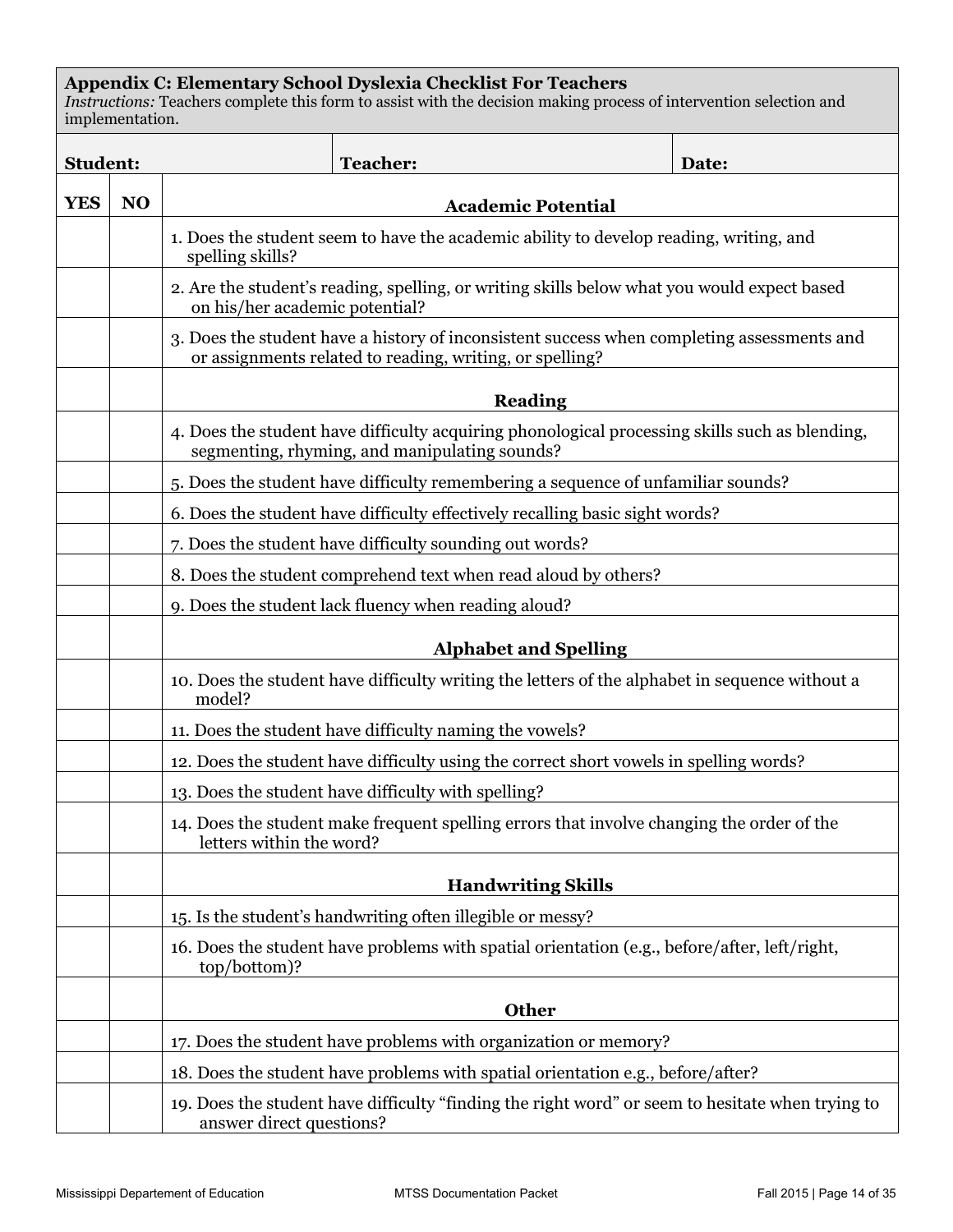## **Appendix C: Middle and High School Dyslexia Checklist For Teachers**

*Instructions:* Teachers complete this form to assist with the decision making process of intervention selection and implementation.

| <b>Student:</b> |                |                                                                                                            | <b>Teacher:</b>                                                                                                                                        | Date: |  |  |
|-----------------|----------------|------------------------------------------------------------------------------------------------------------|--------------------------------------------------------------------------------------------------------------------------------------------------------|-------|--|--|
| <b>YES</b>      | N <sub>O</sub> |                                                                                                            | <b>Academic Potential</b>                                                                                                                              |       |  |  |
|                 |                | 1. Does the student seem to have the academic ability to develop reading, writing, and<br>spelling skills? |                                                                                                                                                        |       |  |  |
|                 |                | on his/her academic potential?                                                                             | 2. Are the student's reading, spelling, or writing skills below what you would expect based                                                            |       |  |  |
|                 |                |                                                                                                            | 3. Does the student have a history of inconsistent success when completing assessments and<br>or assignments related to reading, writing, or spelling? |       |  |  |
|                 |                |                                                                                                            | <b>Reading</b>                                                                                                                                         |       |  |  |
|                 |                |                                                                                                            | 4. Does the student have difficulty decoding words with multiple prefixes and suffixes?                                                                |       |  |  |
|                 |                |                                                                                                            | 5. Does the student have difficulty remembering a sequence of unfamiliar sounds?                                                                       |       |  |  |
|                 |                |                                                                                                            | 6. Does the student have difficulty effectively recalling basic sight words?                                                                           |       |  |  |
|                 |                |                                                                                                            | 7. Does the student have difficulty sounding out words?                                                                                                |       |  |  |
|                 |                |                                                                                                            | 8. Does the student comprehends text when read aloud by others?                                                                                        |       |  |  |
|                 |                |                                                                                                            | 9. Does the student lack fluency when reading aloud?                                                                                                   |       |  |  |
|                 |                | <b>Alphabet and Spelling</b>                                                                               |                                                                                                                                                        |       |  |  |
|                 |                |                                                                                                            | 10. Does the student have difficulty spelling?                                                                                                         |       |  |  |
|                 |                |                                                                                                            | 11. Does the student often spell the same word differently in an assignment?                                                                           |       |  |  |
|                 |                |                                                                                                            | 12. Does the student have difficulty using the correct short vowels when spelling?                                                                     |       |  |  |
|                 |                | within the word?                                                                                           | 13. Does the student make frequent spelling errors that involve changing the order of the letters                                                      |       |  |  |
|                 |                |                                                                                                            | <b>Handwriting Skills</b>                                                                                                                              |       |  |  |
|                 |                | 14. Does the student avoid writing?                                                                        |                                                                                                                                                        |       |  |  |
|                 |                |                                                                                                            | 15. Is the student's handwriting often ineligible?                                                                                                     |       |  |  |
|                 |                |                                                                                                            | 16. Does the student have problems summarizing and outlining?                                                                                          |       |  |  |
|                 |                |                                                                                                            | <b>Other</b>                                                                                                                                           |       |  |  |
|                 |                |                                                                                                            | 17. Does the student have problems with organization or memory?                                                                                        |       |  |  |
|                 |                |                                                                                                            | 18. Does the student have problems with spatial orientation (e.g., before/after)?                                                                      |       |  |  |
|                 |                | questions?                                                                                                 | 19. Does the student have difficulty "finding the right word" or hesitate when answering direct                                                        |       |  |  |

п

٦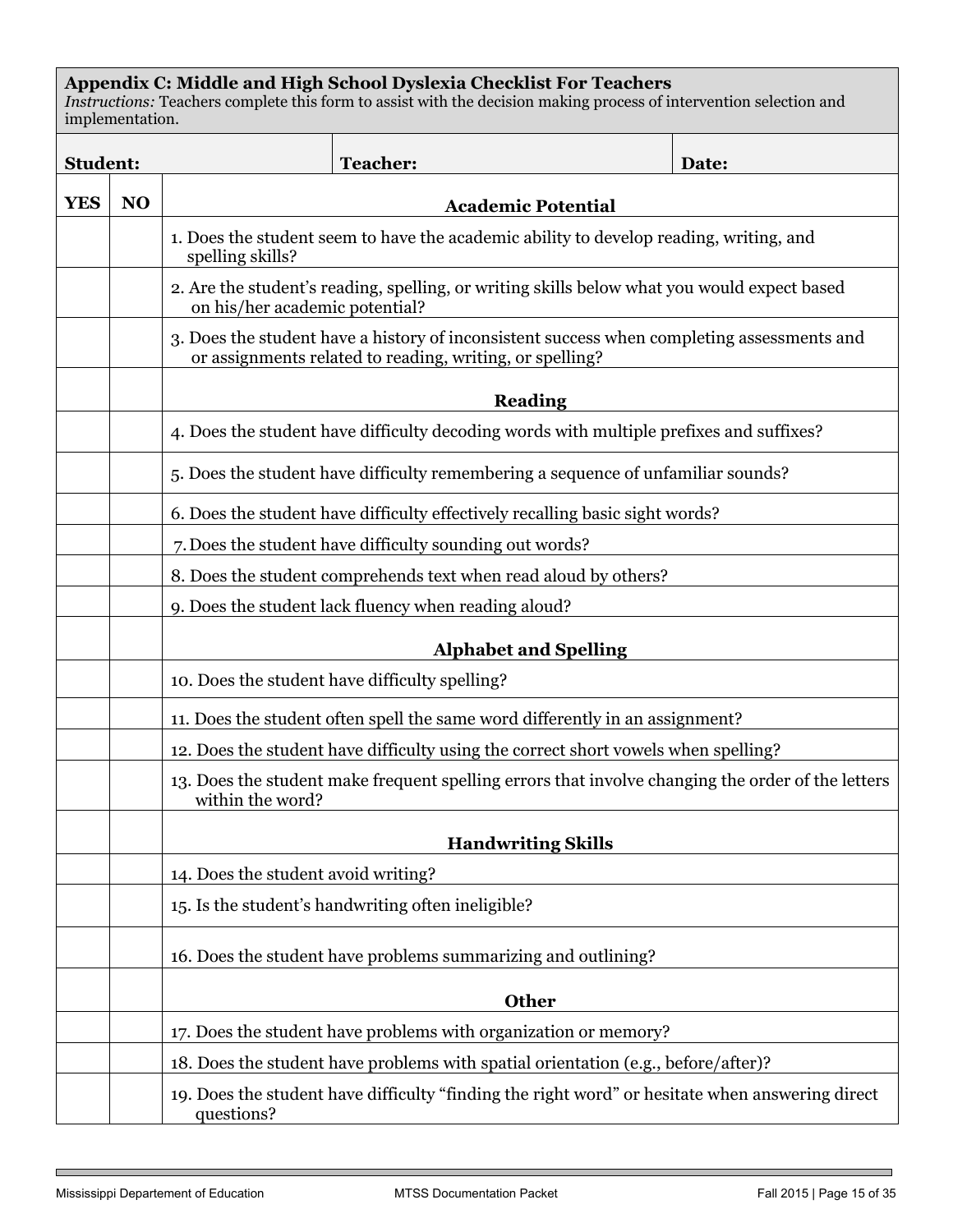# **Appendix C: Dyslexia Parent Information Questionnaire**

*Instructions:* Parents complete this form to assist the teacher in determining classroom supports and instruction, intervention selection, implementation, and resources needed to ensure successful outcomes for your child.

| <b>Student:</b> |                |                                                                                                    | <b>Teacher:</b>                                                                     | Date: |  |  |  |
|-----------------|----------------|----------------------------------------------------------------------------------------------------|-------------------------------------------------------------------------------------|-------|--|--|--|
| <b>Yes</b>      | N <sub>0</sub> |                                                                                                    |                                                                                     |       |  |  |  |
|                 |                | 1. Has anyone in your family experienced learning problems? If yes, explain.                       |                                                                                     |       |  |  |  |
|                 |                |                                                                                                    | 2. Are you concerned about your child's schoolwork? If yes, explain.                |       |  |  |  |
|                 |                |                                                                                                    | 3. Does your child receive any special instruction at school? If yes, explain.      |       |  |  |  |
|                 |                |                                                                                                    | 4. Does your child have difficulty following directions? If yes, explain.           |       |  |  |  |
|                 |                | 5. Has your child ever repeated a grade?                                                           | If yes, what grade?                                                                 |       |  |  |  |
|                 |                |                                                                                                    | 6. Has your child had a speech or language problem? If yes, explain.                |       |  |  |  |
|                 |                | 7. Does your child need excessive amounts of assistance with homework?                             |                                                                                     |       |  |  |  |
|                 |                | 8. Does your child spend an extraordinary amount of time completing homework?                      |                                                                                     |       |  |  |  |
|                 |                | 9. Does your child seem to struggle in reading, writing, and spelling more than other<br>subjects? |                                                                                     |       |  |  |  |
|                 |                |                                                                                                    | 10. Does your child like to be read to but does not want to read to you?            |       |  |  |  |
|                 |                |                                                                                                    | 11. Does your child have difficulty with writing, copying, and with spelling?       |       |  |  |  |
|                 |                |                                                                                                    | 12. Has your child ever been critically or chronically ill? If yes, explain.        |       |  |  |  |
|                 |                | yes, explain.                                                                                      | 13. Does your child have any physical problems that may interfere with learning? If |       |  |  |  |
|                 |                |                                                                                                    | 14. Is your child currently taking any medication? If yes, explain.                 |       |  |  |  |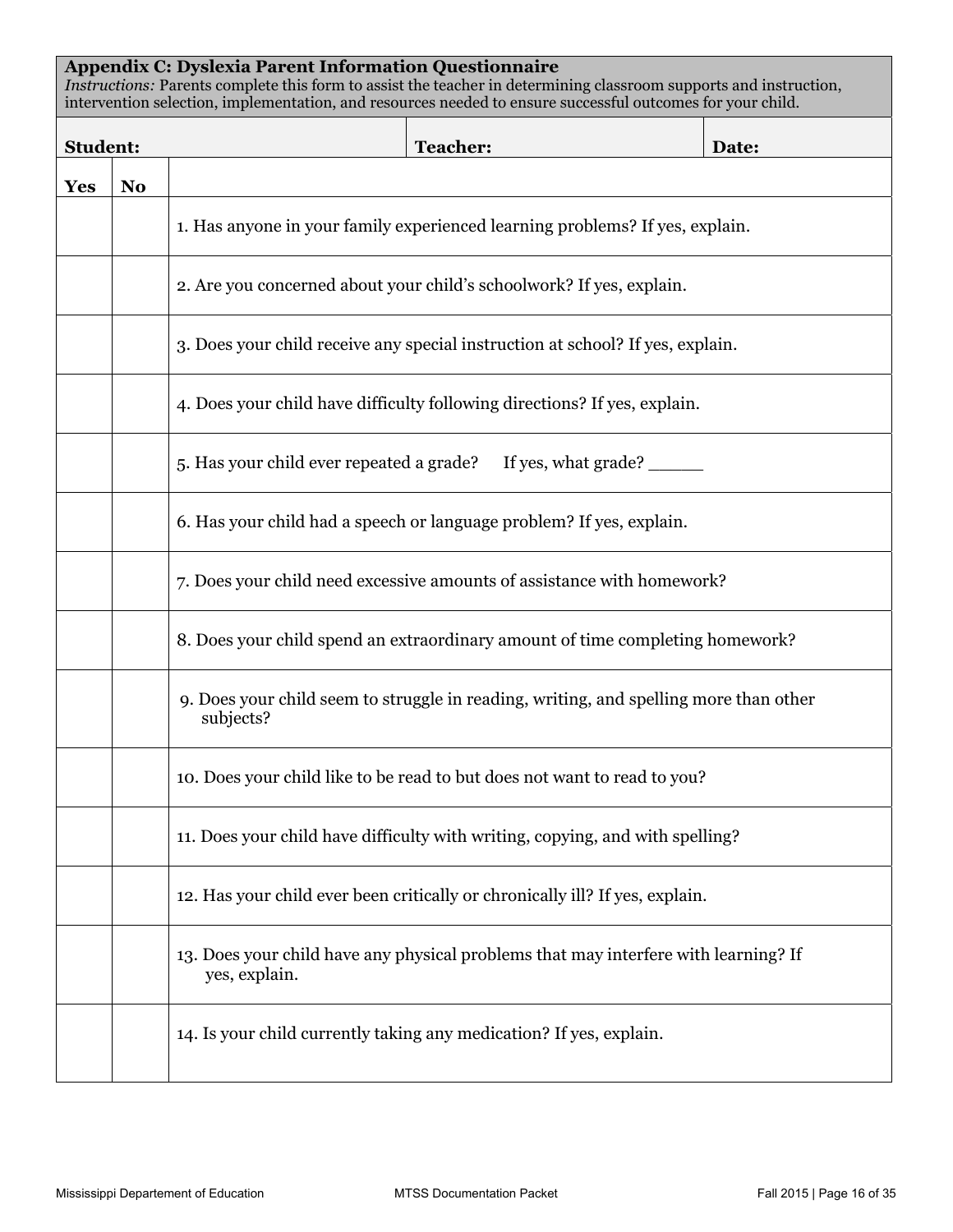## **Appendix D: Sample Parent Notification of Intervention Services**

#### Dear Parent/Guardian:

As part of district- and state-wide efforts to meet individual student needs and improve student achievement, [insert school district name] works to consistently track your student's progress toward grade level goals, both academically and behaviorally. Interventions (extra support) will be provided as needed to all students who do not meet expected levels of achievement in reading, writing, math, and/or behavior. This system is called Response to Intervention (RtI).

Based on academic testing results, classroom performance, and/or teacher recommendation, [child's name] has been identified as a student who could benefit from intervention services. This letter is to notify you of your child's placement in:

- □ **Tier II**, best described as supplemental or small group instruction that your child will receive in addition to core curriculum instruction provided by his/her classroom teacher. Your child will be in this tier for up to 10 weeks before final progress is determined and further support is provided, if needed.
- □ **Tier III,** best described as intensive interventions that occur daily and with the guidance of the Teacher Support Team. Your child will be in this tier for 8-16 weeks before final progress is determined and further support is provided, if needed.

The additional support that your child will be provided includes:

- $\Box$  [add Intervention #1 here]
- $\Box$  [add Intervention #2 here, if applicable]
- $\Box$  [add Intervention #3 here, if applicable]

#### [If referring to Tier III]

The Teacher Support Team (TST) would like to invite you to a meeting regarding your child's progress in school. The TST's purpose is to review and consider all available information and to recommend additional educational strategies and interventions to further assist your child. We welcome and desire your participation in the decision making process through your attendance.

Date: Time: Execution:  $\Box$ 

If you have any questions or concerns or are unable to attend the meeting, please contact us at:

Phone number: \_\_\_\_\_\_\_\_\_\_\_\_\_\_\_\_\_\_ E-mail address: \_\_\_\_\_\_\_\_\_\_\_\_\_\_\_\_\_\_\_\_\_\_\_

Please understand that ongoing assessment and progress monitoring of interventions throughout the year aid in determining the need to continue, change, or discontinue intervention services. Our goal for providing interventions to your child is to ensure that [child's name] will be successful in meeting the Mississippi grade level expectations and requirements. If you have any questions, please contact your child's classroom teacher or counselor.

Sincerely,

[Insert school administrator/TST chair signature and title here]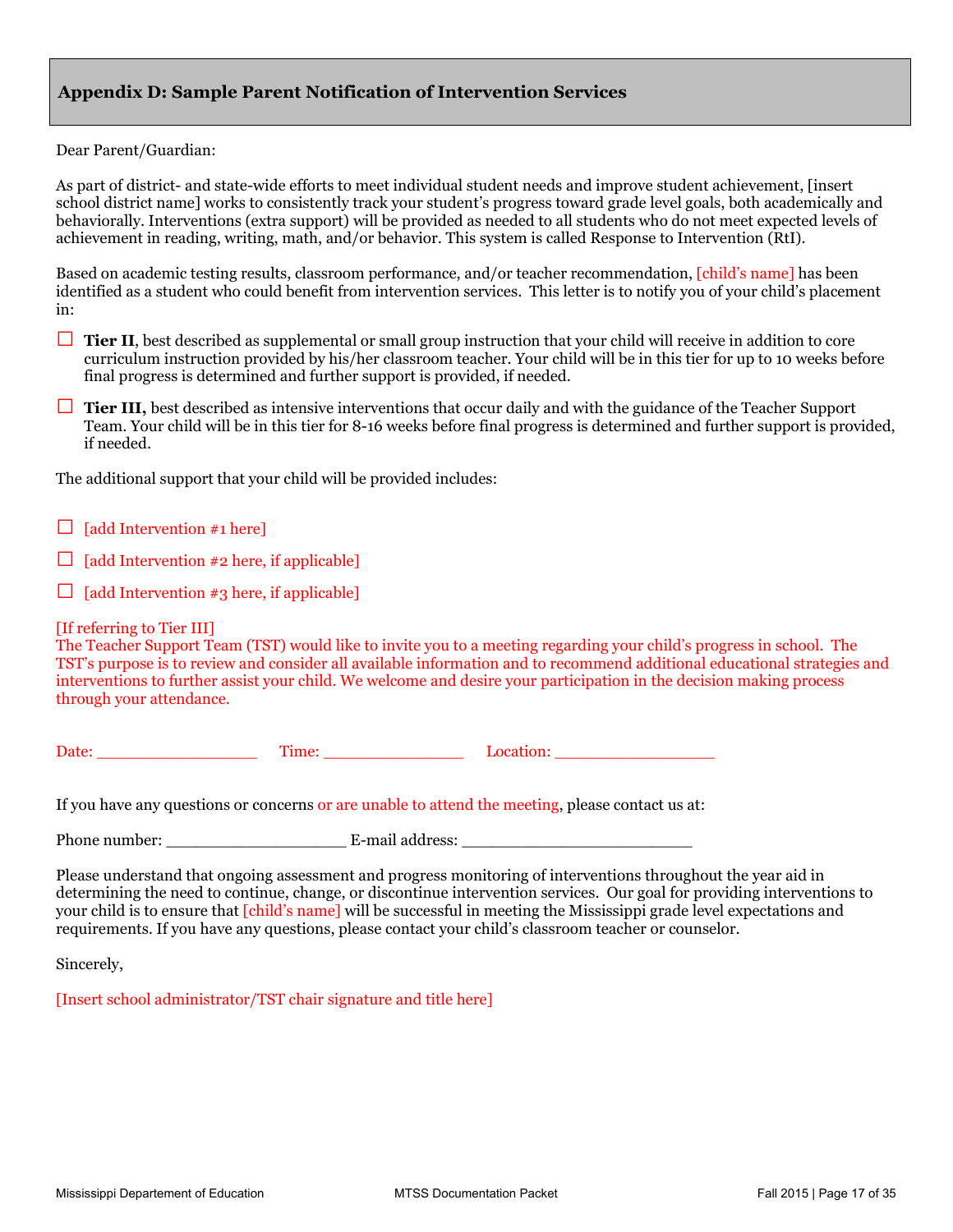| <b>Appendix E: Literacy-Based Promotion Act Documentation</b>                                                                                      |                                                                                                                                                                                                                                                                                                                                                                 |                                                                                     |                                                                                                                              |                                                       |  |
|----------------------------------------------------------------------------------------------------------------------------------------------------|-----------------------------------------------------------------------------------------------------------------------------------------------------------------------------------------------------------------------------------------------------------------------------------------------------------------------------------------------------------------|-------------------------------------------------------------------------------------|------------------------------------------------------------------------------------------------------------------------------|-------------------------------------------------------|--|
| Notification sent to parents/guardians stating the student was<br>identified with a reading deficiency and with each quarterly<br>progress report. |                                                                                                                                                                                                                                                                                                                                                                 |                                                                                     | Read at Home Plan sent to parents/guardians.                                                                                 |                                                       |  |
|                                                                                                                                                    |                                                                                                                                                                                                                                                                                                                                                                 |                                                                                     | Date:                                                                                                                        |                                                       |  |
|                                                                                                                                                    |                                                                                                                                                                                                                                                                                                                                                                 |                                                                                     |                                                                                                                              |                                                       |  |
|                                                                                                                                                    |                                                                                                                                                                                                                                                                                                                                                                 | <b>Good Cause Exemptions Determination and Documentation</b>                        | The student qualifies for promotion based on the following good cause exemptions (check the appropriate exemption)           |                                                       |  |
|                                                                                                                                                    |                                                                                                                                                                                                                                                                                                                                                                 |                                                                                     | A. Limited English proficient student who has less than 2 years of instruction in an English Language Learner program        |                                                       |  |
|                                                                                                                                                    | B. Student with a disability whose individual education plan (IEP) indicates that participation in the statewide accountability<br>assessment program is not appropriate, as authorized under state law                                                                                                                                                         |                                                                                     |                                                                                                                              |                                                       |  |
|                                                                                                                                                    | C. Student with a disability who participates in the state annual accountability assessment and who has an IEP or a section 504<br>plan that reflects that the individual student has received intensive remediation for 2 years but still demonstrates a deficiency in<br>reading and was previously retained in Kindergarten or First, Second, or Third Grade |                                                                                     |                                                                                                                              |                                                       |  |
|                                                                                                                                                    | the State Board of Education                                                                                                                                                                                                                                                                                                                                    |                                                                                     | D. Student who demonstrates an acceptable level of reading proficiency on an alternative standardized assessment approved by |                                                       |  |
|                                                                                                                                                    | E. Student who received intensive intervention in reading for two or more years but still demonstrates a deficiency in reading<br>and who previously was retained in kindergarten or first, second, or third grade for a total of two years and has not met<br>exceptional education criteria                                                                   |                                                                                     |                                                                                                                              |                                                       |  |
| Teacher requested and<br>submitted Good Cause<br>Exemption documentation to<br>the principal.                                                      |                                                                                                                                                                                                                                                                                                                                                                 | Principal reviewed and<br>discussed recommendations<br>with the teacher and parent. | Principal submitted<br>documentation to<br>superintendent.                                                                   | Decision of Superintendent:<br><b>Accept / Reject</b> |  |
| Date:                                                                                                                                              |                                                                                                                                                                                                                                                                                                                                                                 | Date:                                                                               |                                                                                                                              |                                                       |  |

*Instructions:* Check if retained or promoted.

# **Decision: I Retain I Promote Based on Good Cause Exemption**

Comments:

|                         |           | Position: | Date: |  |
|-------------------------|-----------|-----------|-------|--|
| Parent/Guardian (Print) | Signature |           | Date  |  |
| Teacher (Print)         | Signature |           | Date  |  |
| Principal (Print)       | Signature |           | Date  |  |
| Superintendent (Print)  | Signature |           | Date  |  |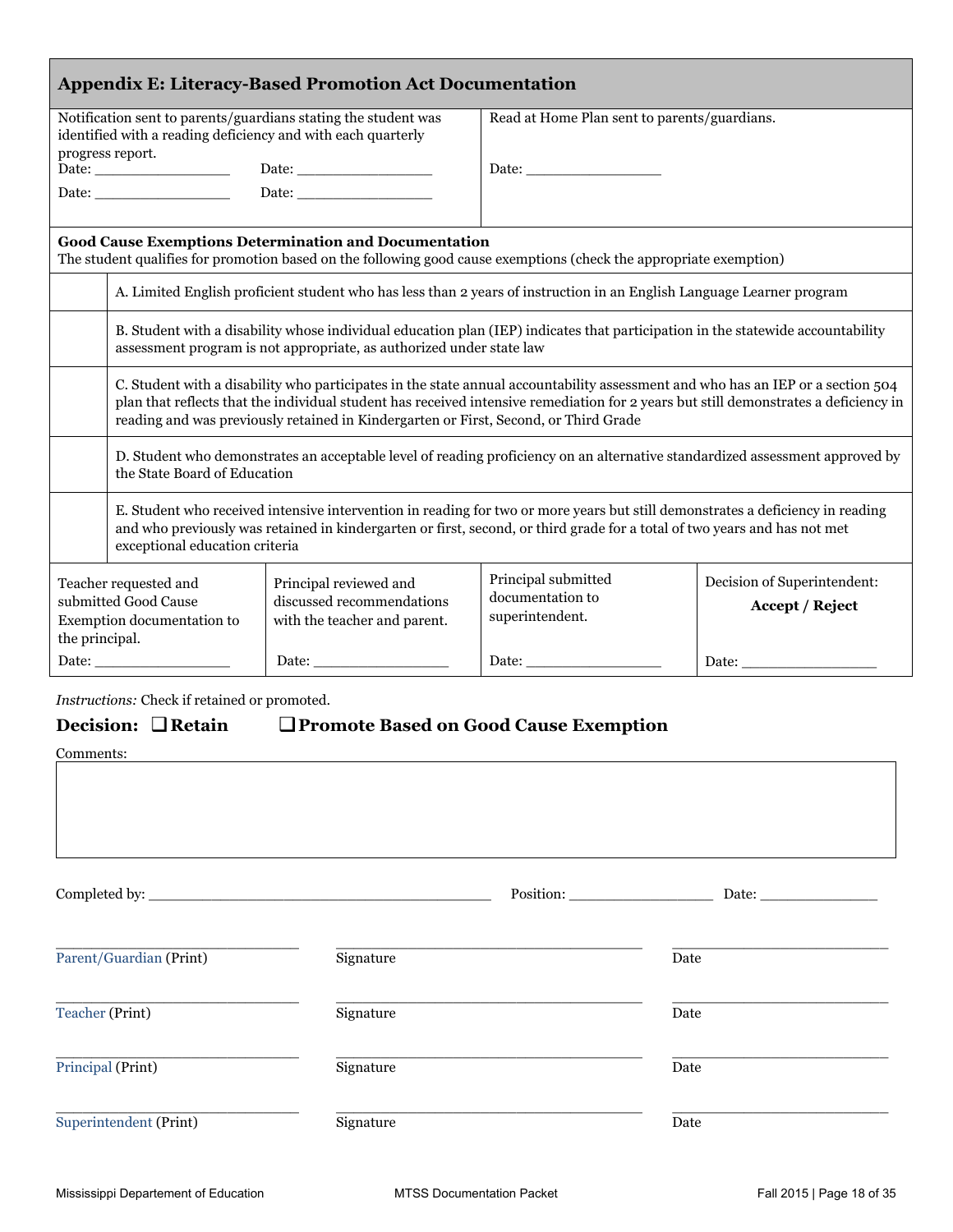**Appendix F: Observational and Performance Based Early Childhood Checklist** (aligned to the *Mississippi Early Learning Standards for Classrooms Serving Four-Year-Old Children*)

**Child's Name:** \_ **Teacher's Name:** \_\_\_\_\_\_\_\_\_\_\_\_\_\_\_

**School/Center Name:** \_\_\_ **School Year:**

**Use the designated number codes below to indicate the student's current level of performance. 1= Needs Development 2= Developing as Expected 3= Advanced Development** 

## **College and Career Readiness Anchor Standards for English Language Arts**

| <b>Competencies and Objectives</b>                                                                                                                                                        |      | <b>Observations</b> |               |  |  |
|-------------------------------------------------------------------------------------------------------------------------------------------------------------------------------------------|------|---------------------|---------------|--|--|
|                                                                                                                                                                                           | Fall | Winter              | <b>Spring</b> |  |  |
| <b>READING STANDARDS FOR LITERATURE</b>                                                                                                                                                   |      |                     |               |  |  |
| 1. With prompting and support, ask and/or answer questions with details<br>related to a variety of print materials.                                                                       |      |                     |               |  |  |
| 2. With prompting and support, retell familiar stories (from books, oral<br>presentations, songs, plays) using diverse media).                                                            |      |                     |               |  |  |
| 3. With prompting and support, identify some characters, settings, and/or<br>major events in a story.                                                                                     |      |                     |               |  |  |
| 4. Exhibit curiosity and interest in learning words in print.                                                                                                                             |      |                     |               |  |  |
| a. Develop new vocabulary from stories.                                                                                                                                                   |      |                     |               |  |  |
| b. Identify environmental print.                                                                                                                                                          |      |                     |               |  |  |
| 5. With prompting and support, interact with common types of texts.                                                                                                                       |      |                     |               |  |  |
| 6. With prompting and support, identify the role of the author and illustrator.                                                                                                           |      |                     |               |  |  |
| 7. With prompting and support, make connections among self, illustrations,<br>and the story.                                                                                              |      |                     |               |  |  |
| 8. No developmentally appropriate standard.                                                                                                                                               |      |                     |               |  |  |
| 9. With prompting and support, compare and contrast adventures and<br>experiences of characters in familiar stories.                                                                      |      |                     |               |  |  |
| 10. Actively engage in a variety of shared reading experiences (e.g. small<br>group, whole group, with a peer or teacher) with purpose and understanding<br>through extension activities. |      |                     |               |  |  |
| <b>READING STANDARDS FOR INFORMATIONAL TEXT</b>                                                                                                                                           |      |                     |               |  |  |
| 1. With prompting and support, ask and/or answer questions with details<br>related to a variety of informational print materials.                                                         |      |                     |               |  |  |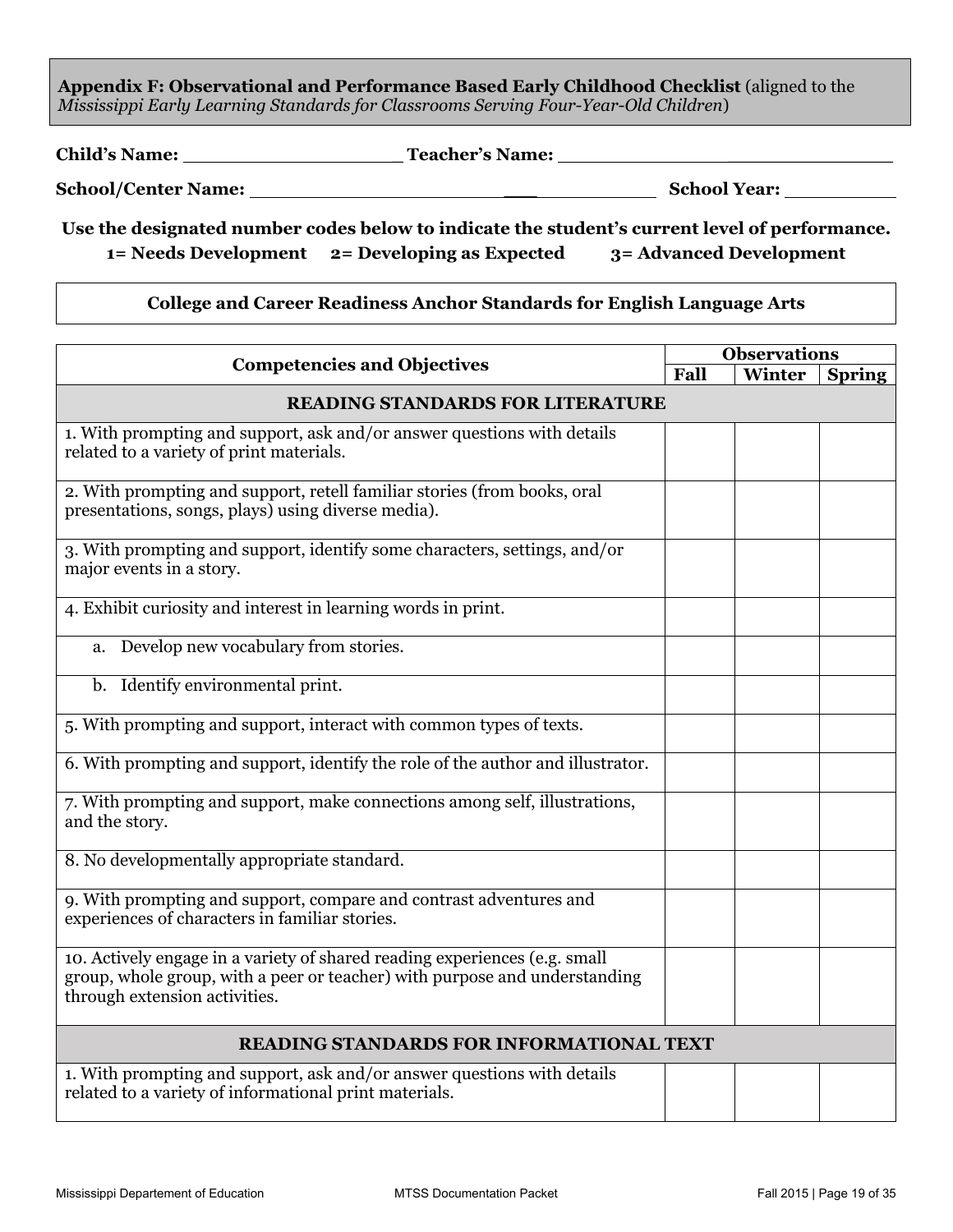| <b>Competencies and Objectives</b>                                                                                                                                                                                                                                                                             | <b>Observations</b> |        |               |
|----------------------------------------------------------------------------------------------------------------------------------------------------------------------------------------------------------------------------------------------------------------------------------------------------------------|---------------------|--------|---------------|
|                                                                                                                                                                                                                                                                                                                | Fall                | Winter | <b>Spring</b> |
| 2. With prompting and support, identify the main topic/idea and retell some<br>details using diverse media.                                                                                                                                                                                                    |                     |        |               |
| 3. With prompting and support, demonstrate the connections among<br>individuals, events, ideas, or pieces of information in a text (e.g. art, dramatic<br>play, creative writing, and conversation).                                                                                                           |                     |        |               |
| 4. Exhibit curiosity and interest about words in a variety of informational<br>texts.                                                                                                                                                                                                                          |                     |        |               |
| 5. With prompting and support, identify the front cover, back cover, and title<br>page of a book.                                                                                                                                                                                                              |                     |        |               |
| 6. With prompting and support, identify the role of the author and illustrator<br>in informational text.                                                                                                                                                                                                       |                     |        |               |
| 7. With prompting and support, make connections between self and text<br>and/or information and text.                                                                                                                                                                                                          |                     |        |               |
| 8. With prompting and support, explore the purpose of the informational text<br>as it relates to self.                                                                                                                                                                                                         |                     |        |               |
| 9. With prompting and support, identify similarities and differences in<br>illustrations between two texts on the same topic.                                                                                                                                                                                  |                     |        |               |
| 10. With prompting and support, actively engage in a variety of shared reading<br>experiences (e.g., small group, whole group, with a peer or teacher) with<br>purpose and understanding through extension activities (e.g. experiments,<br>observations, topic studies, conversations, illustrated journals). |                     |        |               |
| <b>READING STANDARDS: FOUNDATIONAL SKILLS</b>                                                                                                                                                                                                                                                                  |                     |        |               |
| <b>Print concepts</b>                                                                                                                                                                                                                                                                                          |                     |        |               |
| 1. With prompting and support, demonstrate understanding of conventions of<br>print.                                                                                                                                                                                                                           |                     |        |               |
| Recognize an association between spoken and written words.<br>a.                                                                                                                                                                                                                                               |                     |        |               |
| Recognize that the letters of the alphabet are a special category of<br>b.<br>visual graphics that can be individually named.                                                                                                                                                                                  |                     |        |               |
| Recognize and name some upper- and lower-case letters of the<br>c.<br>alphabet, especially those in own name.                                                                                                                                                                                                  |                     |        |               |
| Differentiate letters from numbers.<br>d.                                                                                                                                                                                                                                                                      |                     |        |               |
| Recognize words as a unit of print and understand that letters are<br>e.<br>grouped to form words.                                                                                                                                                                                                             |                     |        |               |
| Understand that print moves from left to right, top to bottom, and<br>f.<br>page by page.                                                                                                                                                                                                                      |                     |        |               |
| Understand that words are separated by spaces in print.<br>g.                                                                                                                                                                                                                                                  |                     |        |               |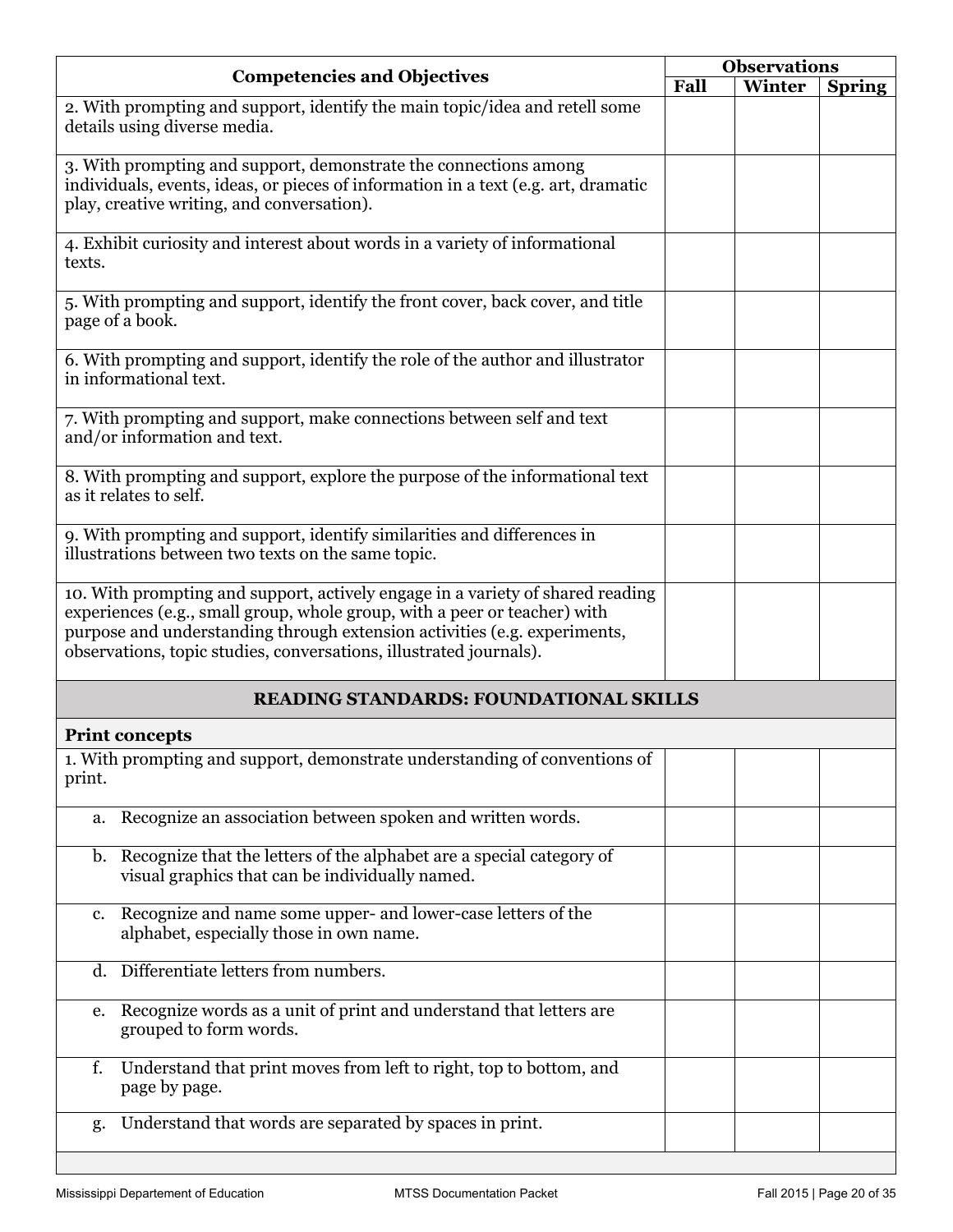|                | <b>Competencies and Objectives</b>                                                                                                                             | <b>Observations</b> |        |               |
|----------------|----------------------------------------------------------------------------------------------------------------------------------------------------------------|---------------------|--------|---------------|
|                |                                                                                                                                                                | Fall                | Winter | <b>Spring</b> |
|                | <b>Phonological Awareness</b>                                                                                                                                  |                     |        |               |
|                | 2. With prompting and support, demonstrate an emerging (developing)<br>understanding of spoken words, syllables, and sounds.                                   |                     |        |               |
| a.             | Engage in language play.                                                                                                                                       |                     |        |               |
| $\mathbf{b}$ . | Explore and recognize rhyming words.                                                                                                                           |                     |        |               |
| c.             | Demonstrate awareness of the relationship between sounds and<br>letters.                                                                                       |                     |        |               |
|                | d. Demonstrate an understanding of syllables in words (units of sounds)<br>by clapping, stomping, and finger tapping.                                          |                     |        |               |
| e.             | With prompting and support, isolate and pronounce initial sounds in<br>words.                                                                                  |                     |        |               |
| f.             | Demonstrate an awareness of ending sounds in words.                                                                                                            |                     |        |               |
|                | 3. With prompting and support, demonstrate emergent phonics and word<br>analysis skills.                                                                       |                     |        |               |
|                | a. Demonstrate one-to-one letter-sound correspondence by producing<br>the primary sound of some consonants.                                                    |                     |        |               |
|                | b. Recognize own name, environmental print, and some common high-<br>frequency sight words.                                                                    |                     |        |               |
| <b>Fluency</b> |                                                                                                                                                                |                     |        |               |
|                | 4. Display emergent reading behavior with purpose and understanding (e.g.,<br>pretend reading, picture reading).                                               |                     |        |               |
|                | WRITING STANDARDS                                                                                                                                              |                     |        |               |
|                | <b>Text types and purposes</b>                                                                                                                                 |                     |        |               |
|                | 1. With prompting and support, recognize that writing is a way of<br>communicating for a variety of purposes.                                                  |                     |        |               |
| a.             | Explore and experiment with a combination of written representations<br>(e.g. scribbles, drawings, letters, and dictation) to express an opinion.              |                     |        |               |
| b.             | Explore and experiment with a combination of written representations<br>(e.g. scribbles, drawings, letters, and dictation) and describe own<br>writing.        |                     |        |               |
| c.             | Explore and experiment with a combination of written representations<br>(e.g. scribbles, drawings, letters, and dictation) to tell about events or<br>stories. |                     |        |               |
|                | 2. No developmentally appropriate standard.                                                                                                                    |                     |        |               |
|                | 3. No developmentally appropriate standard.                                                                                                                    |                     |        |               |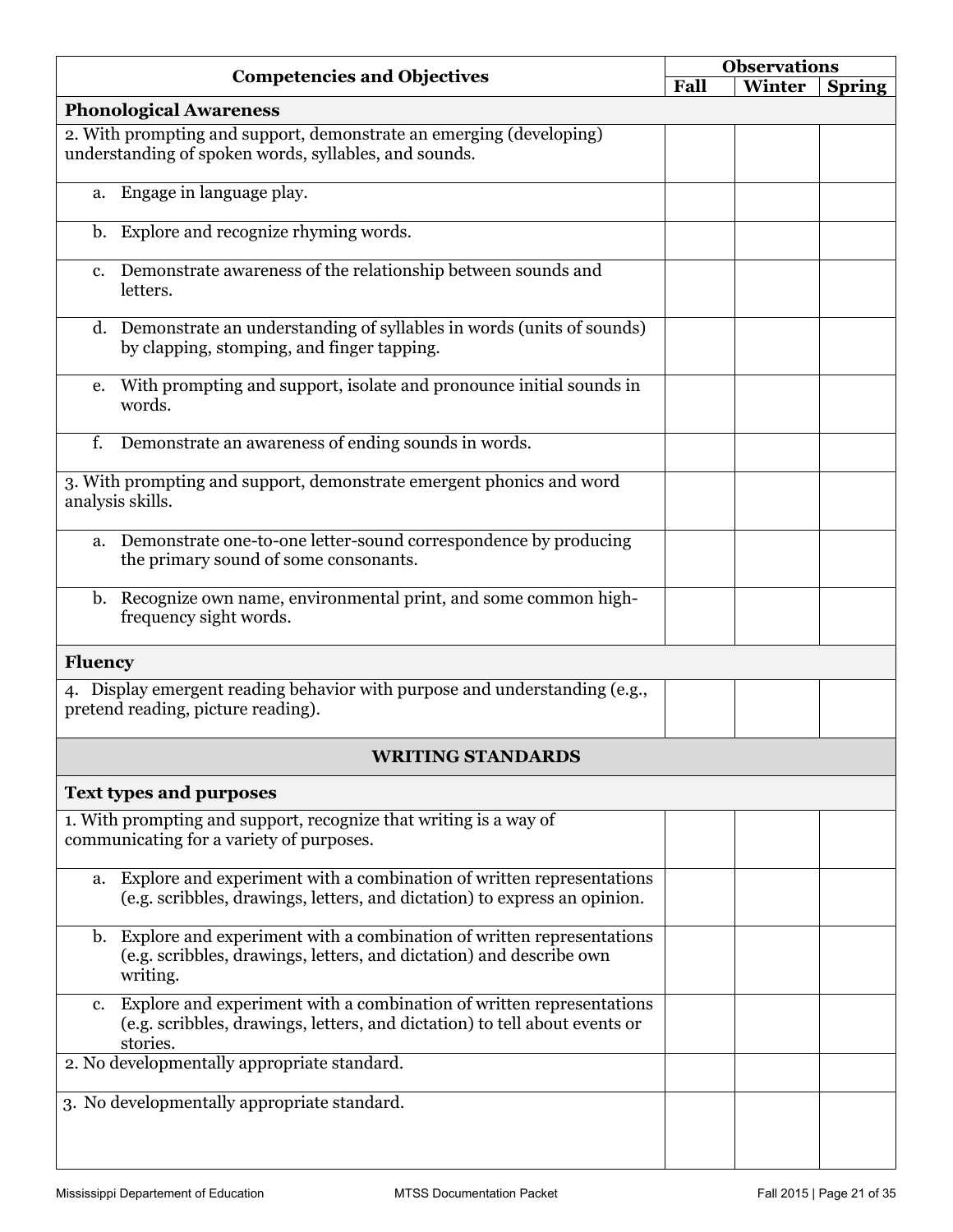| <b>Competencies and Objectives</b>                                                                                                                                                                                                                |      | <b>Observations</b> |               |  |
|---------------------------------------------------------------------------------------------------------------------------------------------------------------------------------------------------------------------------------------------------|------|---------------------|---------------|--|
|                                                                                                                                                                                                                                                   | Fall | Winter              | <b>Spring</b> |  |
| Production and distribution of writing                                                                                                                                                                                                            |      |                     |               |  |
| 4. No developmentally appropriate standard.                                                                                                                                                                                                       |      |                     |               |  |
| 5. With prompting and support, focus on a topic and draw pictures or add<br>details to an illustration that will clarify responses to questions or suggestions<br>from adults and peers.                                                          |      |                     |               |  |
| 6. With prompting and support, use a variety of tools (e.g. digital media, art<br>materials) to share in the creation and publication of creative writing.                                                                                        |      |                     |               |  |
| Research to build and present knowledge                                                                                                                                                                                                           |      |                     |               |  |
| 7. With prompting and support, participate in and demonstrate<br>understanding of written representation in collaborative research (e.g. explore<br>a number of books by a favorite author on the same topic) and express<br>opinions about them. |      |                     |               |  |
| 8. With prompting and support, recall information from experiences to<br>answer questions.                                                                                                                                                        |      |                     |               |  |
| 9. No developmentally appropriate standard.                                                                                                                                                                                                       |      |                     |               |  |
| <b>Range of Writing</b>                                                                                                                                                                                                                           |      |                     |               |  |
| 10. No developmentally appropriate standard.                                                                                                                                                                                                      |      |                     |               |  |
| <b>SPEAKING AND LISTENING SKILLS</b>                                                                                                                                                                                                              |      |                     |               |  |
| <b>Comprehension and Collaboration</b>                                                                                                                                                                                                            |      |                     |               |  |
| 1. With guidance and support, participate in small-group as well as large<br>group shared conversations about pre-kindergarten topics and texts with<br>peers and adults.                                                                         |      |                     |               |  |
| Engage in voluntary conversations (e.g. turn-taking, listening<br>a.<br>attentively, being aware of others' feelings).                                                                                                                            |      |                     |               |  |
| Engage in extended conversations.<br>b.                                                                                                                                                                                                           |      |                     |               |  |
| 2. With prompting and support, confirm understanding of information<br>presented orally, from read-alouds, or through other media by asking and<br>answering questions about details.                                                             |      |                     |               |  |
| 3. With prompting and support, ask and answer questions in order to seek<br>help, obtain information, or clarify something that is not understood.                                                                                                |      |                     |               |  |
| <b>Presentation of knowledge and ideas</b>                                                                                                                                                                                                        |      |                     |               |  |
| 4. With prompting and support, describe familiar people, places, things, and<br>events.                                                                                                                                                           |      |                     |               |  |
| 5. With prompting and support, add drawings or other visual displays to<br>descriptions.                                                                                                                                                          |      |                     |               |  |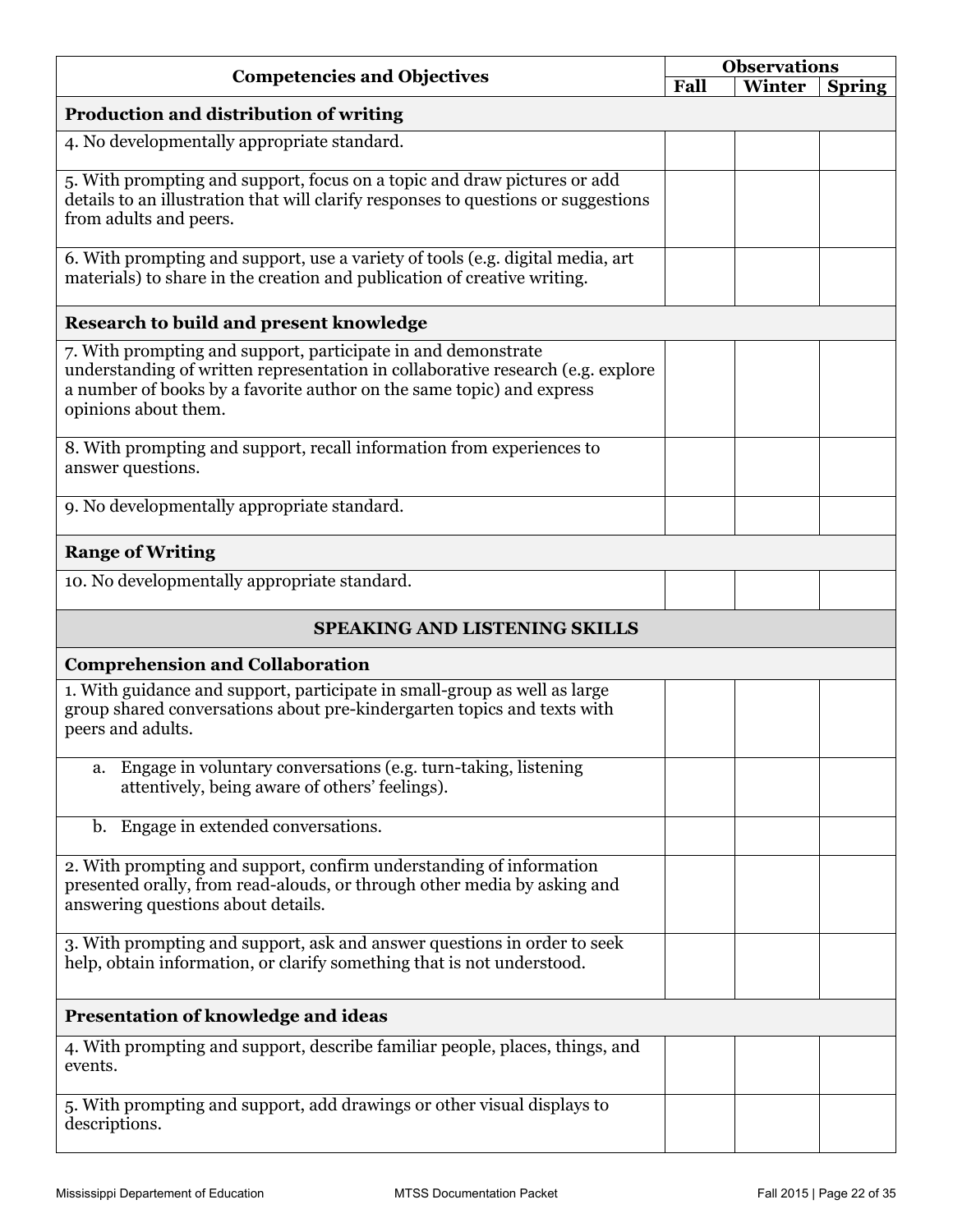|                | <b>Competencies and Objectives</b>                                                                                                                        |      | <b>Observations</b> |               |
|----------------|-----------------------------------------------------------------------------------------------------------------------------------------------------------|------|---------------------|---------------|
|                |                                                                                                                                                           | Fall | Winter              | <b>Spring</b> |
|                | 6. With prompting and support, demonstrate an emergent (developing) ability<br>to express thoughts, feelings, and ideas clearly.                          |      |                     |               |
|                | <b>LANGUAGE STANDARDS</b>                                                                                                                                 |      |                     |               |
|                | <b>Conventions of Standard English</b>                                                                                                                    |      |                     |               |
|                | 1. With prompting and support, demonstrate awareness of the conventions of                                                                                |      |                     |               |
|                | standard English grammar and usage when speaking.                                                                                                         |      |                     |               |
|                | a. Use frequently occurring nouns and verbs.                                                                                                              |      |                     |               |
|                | b. Form regular plural nouns by adding /s/ or /es/ (e.g., dog, dogs; dish,<br>dishes).                                                                    |      |                     |               |
| $c_{\cdot}$    | Understand and use question words (interrogatives) (e.g., who, what,<br>where, when, why, how).                                                           |      |                     |               |
|                | d. Use the most frequently occurring prepositions (e.g., to, from, in, out,<br>on, off, of, by, with).                                                    |      |                     |               |
|                | e. Produce and expand complete sentences in shared language activities.                                                                                   |      |                     |               |
|                | 2. With prompting and support, demonstrate awareness of the conventions of<br>standard English.                                                           |      |                     |               |
|                | a. Write first name, capitalizing the first letter.                                                                                                       |      |                     |               |
| $\mathbf{b}$ . | Attempt to write a letter or letters to represent a word.                                                                                                 |      |                     |               |
| c.             | Experiment with written representations of words, using emergent<br>(developing) knowledge of sound-letter relationships.                                 |      |                     |               |
|                | <b>Knowledge of Language</b>                                                                                                                              |      |                     |               |
|                | 3. No developmentally appropriate standard                                                                                                                |      |                     |               |
|                | <b>Vocabulary Acquisition and Use</b>                                                                                                                     |      |                     |               |
|                | 4. With prompting and support, explore unknown and multiple-meaning<br>words based on pre-kindergarten reading and content.                               |      |                     |               |
|                | a. Apply new meaning for familiar words accurately (e.g., recognizing<br>that a car is also a vehicle).                                                   |      |                     |               |
|                | 5. With guidance and support, explore word relationships and word meanings.                                                                               |      |                     |               |
| a.             | Sort common objects into categories (e.g., shapes, foods) to gain a<br>sense of the concepts the categories represent.                                    |      |                     |               |
| $\mathbf{b}$ . | Experiment with frequently occurring verbs and adjectives by relating<br>them to their opposites (antonyms) (e.g., run, walk; fast, slow; soft,<br>hard). |      |                     |               |
| c.             | Identify real-life connections between words and their use (e.g., find<br>examples of things that are smooth, rough).                                     |      |                     |               |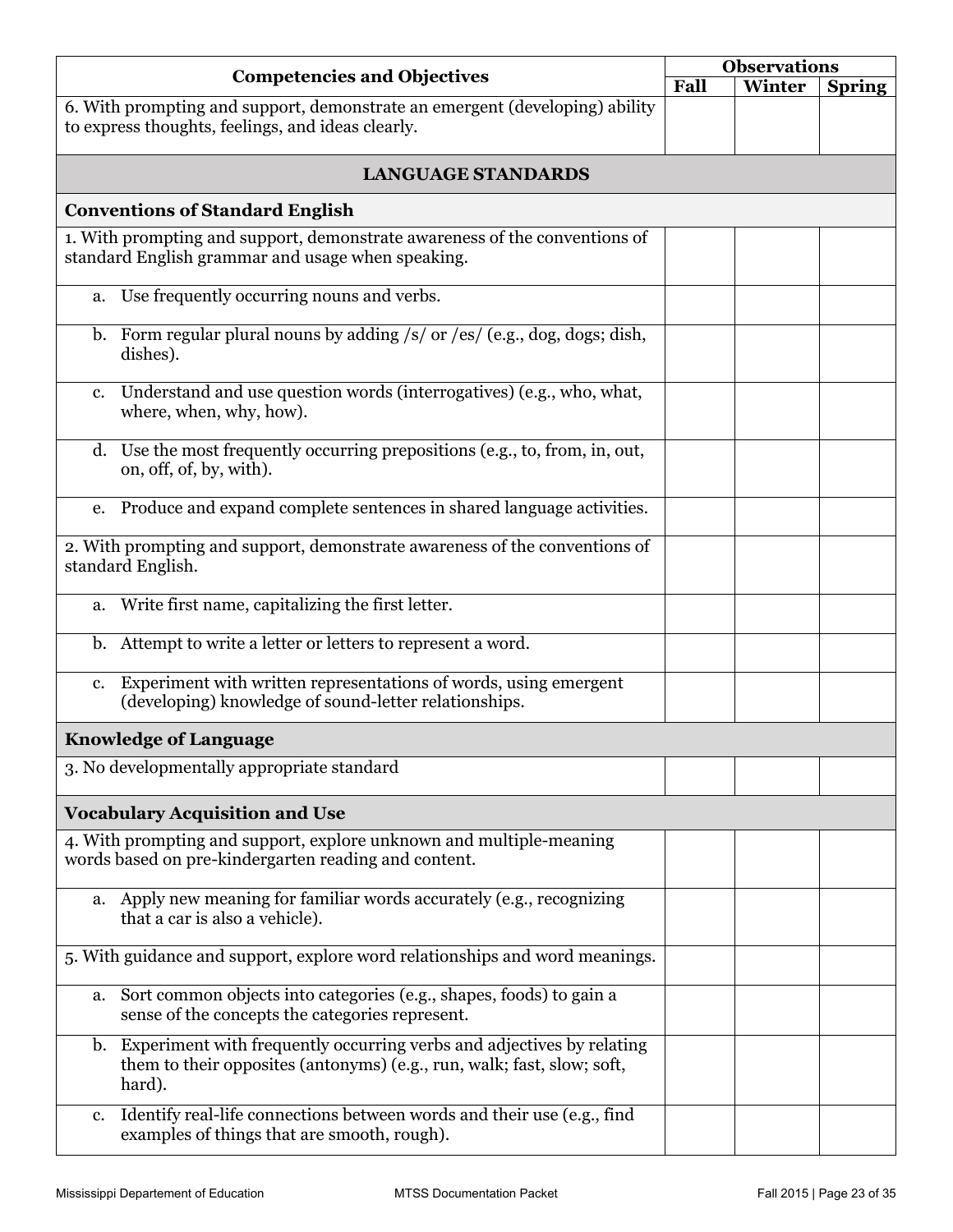| <b>Competencies and Objectives</b>                                                                                                                                                   | <b>Observations</b> |        |               |
|--------------------------------------------------------------------------------------------------------------------------------------------------------------------------------------|---------------------|--------|---------------|
|                                                                                                                                                                                      | Fall                | Winter | <b>Spring</b> |
| d. Recognize and demonstrate knowledge of verbs (e.g., acting out<br>sweeping, describing how to brush teeth)                                                                        |                     |        |               |
| With prompting and support, use words and phrases that have been<br>5.<br>acquired through responses to text or stories, experiences,<br>conversations, and/or from hearing a story. |                     |        |               |

# **College and Career Readiness Anchor Standards for Mathematics**

# **Use the designated number codes below to indicate the student's current level of performance.**

# **1= Needs Development 2= Developing as Expected 3= Advanced Development**

| <b>Competencies and Objectives</b>                                                                                                                                               |      | <b>Observations</b> |               |  |  |
|----------------------------------------------------------------------------------------------------------------------------------------------------------------------------------|------|---------------------|---------------|--|--|
|                                                                                                                                                                                  | Fall | Winter              | <b>Spring</b> |  |  |
| <b>COUNTING AND CARDINALITY DOMAIN</b>                                                                                                                                           |      |                     |               |  |  |
| Know number names and the count sequence.                                                                                                                                        |      |                     |               |  |  |
| 1. With prompting and support, recite numbers 1 to 30 in the correct order.                                                                                                      |      |                     |               |  |  |
| 2. With prompting and support, recognize, name, and attempt writing<br>numerals 0-10.                                                                                            |      |                     |               |  |  |
| Count to tell the number of objects.                                                                                                                                             |      |                     |               |  |  |
| 3. With guidance and support, understand the relationship between numerals<br>and quantities.                                                                                    |      |                     |               |  |  |
| Recognize that a numeral is a symbol that represents a number of<br>a.<br>objects, using developmentally appropriate pre-kindergarten<br>materials.                              |      |                     |               |  |  |
| b. Match quantities and numerals 0-5.                                                                                                                                            |      |                     |               |  |  |
| 4. Count many kinds of concrete objects and actions up to 10, using one to one<br>correspondence; and, with guidance and support, count up to 7 things in a<br>scattered design. |      |                     |               |  |  |
| Use the number name to represent the number of objects in a set,<br>a.<br>using developmentally appropriate pre-kindergarten materials.                                          |      |                     |               |  |  |
| Compare numbers.                                                                                                                                                                 |      |                     |               |  |  |
| 5. Use comparative language (e.g., more than, less than, equal to, same, and<br>different) to compare objects, using developmentally appropriate pre-<br>kindergarten materials. |      |                     |               |  |  |
| <b>OPERATIONS AND ALGEBRAIC THINKING DOMAIN</b>                                                                                                                                  |      |                     |               |  |  |
| Understand addition as putting together and adding to and understand subtraction as taking<br>apart and taking from.                                                             |      |                     |               |  |  |
| 1. With guidance and support, experiment with adding and subtracting by<br>using developmentally appropriate pre-kindergarten materials.                                         |      |                     |               |  |  |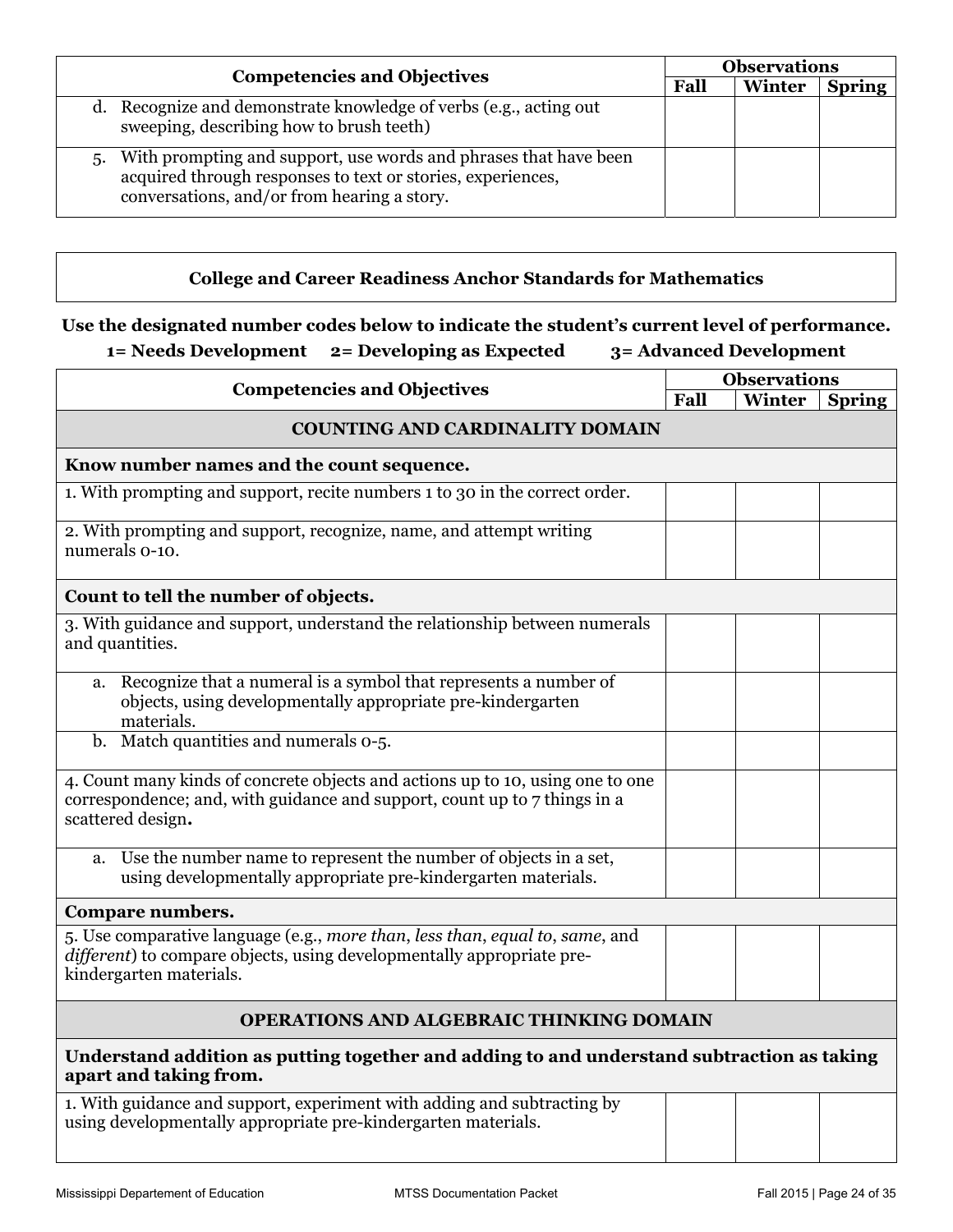|                                                                                                                                                                                                                    |      |        | <b>Observations</b> |
|--------------------------------------------------------------------------------------------------------------------------------------------------------------------------------------------------------------------|------|--------|---------------------|
| <b>Competencies and Objectives</b>                                                                                                                                                                                 | Fall | Winter | <b>Spring</b>       |
| 2. With guidance and support, model real-world addition and subtraction<br>problems up to 5 using developmentally appropriate pre-kindergarten<br>materials.                                                       |      |        |                     |
| 3. With guidance and support, demonstrate an understanding of patterns<br>using developmentally appropriate pre-kindergarten materials                                                                             |      |        |                     |
| a. Duplicate and extend simple patterns using concrete objects.                                                                                                                                                    |      |        |                     |
| <b>MEASUREMENT AND DATA DOMAIN</b>                                                                                                                                                                                 |      |        |                     |
| Describe and compare measurable attributes.                                                                                                                                                                        |      |        |                     |
| 1. With guidance and support, recognize measurable attributes of everyday<br>objects such as length, weight, and size, using appropriate vocabulary (e.g.,<br>small, big, short, tall, empty, full, heavy, light). |      |        |                     |
| 2. With guidance and support, compare two objects using attributes of length,<br>weight, and size (e.g., bigger, longer, taller, heavier, same weight, same<br>amount).                                            |      |        |                     |
| a. Use nonstandard units of measurement.                                                                                                                                                                           |      |        |                     |
| b. Explore standard tools of measurement.                                                                                                                                                                          |      |        |                     |
| Classify objects and count the number of objects in each category.                                                                                                                                                 |      |        |                     |
| 3. With guidance and support, sort, categorize, or classify objects (e.g., color,<br>size, length, height, weight, area, temperature).                                                                             |      |        |                     |
| <b>GEOMETRY DOMAIN</b>                                                                                                                                                                                             |      |        |                     |
| Explore, identify, and describe shapes (squares, circles, triangles, rectangles, hexagons,<br>cubes, cones, cylinders, and spheres).                                                                               |      |        |                     |
| 1. With guidance and support, correctly name shapes.                                                                                                                                                               |      |        |                     |
| 2. With guidance and support, recognize and correctly name shapes in the<br>environment, regardless of their orientation or overall size.                                                                          |      |        |                     |
| 3. With guidance and support, explore the differences between two-<br>dimensional and three-dimensional shapes.                                                                                                    |      |        |                     |
| Analyze, compare, create, and compose shapes.                                                                                                                                                                      |      |        |                     |
| 4. With guidance and support, create and represent shapes using<br>developmentally appropriate pre-kindergarten materials (e.g., popsicle sticks,<br>play dough, blocks, pipe cleaners, and pattern blocks).       |      |        |                     |
| 5. With guidance and support, explore using shapes to create representation<br>of common objects (e.g., use a square and a triangle to make a house).                                                              |      |        |                     |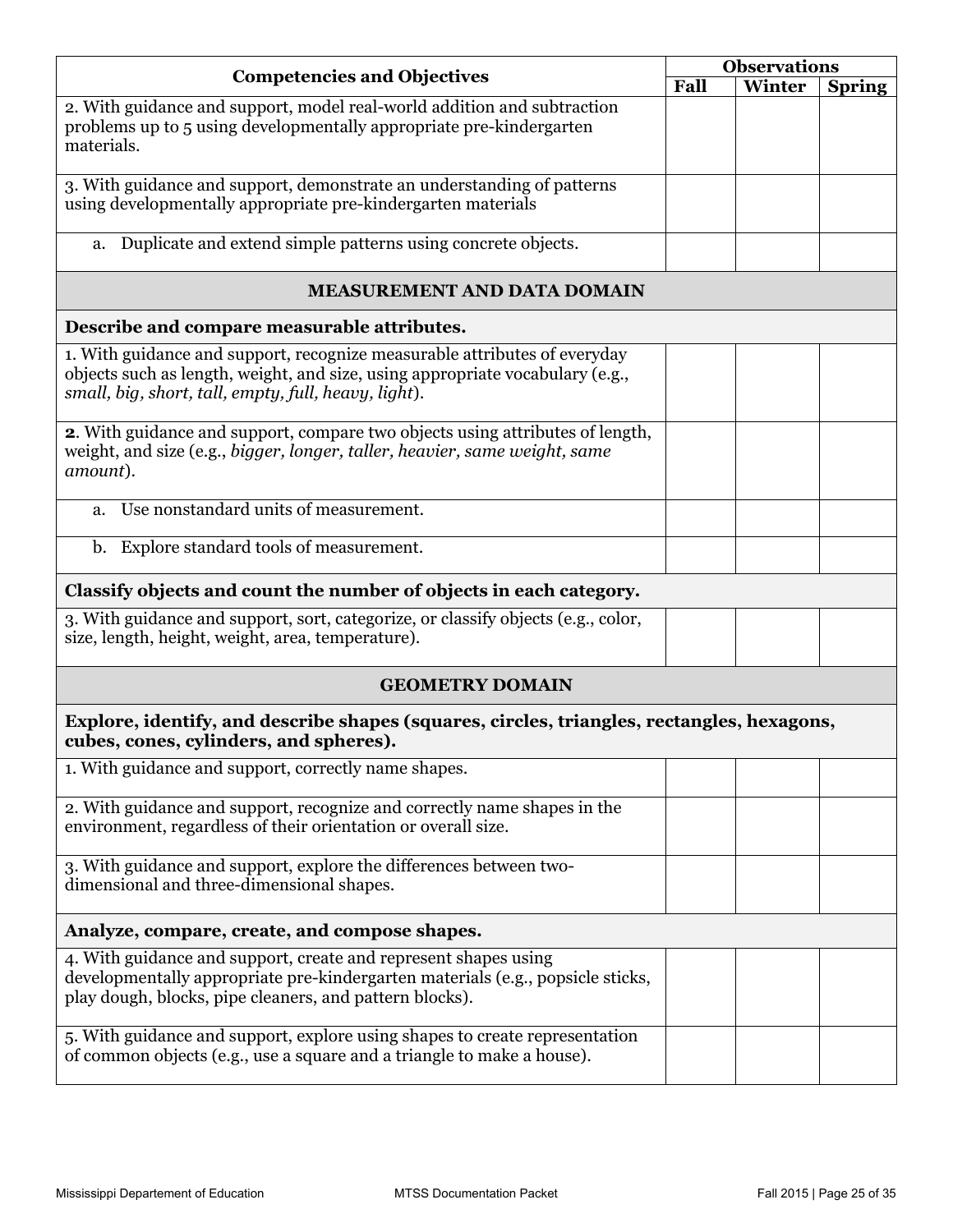# **College and Career Readiness Anchor Standards for Approaches to Learning**

| <b>Competencies and Objectives</b>                                                                                                                                   | <b>Observations</b> |        |               |  |
|----------------------------------------------------------------------------------------------------------------------------------------------------------------------|---------------------|--------|---------------|--|
|                                                                                                                                                                      | Fall                | Winter | <b>Spring</b> |  |
| <b>PLAY DOMAIN</b>                                                                                                                                                   |                     |        |               |  |
| Engage in play.                                                                                                                                                      |                     |        |               |  |
| 1. Cooperate with peers during play by taking turns, sharing materials, and<br>inviting others to play.                                                              |                     |        |               |  |
| 2. Initiate and make decisions regarding play and learning activities (e.g.,<br>choose learning centers and materials).                                              |                     |        |               |  |
| 3. Exhibit creativity and imagination in a variety of forms (e.g., roles, props,<br>and language).                                                                   |                     |        |               |  |
| 4. Demonstrate active engagement in play.                                                                                                                            |                     |        |               |  |
| <b>CURIOSITY AND INITIATIVE DOMAIN</b>                                                                                                                               |                     |        |               |  |
| Demonstrate curiosity and initiative.                                                                                                                                |                     |        |               |  |
| 1. Demonstrate interest in new experiences by interacting with peers, using<br>familiar materials in creative ways, and investigating new environments.              |                     |        |               |  |
| 2. Ask questions to seek new information.                                                                                                                            |                     |        |               |  |
| 3. Make independent choices.                                                                                                                                         |                     |        |               |  |
| 4. Approach tasks and activities with flexibility, imagination, and<br>inventiveness.                                                                                |                     |        |               |  |
| PERSISTENCE AND ATTENTIVENESS DOMAIN                                                                                                                                 |                     |        |               |  |
| Demonstrate persistence and attentiveness.                                                                                                                           |                     |        |               |  |
| 1. Follow through to complete a task or activity.                                                                                                                    |                     |        |               |  |
| 2. Demonstrate the ability to remain engaged in an activity or experience.                                                                                           |                     |        |               |  |
| 3. Seek out and accept help or information from adults and peers when<br>needed to accomplish a task or an activity (e.g., using a step stool to reach the<br>sink). |                     |        |               |  |
| PROBLEM-SOLVING SKILLS DOMAIN                                                                                                                                        |                     |        |               |  |
| Demonstrate problem-solving skills.                                                                                                                                  |                     |        |               |  |
| 1. Identify a problem or ask a question.                                                                                                                             |                     |        |               |  |
| 2. Use a variety of strategies to solve a problem, reach a goal, or answer a<br>question (e.g., work with others, use a variety of materials, use trial and error).  |                     |        |               |  |
| 3. Apply prior learning and experiences to build new knowledge.                                                                                                      |                     |        |               |  |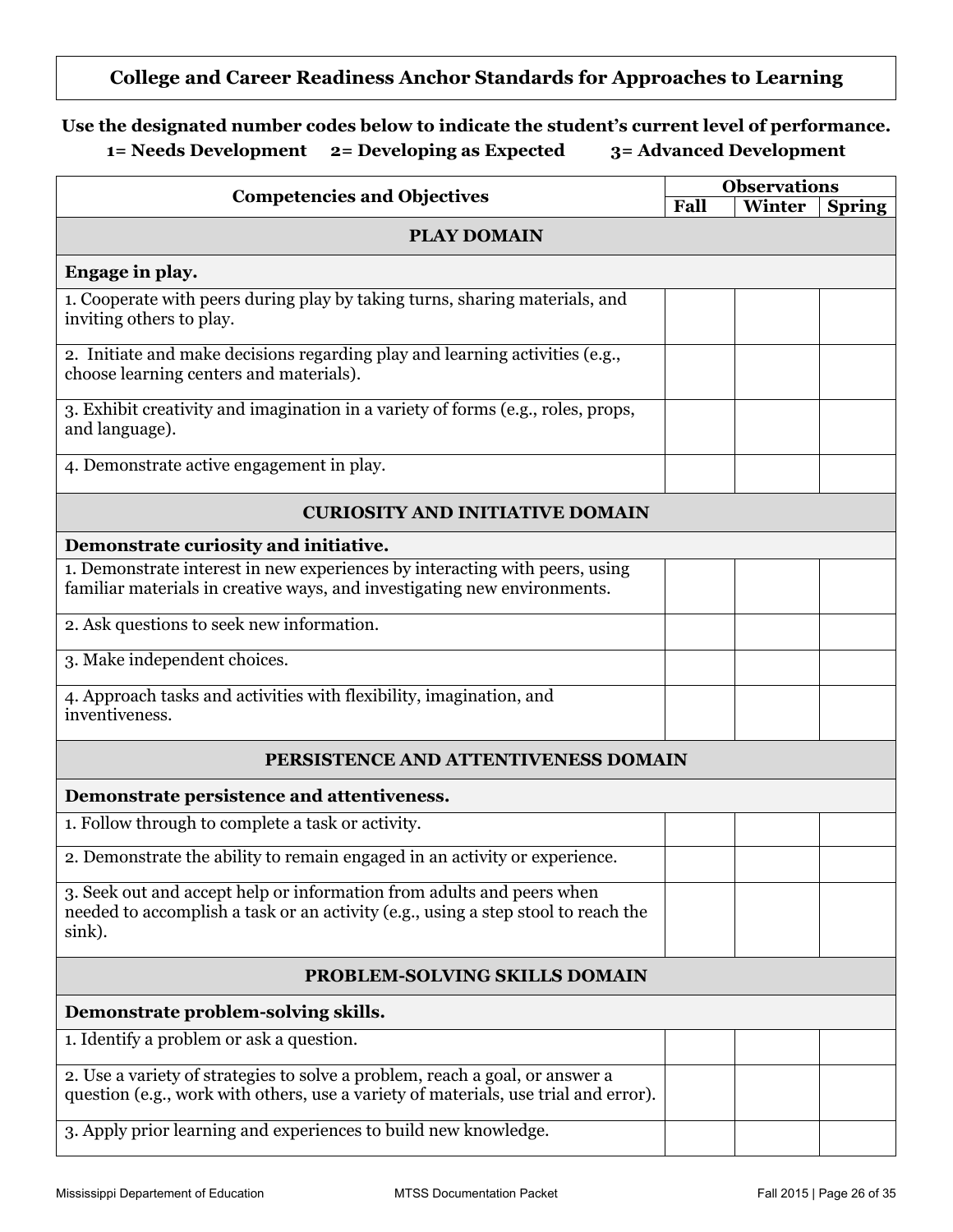**College and Career Readiness Anchor Standards for Social and Emotional Development** 

| <b>Competencies and Objectives</b>                                                                                                                                                                             | <b>Observations</b> |        |               |  |
|----------------------------------------------------------------------------------------------------------------------------------------------------------------------------------------------------------------|---------------------|--------|---------------|--|
|                                                                                                                                                                                                                | Fall                | Winter | <b>Spring</b> |  |
| SOCIAL DEVELOPMENT DOMAIN                                                                                                                                                                                      |                     |        |               |  |
| Build and maintain relationships with others.                                                                                                                                                                  |                     |        |               |  |
| 1. Interact appropriately with familiar adults.                                                                                                                                                                |                     |        |               |  |
| Communicate to seek out help with difficult task, to find comfort, and<br>a.<br>to obtain security.                                                                                                            |                     |        |               |  |
| b. Engage with a variety of familiar adults for a specific purpose.                                                                                                                                            |                     |        |               |  |
| 2. Interact appropriately with other children.                                                                                                                                                                 |                     |        |               |  |
| a. Engage in positive interactions and communications with classmates<br>(e.g., greet peers, use names of classmates, share materials).                                                                        |                     |        |               |  |
| b. Develop relationships and share a friendship with one or two peers<br>(e.g., offer assistance and materials to others).                                                                                     |                     |        |               |  |
| Ask permission to use items or materials of others.<br>c.                                                                                                                                                      |                     |        |               |  |
| d. Acknowledge needs and rights of others (e.g., say, "It's your turn on<br>the swing.").                                                                                                                      |                     |        |               |  |
| 3. Express empathy and care for others.                                                                                                                                                                        |                     |        |               |  |
| Show affection and concern in appropriate ways (e.g., pat a child on<br>a.<br>the arm; give a soft hug to an upset peer).                                                                                      |                     |        |               |  |
| b. Offer and accept encouraging and courteous words to demonstrate<br>kindness.                                                                                                                                |                     |        |               |  |
| With prompting and support, identify emotional cues of others and<br>$c_{\cdot}$<br>react in a positive manner (e.g., say, "You seem sad.").                                                                   |                     |        |               |  |
| Work productively toward common goal and activities.                                                                                                                                                           |                     |        |               |  |
| 4. Participate successfully as a member of a group.                                                                                                                                                            |                     |        |               |  |
| With prompting and support, share experiences and ideas with others<br>a.<br>(e.g., engage in conversation to express ideas).                                                                                  |                     |        |               |  |
| Sustain interactions with peers, allow others to join play activities, and<br>b.<br>play cooperatively with others in small and large groups (e.g., engage<br>in cooperative play or conversations over time). |                     |        |               |  |
| Accept assigned duties during play or classroom management<br>c.<br>routines (e.g., clean-up responsibilities.                                                                                                 |                     |        |               |  |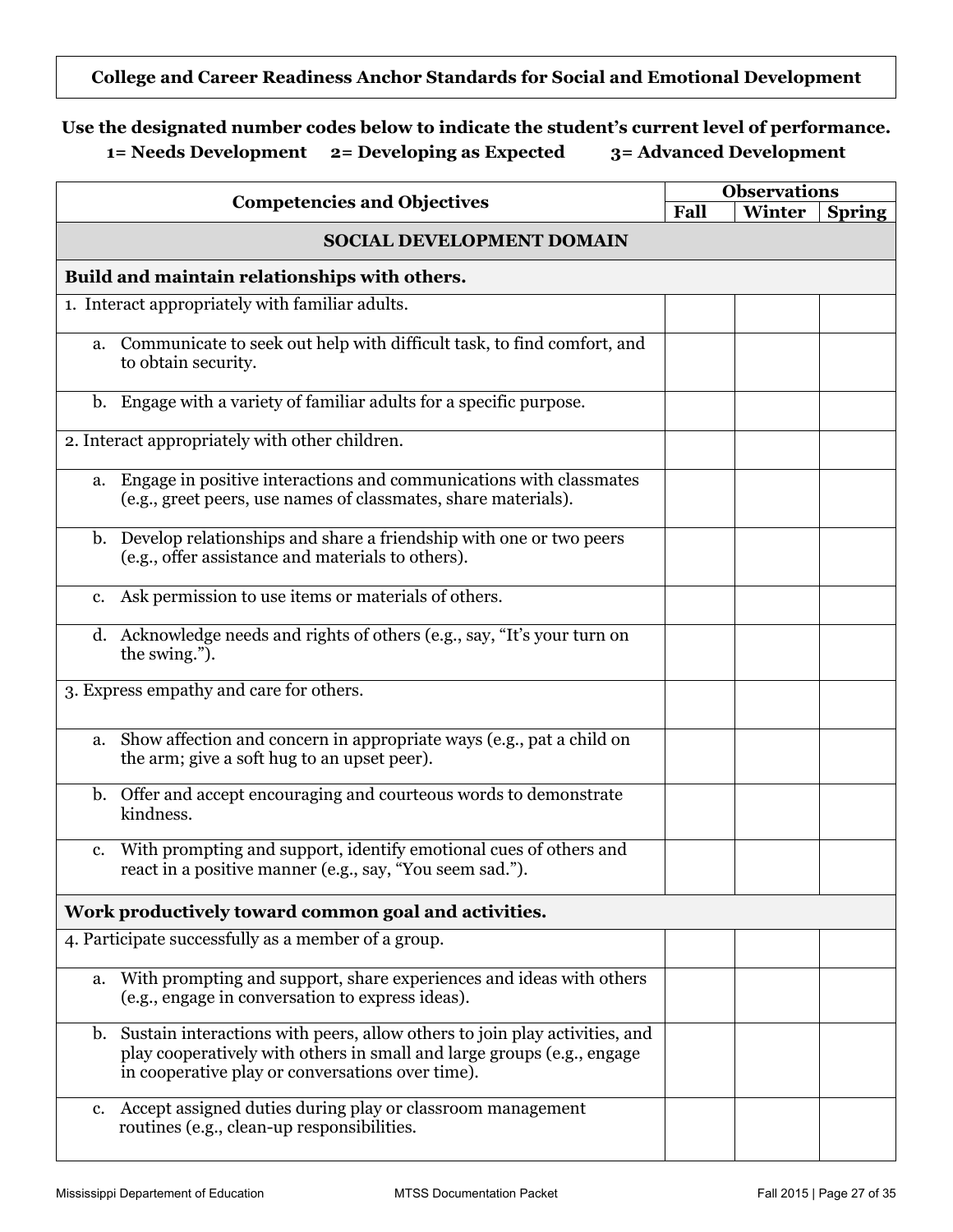|    |                                                                                                                                                                          | <b>Observations</b><br><b>Competencies and Objectives</b> |        |               |
|----|--------------------------------------------------------------------------------------------------------------------------------------------------------------------------|-----------------------------------------------------------|--------|---------------|
|    |                                                                                                                                                                          | Fall                                                      | Winter | <b>Spring</b> |
|    | 5. Join ongoing activities in an acceptable way.                                                                                                                         |                                                           |        |               |
| a. | Express to others a desire to play (e.g., say, "I want to play.").                                                                                                       |                                                           |        |               |
|    | b. Lead and follow.                                                                                                                                                      |                                                           |        |               |
| c. | Move into group with ease.                                                                                                                                               |                                                           |        |               |
|    | 6. Resolve conflict with others.                                                                                                                                         |                                                           |        |               |
| a. | With prompting and support, use discussions and negotiations to<br>reach a compromise (e.g., say, "I had the drum first or you can have it<br>when this song is over."). |                                                           |        |               |
|    | b. With prompting and support, use courteous words and actions (e.g.,<br>say, "Please give me the book." "I'm sorry I stepped on your mat.").                            |                                                           |        |               |
|    | <b>EMOTIONAL DEVELOPMENT DOMAIN</b>                                                                                                                                      |                                                           |        |               |
|    | Demonstrate awareness of self and capabilities.                                                                                                                          |                                                           |        |               |
|    | 1. Demonstrate trust in self.                                                                                                                                            |                                                           |        |               |
| a. | Make positive statements about self, use assertive voice to express self,<br>and accept responsibility for own actions (e.g., say, "I can", "I will",<br>"I did").       |                                                           |        |               |
|    | b. Identify own emotions (e.g., say, "I feel") and express pride in<br>accomplishments (e.g., "I did it!").                                                              |                                                           |        |               |
|    | 2. Develop personal preferences.                                                                                                                                         |                                                           |        |               |
|    | a. Express independence, interest, and curiosity (e.g., say, "I can", "I<br>choose" I want").                                                                            |                                                           |        |               |
|    | b. Select and complete tasks (e.g., finish a puzzle or drawing).                                                                                                         |                                                           |        |               |
|    | 3. Show flexibility, inventiveness, and interest in solving problems.                                                                                                    |                                                           |        |               |
|    | a. Make alternative choices (e.g., move to another area when a center is<br>full).                                                                                       |                                                           |        |               |
| b. | Persist and problem solve when working on a task (e.g., work on a<br>puzzle; rebuild a tower of blocks that has fallen).                                                 |                                                           |        |               |
|    | 4. Know personal information.                                                                                                                                            |                                                           |        |               |
| a. | Describe self, using several basic characteristics (e.g., gender, age, hair<br>color, eye color).                                                                        |                                                           |        |               |
|    | b. Refer to self by first and last name.                                                                                                                                 |                                                           |        |               |
| c. | Know parents'/guardians' names                                                                                                                                           |                                                           |        |               |
|    |                                                                                                                                                                          |                                                           |        |               |
|    |                                                                                                                                                                          |                                                           |        |               |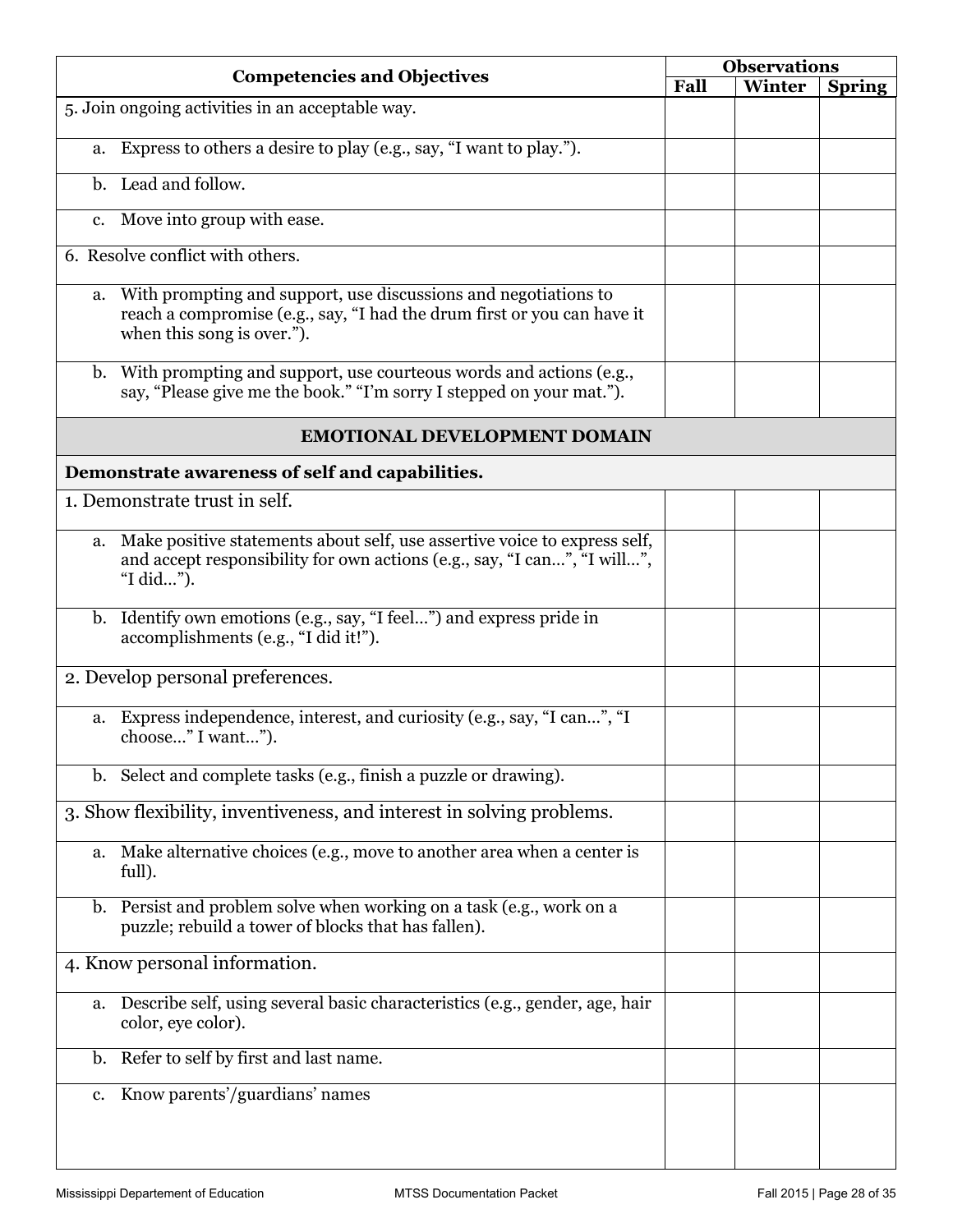|             |                                                                                                                                                                 | <b>Observations</b> |        |               |
|-------------|-----------------------------------------------------------------------------------------------------------------------------------------------------------------|---------------------|--------|---------------|
|             | <b>Competencies and Objectives</b>                                                                                                                              | Fall                | Winter | <b>Spring</b> |
|             | Recognize and adapt expressions, behaviors, and actions.                                                                                                        |                     |        |               |
|             | 5. Show impulse control with body and actions.                                                                                                                  |                     |        |               |
|             | a. Control own body in space (e.g., move safely through room without<br>harm to self or others).                                                                |                     |        |               |
|             | b. Follow procedures or routines (e.g., come to circle time when the<br>teacher begins to sing).                                                                |                     |        |               |
|             | c. Transition appropriately within environments with ease (e.g., come<br>indoors to wash hands for lunch or to listen to a story).                              |                     |        |               |
|             | 6. Manage emotions.                                                                                                                                             |                     |        |               |
|             | a. With prompting and support, progress from being upset to being calm<br>(e.g., breathe deeply to regain self-control).                                        |                     |        |               |
|             | b. With prompting and support, recognize emotions (e.g., "I am really<br>mad.").                                                                                |                     |        |               |
| $c_{\cdot}$ | With prompting and support, express feelings through appropriate<br>gestures, actions, and language (e.g., smile and say, "This story makes<br>me happy.").     |                     |        |               |
|             | d. With prompting and support, express frustration and anger without<br>harming self, others, or property (e.g., "I don't like it when you take my<br>truck."). |                     |        |               |
|             | 7. Follow procedures and routines with teacher support.                                                                                                         |                     |        |               |
| a.          | Follow one-step and/or two-step directions (e.g., move appropriately<br>when transitions are announced).                                                        |                     |        |               |
|             | b. Use materials with care and safety (e.g., use scissors to cut paper).                                                                                        |                     |        |               |
| $c_{\cdot}$ | Take turns sharing information with others (e.g., interact during group<br>time).                                                                               |                     |        |               |
|             | 8. Demonstrate flexibility in adapting to different environments.                                                                                               |                     |        |               |
|             | a. Adjust behavior in different settings (e.g., at the library, playground,<br>lunchroom).                                                                      |                     |        |               |
|             | b. Follow rules (e.g., use outside voice, use inside voice) in different<br>settings.                                                                           |                     |        |               |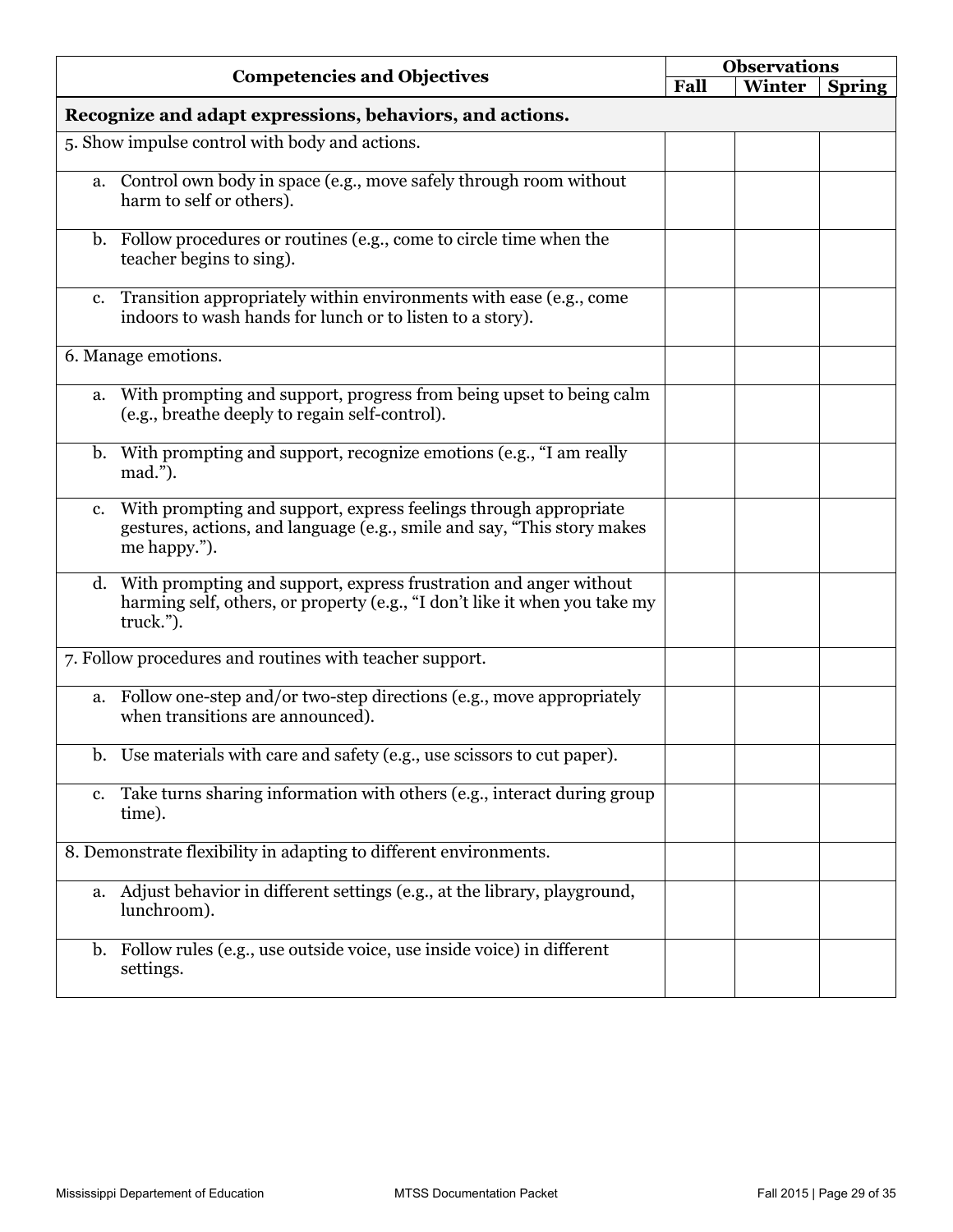# **College and Career Readiness Anchor Standards for Science**

| <b>Competencies and Objectives</b>                                                                                                  | <b>Observations</b> |        |               |
|-------------------------------------------------------------------------------------------------------------------------------------|---------------------|--------|---------------|
|                                                                                                                                     | Fall                | Winter | <b>Spring</b> |
| <b>SCIENTIFIC METHOD AND INQUIRY DOMAIN</b>                                                                                         |                     |        |               |
| Engage in simple investigations.                                                                                                    |                     |        |               |
| 1. Interact appropriately with familiar adults.                                                                                     |                     |        |               |
| 2. Describe, compare, sort and classify, and order objects.                                                                         |                     |        |               |
| 3. Use a variety of simple tools to make investigations (e.g., use a magnifying<br>glass to look at a bug).                         |                     |        |               |
| 4. Explore materials, objects, and events and notice cause and effect.                                                              |                     |        |               |
| 5. Describe and communicate observations, results, and ideas.                                                                       |                     |        |               |
| 6. Work collaboratively with others.                                                                                                |                     |        |               |
| Use the five senses to explore and investigate the environment.                                                                     |                     |        |               |
| 7. Name and identify the body parts associated with the use of each of the five<br>senses.                                          |                     |        |               |
| 8. Describe similarities and differences in the environment using the five<br>senses.                                               |                     |        |               |
| PHYSICAL SCIENCE DOMAIN                                                                                                             |                     |        |               |
| Develop awareness of observable properties of objects and materials.                                                                |                     |        |               |
| 1. Manipulate and explore a wide variety of objects and materials.                                                                  |                     |        |               |
| 2. Describe and compare objects and materials by observable properties (e.g.,<br>color, size, shape, weight, texture, temperature). |                     |        |               |
| <b>3.</b> Identify position and movement of people and objects (e.g., over, under, in,<br>out, sink, float).                        |                     |        |               |
| 4. Explore what happens to objects in relation to other forces (e.g., throwing<br>rocks, bouncing ball).                            |                     |        |               |
| <b>LIFE SCIENCE DOMAIN</b>                                                                                                          |                     |        |               |
| Acquire scientific knowledge related to life science.                                                                               |                     |        |               |
| 1. Name, describe, and distinguish plants, animals, and people by observable<br>characteristics.                                    |                     |        |               |
| 2. Describe plant, animal, and human life cycles.                                                                                   |                     |        |               |
| 3. Describe the needs of living things.                                                                                             |                     |        |               |
| 4. Compare and contrast characteristics of living and nonliving things.                                                             |                     |        |               |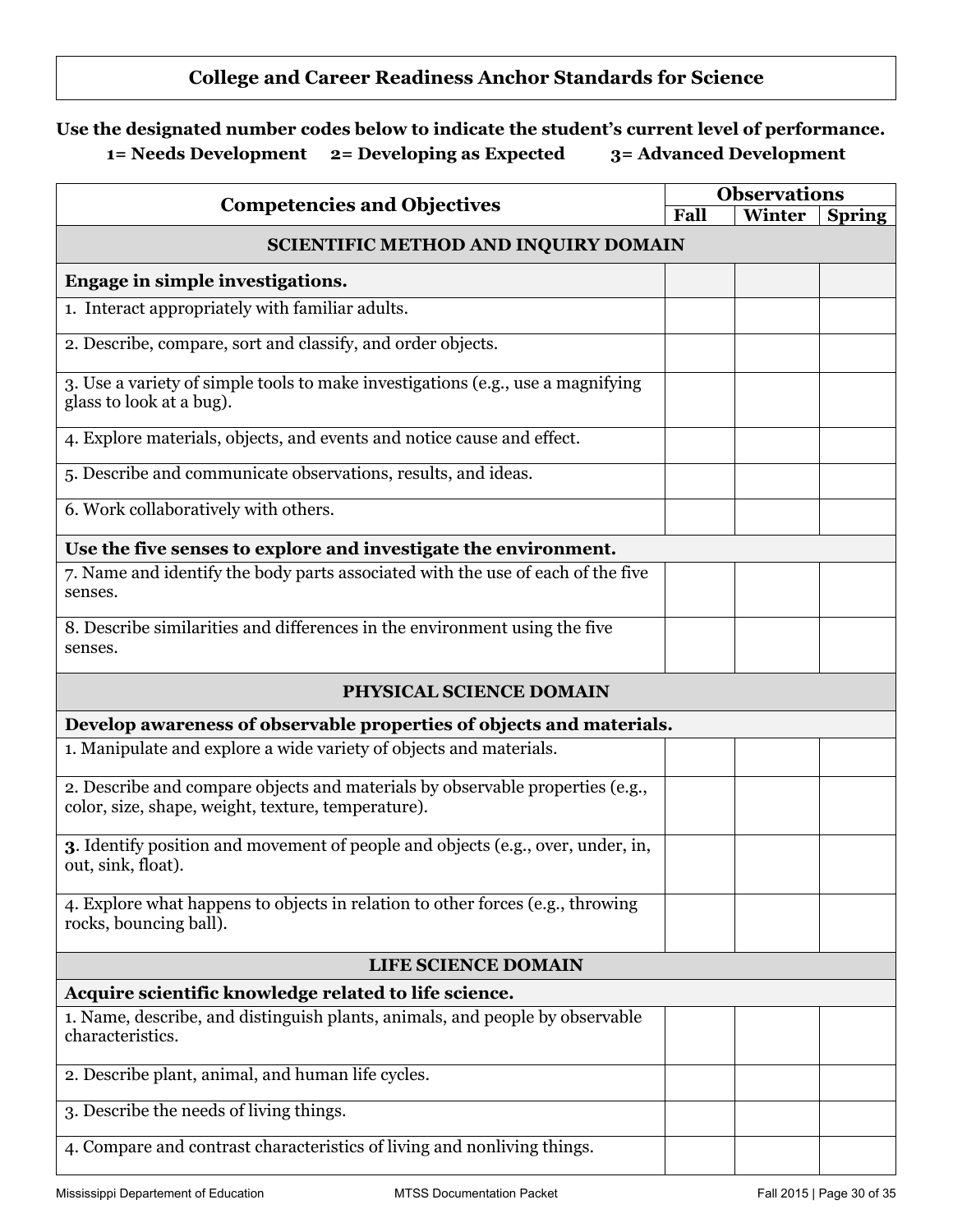|                                                                                                                                                                             | <b>Observations</b> |        |               |  |  |  |
|-----------------------------------------------------------------------------------------------------------------------------------------------------------------------------|---------------------|--------|---------------|--|--|--|
| <b>Competencies and Objectives</b>                                                                                                                                          | Fall                | Winter | <b>Spring</b> |  |  |  |
| <b>EARTH SCIENCE DOMAIN</b>                                                                                                                                                 |                     |        |               |  |  |  |
| Apply scientific knowledge related to earth science and space.                                                                                                              |                     |        |               |  |  |  |
| 1. Describe daily weather changes and seasonal patterns using weather<br>vocabulary (e.g., hot, cold, warm, sunny, cloudy).                                                 |                     |        |               |  |  |  |
| 2. Identify characteristics of the clouds, sun, moon, and stars.                                                                                                            |                     |        |               |  |  |  |
| 3. Collect, sort, identify, and describe natural objects in the natural world<br>(e.g., rocks, soil, leaves).                                                               |                     |        |               |  |  |  |
| <b>TECHNOLOGY DOMAIN</b>                                                                                                                                                    |                     |        |               |  |  |  |
| Identify and explore a variety of technology tools.                                                                                                                         |                     |        |               |  |  |  |
| 1. Use appropriate technology tools (e.g., magnifying glass, telescope,<br>microscope, computer, simple machines) to explore objects and/or to discover<br>new information. |                     |        |               |  |  |  |
| 2. Use technology tools to gather and/or communicate information.                                                                                                           |                     |        |               |  |  |  |
| 3. With prompting and support, invent and construct simple objects or<br>structures using technology tools.                                                                 |                     |        |               |  |  |  |

# **College and Career Readiness Anchor Standards for Physical Development**

| <b>Competencies and Objectives</b>                                                                                                                       | <b>Observations</b> |        |               |  |
|----------------------------------------------------------------------------------------------------------------------------------------------------------|---------------------|--------|---------------|--|
|                                                                                                                                                          | Fall                | Winter | <b>Spring</b> |  |
| <b>GROSS MOTOR SKILLS DOMAIN</b>                                                                                                                         |                     |        |               |  |
| Demonstrate understanding of gross motor concepts as they apply to the learning,<br>development, and performance of physical activities.                 |                     |        |               |  |
| 1. Identify and demonstrate the use of body parts connected with gross motor<br>movement (e.g., knee, foot, arm).                                        |                     |        |               |  |
| 2. Demonstrate coordination of large muscles to perform simple motor<br>tasks (e.g., climbing, jumping, stretching, throwing a ball).                    |                     |        |               |  |
| Demonstrate competency in gross motor skills and movement patterns needed to perform a<br>variety of physical activities.                                |                     |        |               |  |
| 3. With prompting and support, demonstrate body coordination (e.g., balance,<br>strength, moving in space, walking up and down stairs alternating feet). |                     |        |               |  |
| 4. Use various types of equipment (e.g., playground equipment, tricycles,<br>slides).                                                                    |                     |        |               |  |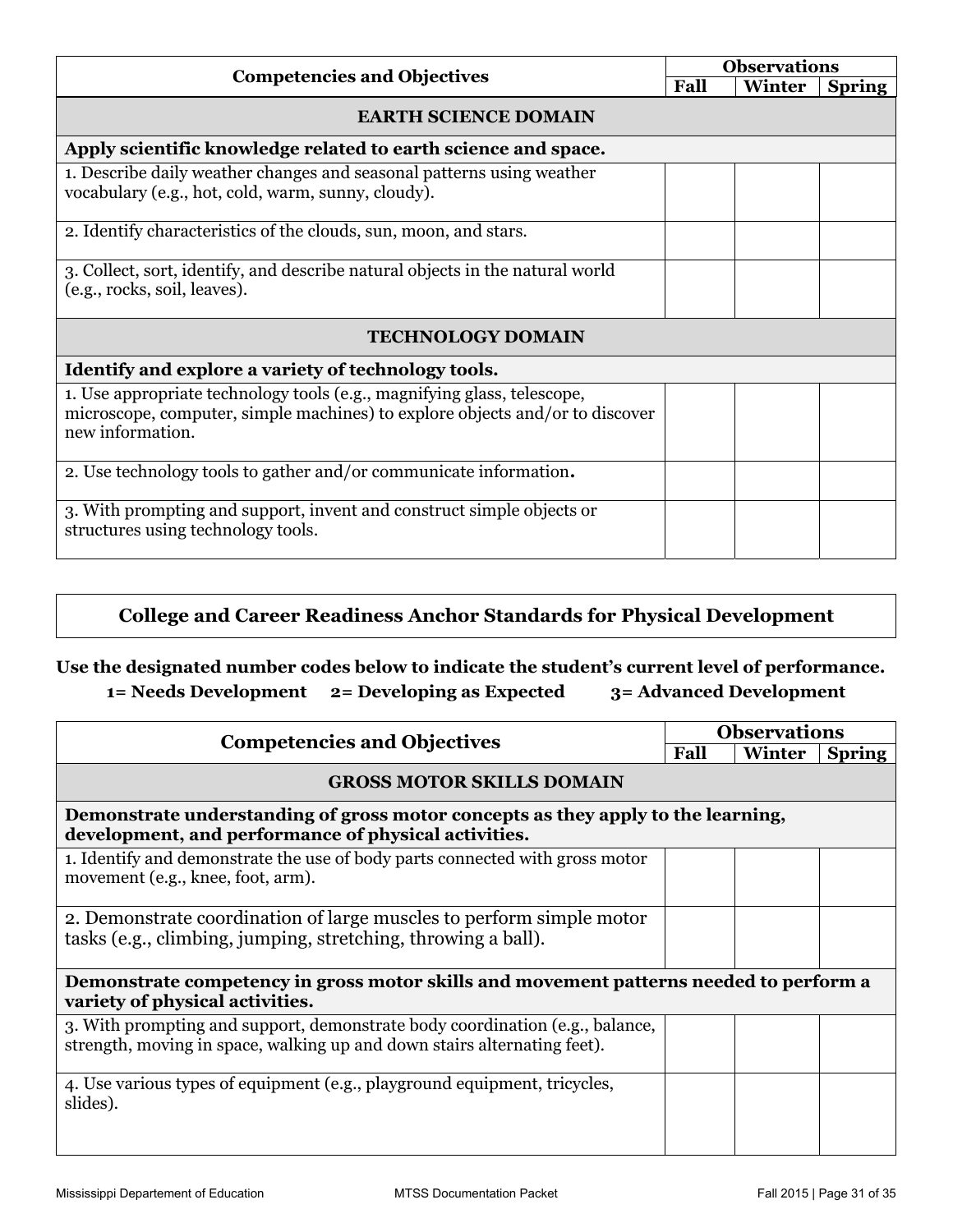|                                                                                                                                                                                                                      | <b>Observations</b> |        |               |
|----------------------------------------------------------------------------------------------------------------------------------------------------------------------------------------------------------------------|---------------------|--------|---------------|
| <b>Competencies and Objectives</b>                                                                                                                                                                                   | Fall                | Winter | <b>Spring</b> |
| 5. Engage in gross motor activities that are familiar as well as activities that<br>are new and challenging (e.g., pulling, throwing, catching, kicking, bouncing<br>or hitting balls, riding wheel toys, skipping). |                     |        |               |
| <b>FINE MOTOR SKILLS DOMAIN</b>                                                                                                                                                                                      |                     |        |               |
| Demonstrate competency in fine motor skills needed to perform a variety of physical<br>activities.                                                                                                                   |                     |        |               |
| 1. With prompting and support, use fine muscle and eye-hand coordination<br>for such purposes as using utensils, self-care, building, and exploring (e.g.,<br>place small objects in bottle).                        |                     |        |               |
| Demonstrate understanding of emerging (developing) fine motor skills as they apply to the<br>learning and performance of physical activities.                                                                        |                     |        |               |
| 2. Demonstrate fine muscle coordination using manipulative materials that<br>vary in size, shape, and skill requirement (e.g., press individual computer keys<br>on a keyboard, use clay to form shapes or objects). |                     |        |               |
| 3. Demonstrate emerging (developing) coordination of fine muscles to<br>perform simple motor tasks (e.g., tear, cut, fold and crease paper).                                                                         |                     |        |               |
| Participate in fine motor activity for self-expression and/or social interaction.                                                                                                                                    |                     |        |               |
| 4. With prompting and support, use fine motor skills for self-expression (e.g.,<br>coloring, painting, building, dressing-up in dramatic play).                                                                      |                     |        |               |
| 5. With prompting and support, participate in group activities involving fine<br>motor experiences (e.g., playing together with blocks, finger plays, and<br>dramatic play).                                         |                     |        |               |
| Demonstrate emerging (developing) competency in self-help skills needed to perform a<br>variety of physical activities.                                                                                              |                     |        |               |
| 6. With prompting and support, participate in self-care (e.g., dressing,<br>brushing teeth, washing hands, feeding self).                                                                                            |                     |        |               |
| SELF-CARE, HEALTH, AND SAFETY SKILLS                                                                                                                                                                                 |                     |        |               |
| Demonstrate an awareness and practice of safety rules.                                                                                                                                                               |                     |        |               |
| 1. With prompting and support, identify safety rules (e.g., classroom, home,<br>community).                                                                                                                          |                     |        |               |
| 2. With prompting and support, practice safety procedures by responding<br>appropriately to harmful or unsafe situations.                                                                                            |                     |        |               |
| 3. With prompting and support, demonstrate appropriate behavior to respect<br>self and others in physical activity by following simple directions and safety<br>procedures.                                          |                     |        |               |
| Demonstrate an emerging (developing) use of standard health practices.                                                                                                                                               |                     |        |               |
| 4. With prompting and support, practice common health routines (e.g.,<br>resting, eating healthy meals, exercising, and using appropriate personal<br>hygiene).                                                      |                     |        |               |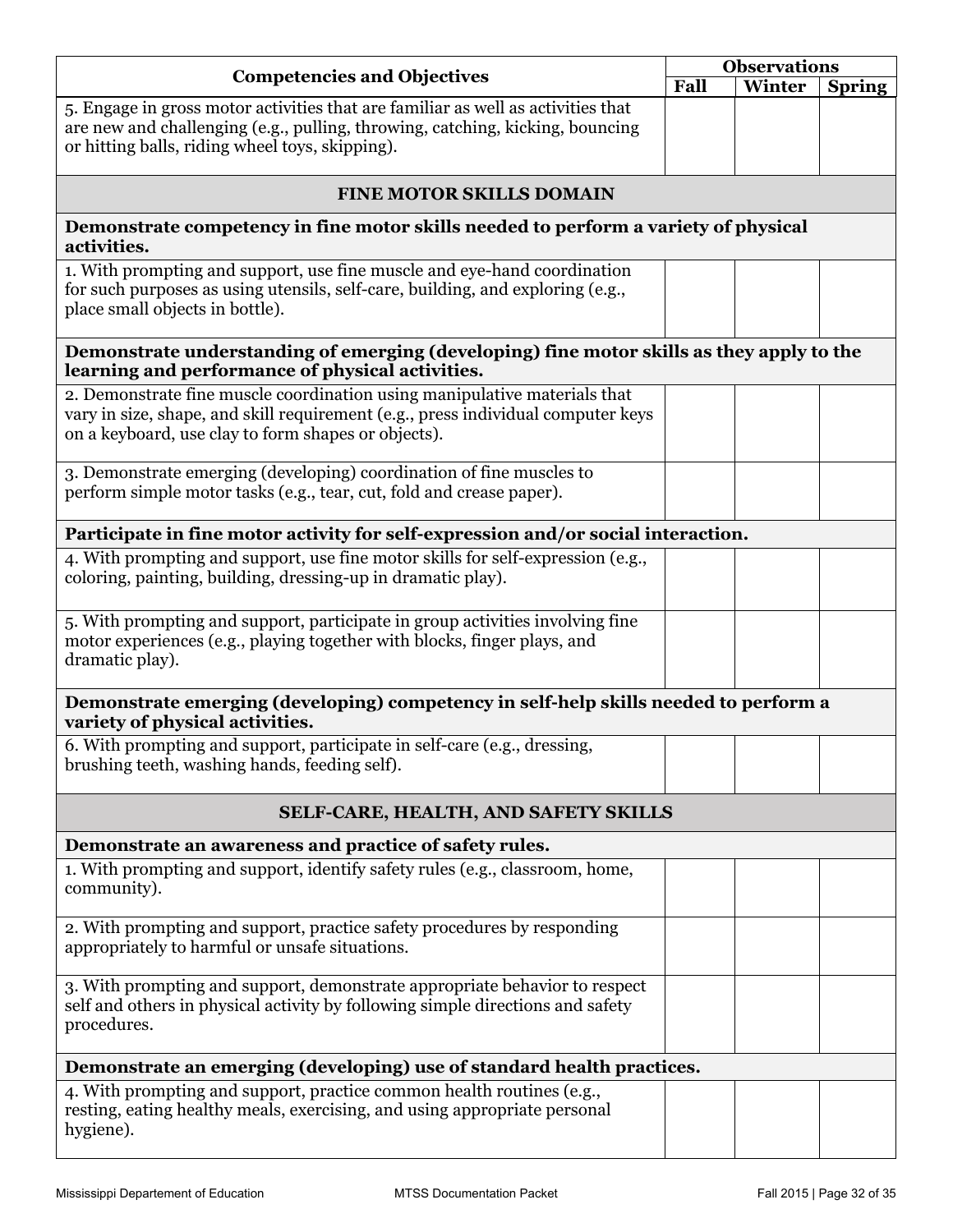| <b>Competencies and Objectives</b>                                              | <b>Observations</b> |        |               |
|---------------------------------------------------------------------------------|---------------------|--------|---------------|
|                                                                                 | Fall                | Winter | <b>Spring</b> |
| 5. With prompting and support, participate in a variety of physical activities. |                     |        |               |
| 6. With prompting and support, identify nutritious foods.                       |                     |        |               |

# **College and Career Readiness Anchor Standards for Creative Expression**

| <b>Competencies and Objectives</b>                                                                                     | <b>Observations</b> |        |               |
|------------------------------------------------------------------------------------------------------------------------|---------------------|--------|---------------|
|                                                                                                                        | Fall                | Winter | <b>Spring</b> |
| <b>MUSIC DOMAIN</b>                                                                                                    |                     |        |               |
| Participate in music-related activities.                                                                               |                     |        |               |
| 1. Create sounds and rhythms using voice, body, instruments, or sound-<br>producing objects.                           |                     |        |               |
| 2. Sing a variety of short songs                                                                                       |                     |        |               |
| 3. Listen actively and respond to short musical works (e.g., singing, answering<br>questions, following instructions). |                     |        |               |
| 4. With prompting and support, identify fast and slow tempos and simple<br>elements of music.                          |                     |        |               |
| 5. With prompting and support, recognize a wide variety of sounds and songs<br>from other cultures.                    |                     |        |               |
| <b>DANCE AND MOVEMENT DOMAIN</b>                                                                                       |                     |        |               |
| Demonstrate understanding through the use of movement.                                                                 |                     |        |               |
| 1. Create simple movements (e.g., twirl, turn around, skip, shake).                                                    |                     |        |               |
| 2. Respond rhythmically to different types of music (e.g., fast, slow).                                                |                     |        |               |
| THEATRE AND DRAMATIC PLAY DOMAIN                                                                                       |                     |        |               |
| Engage in dramatic play throughout the day in a variety of centers.                                                    |                     |        |               |
| 1. Imitate roles (e.g., mother, baby, doctor) observed in own life experiences.                                        |                     |        |               |
| 2. Use available materials as either realistic or symbolic props.                                                      |                     |        |               |
| 3. Make up new roles from experiences and/or familiar stories.                                                         |                     |        |               |
| 4. Imitate characteristics of animals (e.g., the sounds animals make) and of<br>people.                                |                     |        |               |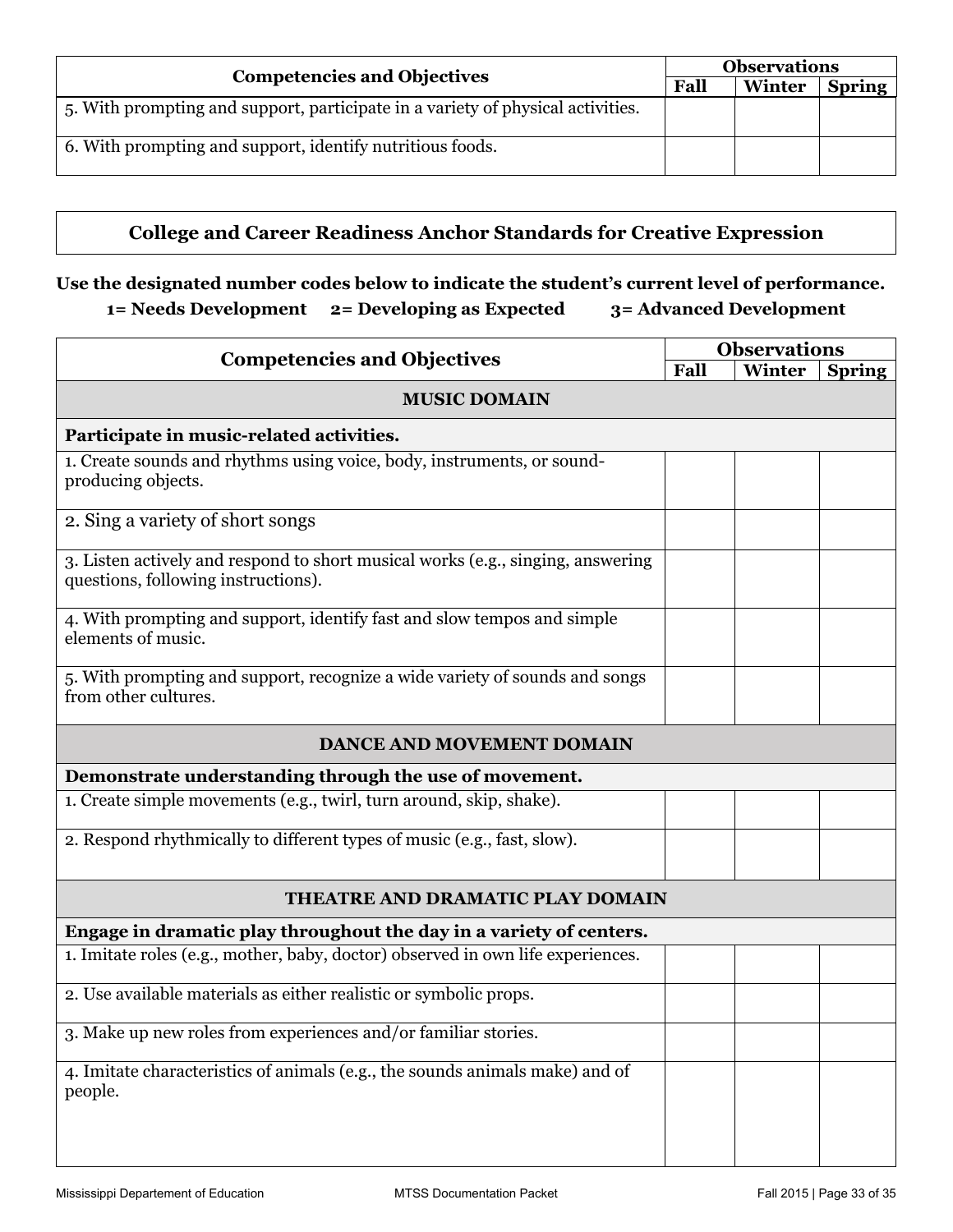| <b>Competencies and Objectives</b>                                                                 | <b>Observations</b> |        |               |
|----------------------------------------------------------------------------------------------------|---------------------|--------|---------------|
|                                                                                                    | Fall                | Winter | <b>Spring</b> |
| <b>VISUAL ARTS DOMAIN</b>                                                                          |                     |        |               |
| Create and respond to visual art.                                                                  |                     |        |               |
| 1. Produce original art (e.g., color, paint, draw) using a wide variety of<br>materials and tools. |                     |        |               |
| 2. Create artwork that reflects an idea, theme, or story.                                          |                     |        |               |
| 3. Describe own art work.                                                                          |                     |        |               |

# **College and Career Readiness Anchor Standards for Social Studies**

**Use the designated number codes below to indicate the student's current level of performance.** 

**1= Needs Development 2= Developing as Expected 3= Advanced Development** 

| <b>Competencies and Objectives</b>                                                                                                            | <b>Observations</b> |        |               |
|-----------------------------------------------------------------------------------------------------------------------------------------------|---------------------|--------|---------------|
|                                                                                                                                               | Fall                | Winter | <b>Spring</b> |
| <b>FAMILY AND COMMUNITY DOMAIN</b>                                                                                                            |                     |        |               |
| Understand self in relation to the family and the community.                                                                                  |                     |        |               |
| 1. Identify self as a member of a family, the learning community, and local<br>community.                                                     |                     |        |               |
| 2. With prompting and support, identify similarities and differences in<br>people.                                                            |                     |        |               |
| 3. With prompting and support, describe some family traditions.                                                                               |                     |        |               |
| 4. Identify some similarities and differences in family structure, culture,<br>ability, language, age and gender.                             |                     |        |               |
| Understand the concept of individual rights and responsibilities.                                                                             |                     |        |               |
| 5. With prompting and support, demonstrate responsible behavior related to<br>daily routines.                                                 |                     |        |               |
| 6. With prompting and support, explain some rules in the home and in<br>the classroom.                                                        |                     |        |               |
| Identify some rules for different settings.<br>a.                                                                                             |                     |        |               |
| b. Identify appropriate choices to promote positive interactions.                                                                             |                     |        |               |
| 7. With prompting and support, identify some community members (e.g.,<br>parents, teachers, principals/directors, community helpers).         |                     |        |               |
| 8. With prompting and support, identify some positive character traits of self<br>and others (e.g., fair, friendly, respectful, responsible). |                     |        |               |
| 9. With prompting and support, describe a simple sequence of familiar events.                                                                 |                     |        |               |